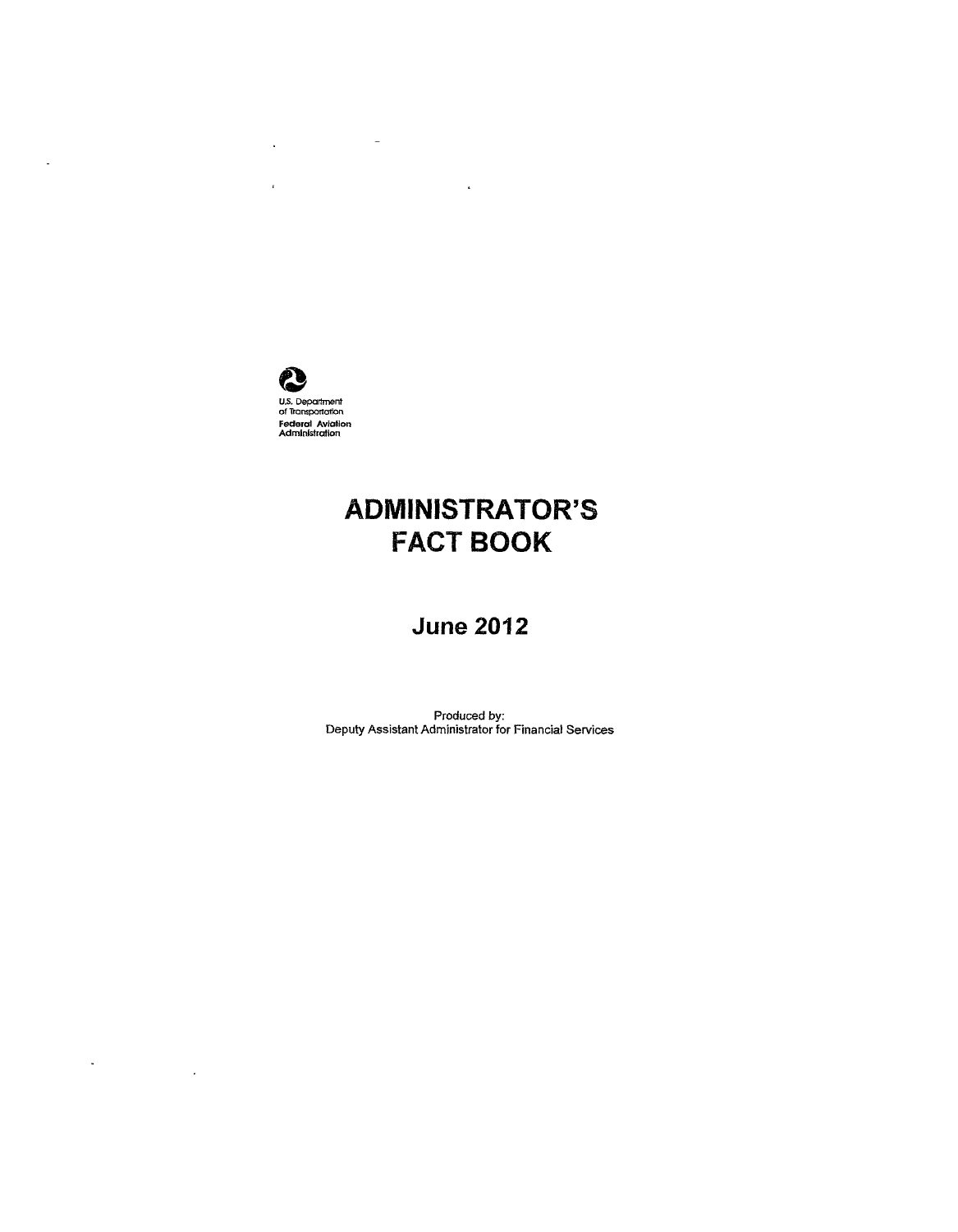# FAA MISSION

*To provide the safest, most efficient aerospace system in the world.* 

### FAA VISION

*We strive to reach the next level of safety, efficiency, environmental responsibility and global leadership. We are accountable to the American public and our stakeholders.*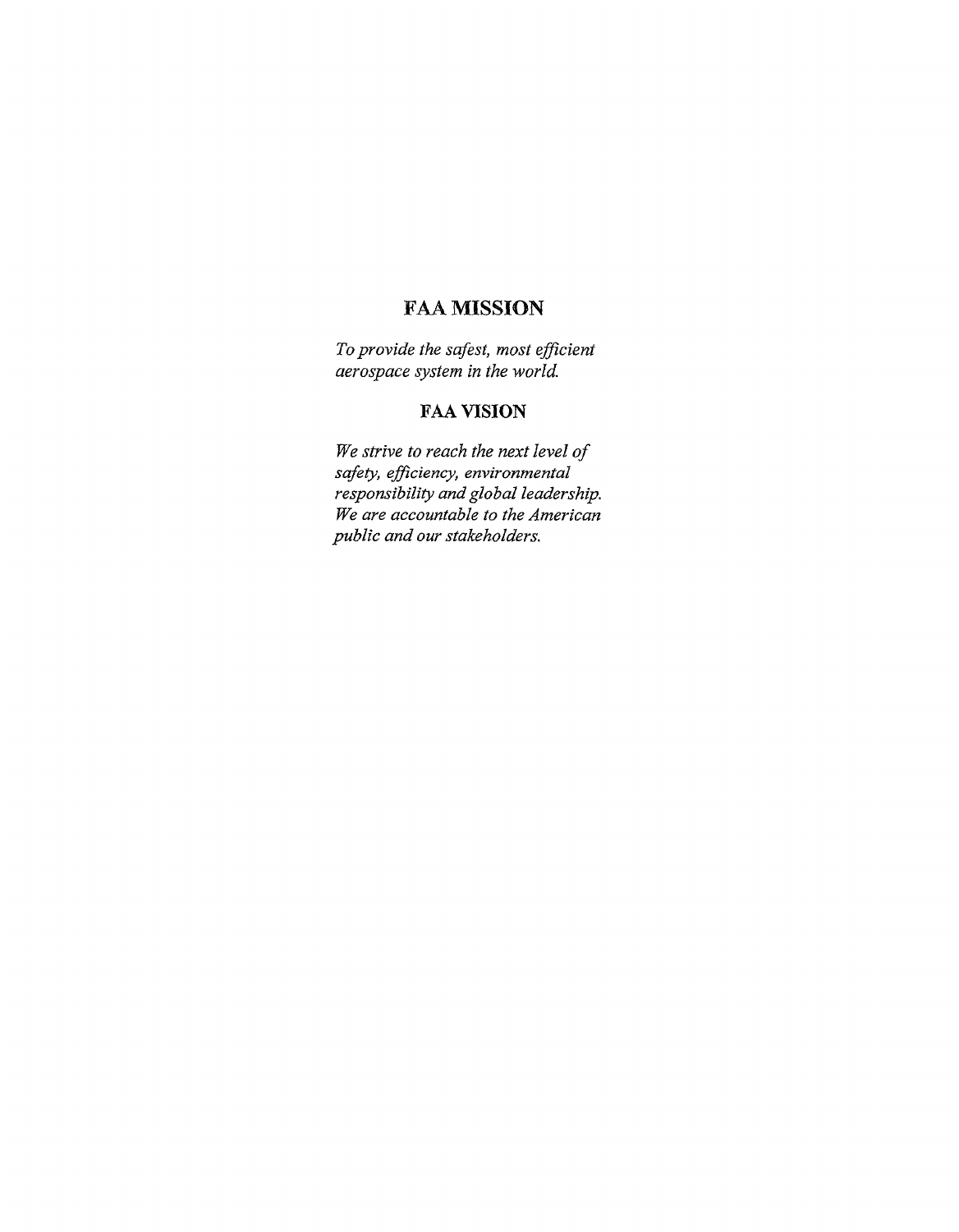#### Table of Contents

| <b>FAA Vision and Mission  Inside Front Cover</b><br>FAA Values  Inside Back Cover                                                                                                                                                                                                 |
|------------------------------------------------------------------------------------------------------------------------------------------------------------------------------------------------------------------------------------------------------------------------------------|
| <b>Safety</b><br>Aviation Accidents by Type of Operation3*<br>Aviation Accident Rates by Type of Operation 4<br>Airspace incident Rates by Incident Type  6*<br>NTSB U.S. Transportation Fatalities7*                                                                              |
| FAA Air Traffic<br>Air Route Traffic Control Center Activity 9*<br>50 Busiest FAA Air Traffic Control Towers  10*<br>25 Busiest Contracted Air Traffic Control Towers  12*<br>50 Busiest Radar Approach Control Facilities  13*<br>Automated Flight Service Stations Activity  15* |
| <b>Airports</b><br>National Airspace Total System Delays 17*                                                                                                                                                                                                                       |
| Aircraft                                                                                                                                                                                                                                                                           |
| <b>Industry Trends</b><br>Scheduled U.S. Air Carrier Traffic & Fin. Trends21                                                                                                                                                                                                       |
| <b>Commercial Space Transportation</b>                                                                                                                                                                                                                                             |
| Airmen                                                                                                                                                                                                                                                                             |
| FAA Organizational Chart Center Fold*                                                                                                                                                                                                                                              |
| Source: APO-120<br>As of 3/94<br>267-7767                                                                                                                                                                                                                                          |

 $\mathcal{A}^{\mathcal{A}}$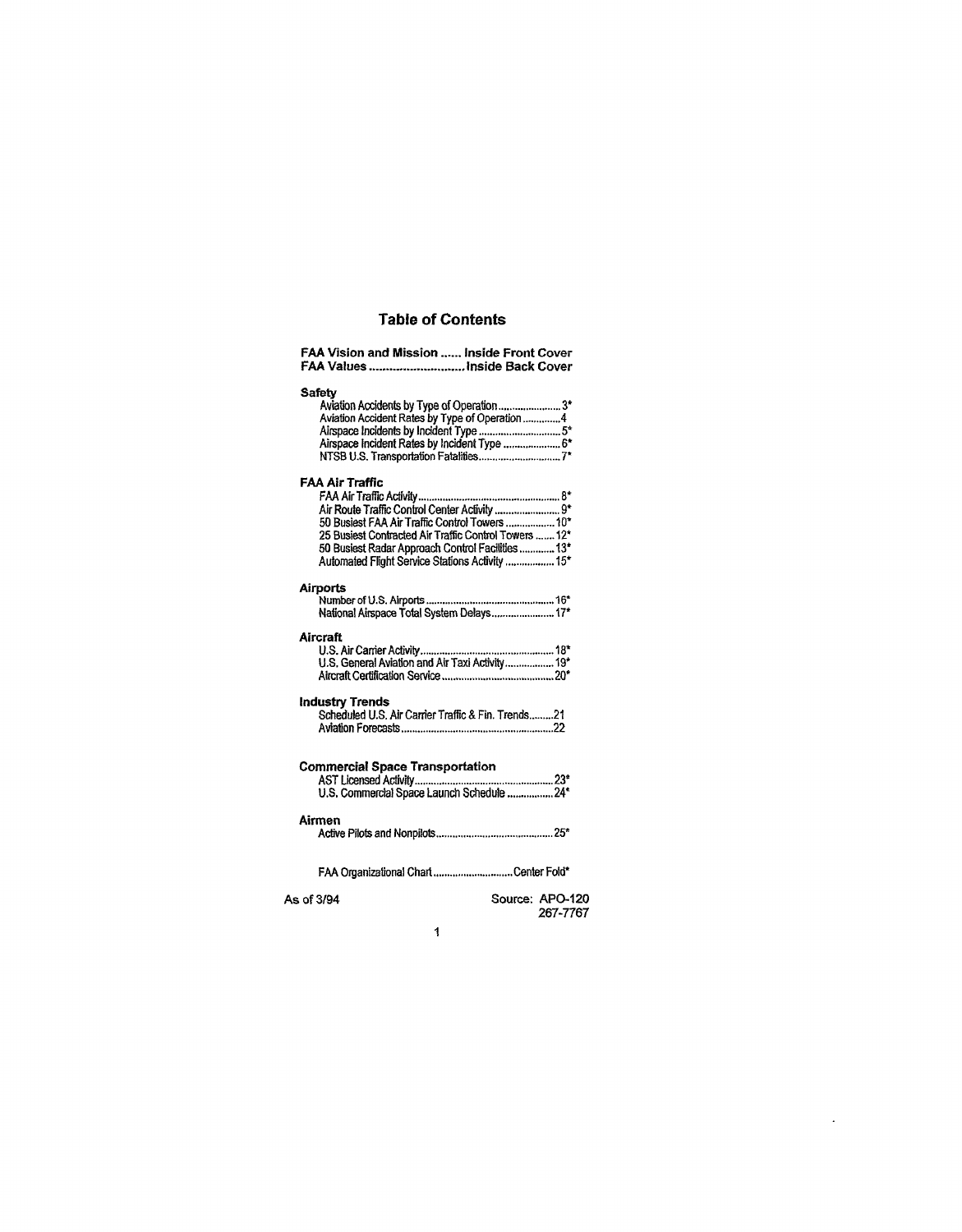# Table of Contents (cont.)

| <b>FAA Resources</b> |  |
|----------------------|--|
|                      |  |
|                      |  |

| FAA Percent Minority and Female Employment 30* |  |
|------------------------------------------------|--|
| FAA Major Work Force Employment31*             |  |
|                                                |  |
|                                                |  |
|                                                |  |
|                                                |  |

#### **Organization**

| FAA Officials-Washington Headquarters 35*   |  |
|---------------------------------------------|--|
| FAA Officials-Major Field Organizations40   |  |
| FAA Officials—International Area Offices42* |  |
|                                             |  |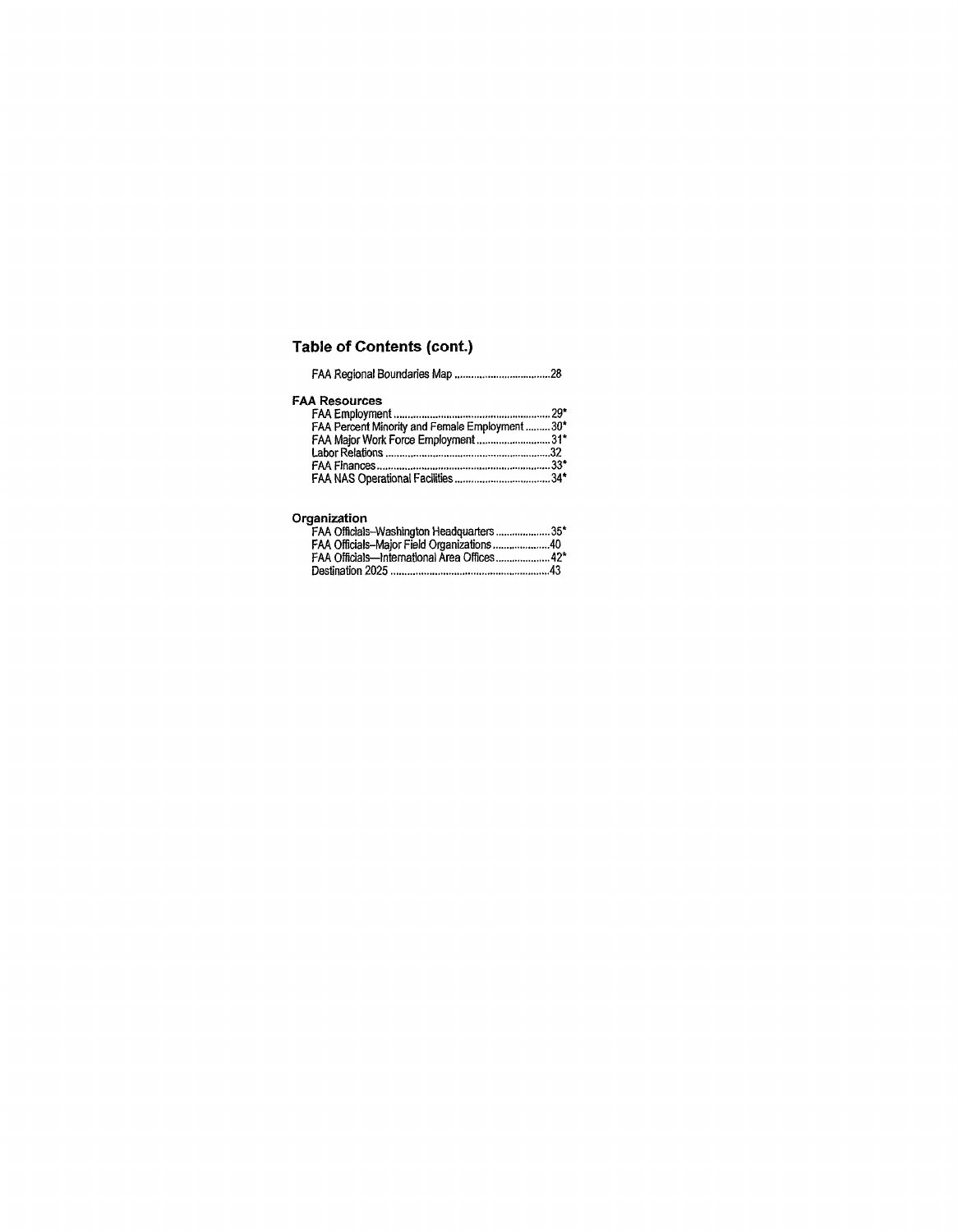# Aviation Accidents by Type of Operation

 $\mathbf{u}$ 

 $\ddot{\phantom{a}}$ 

| Type of Operation | Year |              |                |     |     |     |     |     | Jan Feb Mar Apr May Jun Jul Aug Sep Oct Nov |     |     |    | Dec | Year<br>Total |
|-------------------|------|--------------|----------------|-----|-----|-----|-----|-----|---------------------------------------------|-----|-----|----|-----|---------------|
| Large Air Carrier | 2009 | $\mathbf{z}$ | 2              | з   | 2   | 6   | O   | 4   | з                                           | 1   | 4   | 2  | 2   | 30            |
|                   | 2010 | ٥            | 1              | 1   | s   | 2   | 4   |     | 2                                           | 1   |     | 7  | 5   | 30            |
|                   | 2011 | 1            | 3              | 2   | 5   | 4   | 4   | 3   | o                                           | 2   | 3   | D  | 2   | 29            |
| Commuter          | 2009 | 0            | 1              | ٥   | o   | ٥   | o   | ٥   | ٥                                           | ۵   | 1   | o  | o   | 2             |
|                   | 2010 | 0            | $\overline{2}$ | з   | 1   | 0   | ٥   | ٥   | ٥                                           | o   | D   | o  | o   | 6             |
|                   | 2011 | 1            | 0              | ٥   | o   | o   | ٥   | ٥   | ٥                                           | 0   | 0   | 1  | 2   | 4             |
| Air Taxi          | 2009 | 4            | 3              | 5   | 4   | 4   | 4   | 4   | 4                                           | 6   | 2   | 2  | 5   | 47            |
|                   | 2010 | 5            | 6              | 1   | 1   | ٥   | 2   | 4   | 2                                           | 4   | 1   | ٥  | 7   | 32            |
|                   | 2011 | з            | 3              | 6   | з   | 6   | 4   | 3   | 4                                           | 5   | 3   | 5  | 4   | 49            |
| General Aviation  | 2009 | 79           | 76             | 107 | 131 | 145 | 188 | 204 | 178                                         | 141 | 113 | 91 | 49  | 1,480         |
|                   | 2010 | 87           | 68             | 114 | 118 | 140 | 167 | 175 | 187                                         | 145 | 114 | 72 | 69  | 1,436         |
|                   | 2011 | 80           | 81             | 103 | 121 | 121 | 171 | 210 | 172                                         | 138 | 111 | 83 | 59  | 1.450         |
| Rotorcraft*       | 2009 | 9            | 10             | 18  | 12  | 13  | 15  | 20  | 12                                          | 19  | 17  | 14 | 5   | 162           |
|                   | 2010 | 8            | 8              | 8   | 6   | 13  | 17  | 24  | 13                                          | 18  | 9   | 7  | 8   | 137           |
|                   | 2011 | 5            | 7              | 17  | 8   | 14  | 8   | 21  | 13                                          | 12  | 8   | 8  | 8   | 129           |

 $\sim$ 

 $\sim$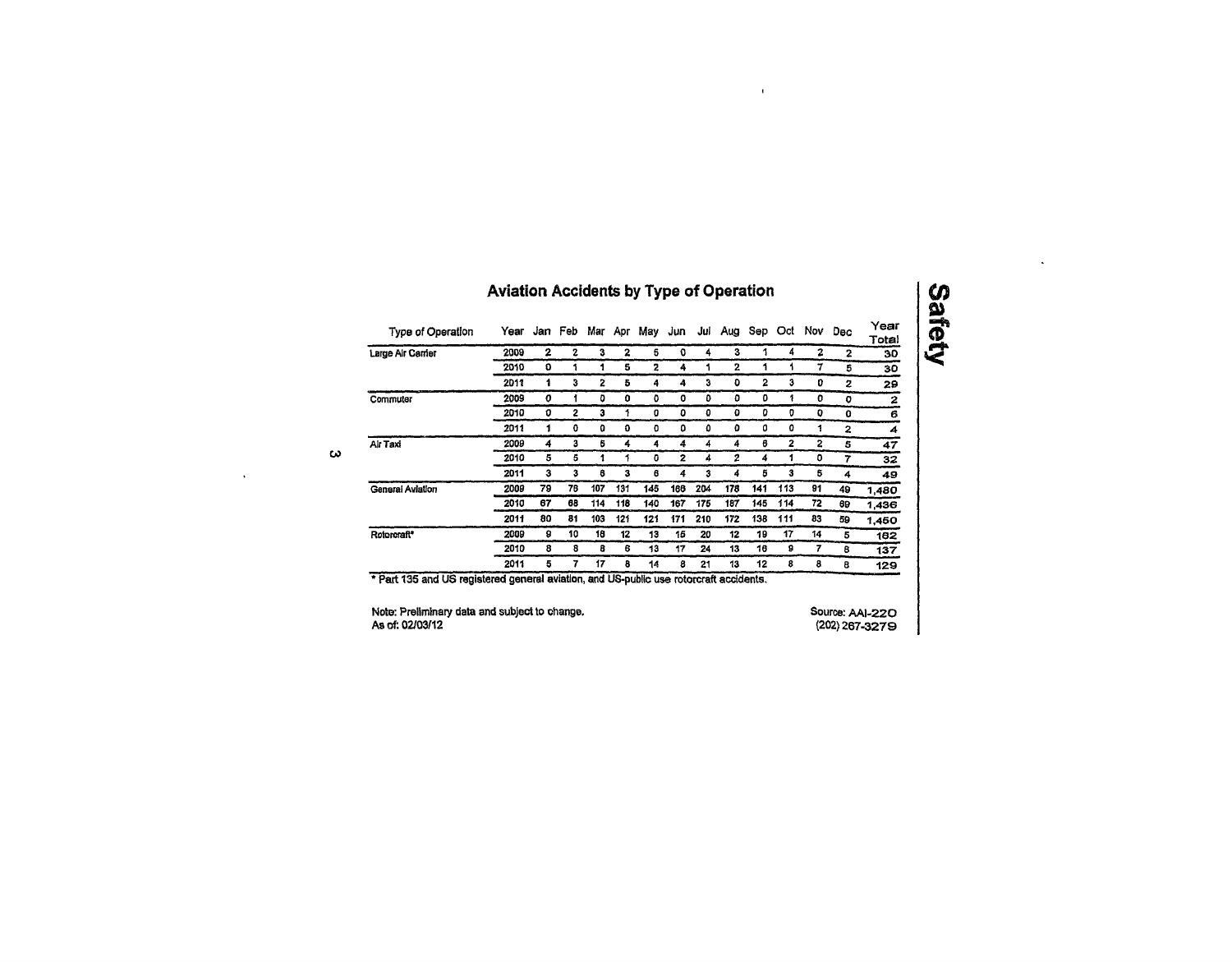|                     | 2007   |                  | 2008   |                  | 2009   |       | 2010        |       | % Chg 10-09 |        |
|---------------------|--------|------------------|--------|------------------|--------|-------|-------------|-------|-------------|--------|
| Type of Operation   | Number | Rate             | Number | Rate)            | Number |       | Rate Number | Ratel | Number      | Ratel  |
| Large Air Carriers! | 28     | .14 <sup>1</sup> | 28     | .15 <sup>1</sup> | 30     | .17'  | 28          | .161  | -7%         | -6% l  |
|                     |        | 1.001            |        | 2.40 l           |        | 0.691 | 6           | 1.90  | 200%        | 175%   |
| Air Taxi            | 62     | 1.50             | 58     | 1.801            |        | 1.601 | 31          | 1.05  | $-34%$      | $-34%$ |
| General Aviation    | 1.652  | 6.90             | .566   | 6.90             | 1.474  | 7.201 | 1.435       | 6.87  | $-8%$       | -5%    |

 $\sim$ 

### Aviation Accident Rates by Type of Operation

 $\blacktriangle$ 

 $\sim 10^{-1}$ 

 $\sim 10$ 

 $\mathcal{L}^{\text{max}}_{\text{max}}$ 

Accident Rates are per 100,000 Flight Hours. Flight hours compiled by FAA.

Note: 2010 data are preliminary. As of: 12/31/11

Source: NTSB [wvw.ntsb.gov/aviation/stats.htm](http://wvw.ntsb.gov/aviation/stats.htm)   $\sim$ 

 $\langle \hat{u} \rangle$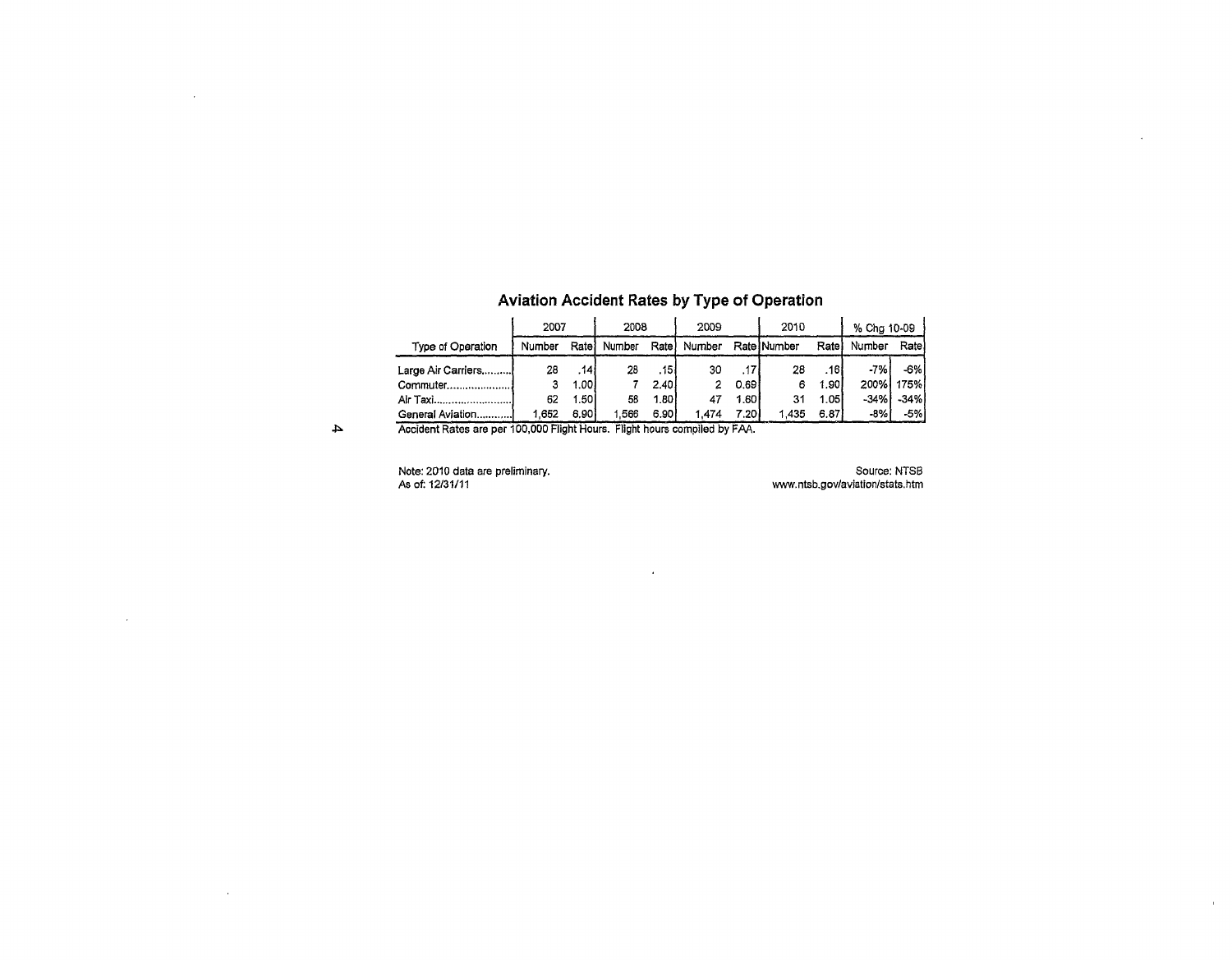| Incident Type                                                                                                                  | Year | Jan          | Feb |     | Mar Apr | May | Jun | Jul | Aug | Sep | Oct | Nov | Dec | Year<br>Total            |
|--------------------------------------------------------------------------------------------------------------------------------|------|--------------|-----|-----|---------|-----|-----|-----|-----|-----|-----|-----|-----|--------------------------|
| Near Midair Collisions                                                                                                         | 2009 | $\mathbf{2}$ | 5   | 4   | 6       | 11  | 4   | 7   | 5   | 6   | 10  | 8   | 5   | 73                       |
|                                                                                                                                | 2010 | 1            | 10  | 6   | 11      | 9   | 11  | 9   | 7   | 11  | 4   | 4   | 7   | 90                       |
|                                                                                                                                | 2011 | 8            | 4   | 4   | 9       | 5   | 14  | 13  | 15  | 17  | 3   | 4   | 6   | 102                      |
| <b>Pilot Deviations</b>                                                                                                        | 2009 | 257          | 253 | 295 | 246     | 288 | 247 | 264 | 234 | 275 | 208 | 222 | 193 | 2,982                    |
|                                                                                                                                | 2010 | 234          | 243 | 255 | 236     | 289 | 279 | 292 | 308 | 228 | 276 | 245 | 231 | 3.116                    |
|                                                                                                                                | 2011 | 224          | 247 | 268 | 289     | 298 | 277 | 245 | 235 | 276 | 299 | 237 | 229 | 3.124                    |
| <b>Operational Errors</b>                                                                                                      | 2009 | 94           | 93  | 79  | 105     | 99  | 98  | 113 | 133 | 145 | 140 | 106 | 136 | 1.341                    |
|                                                                                                                                | 2010 | 156          | 231 | 154 | 143     | 161 | 172 | 194 | 134 | 164 | 137 | 175 | 135 | 1.956                    |
|                                                                                                                                | 2011 | 95           | 85  | 115 | 121     | 119 | 98  | 96  | 114 | 85  | 93  | 90  | 135 | 1,246                    |
| Vehicle Pedestrian Deviations                                                                                                  | 2009 | 18           | 23  | 21  | 27      | 18  | 33  | 24  | 28  | 24  | 20  | 17  | 20  | 273                      |
|                                                                                                                                | 2010 | 24           | 27  | 26  | 29      | 25  | 36  | 37  | 27  | 31  | 30  | 23  | 20  | 335                      |
|                                                                                                                                | 2011 | 21           | 22  | 21  | 28      | 14  | 32  | 19  | 23  | 27  | 30  | 23  | 17  | 277                      |
| Surface Incidents                                                                                                              | 2009 | 88           | 80  | 84  | 93      | 97  | 97  | 116 | 105 | 99  | 88  | 75  | 76  | 1,098                    |
|                                                                                                                                | 2010 | 86           | 86  | 100 | 109     | 106 | 115 | 125 | 119 | 101 | 96  | 91  | 84  | 1,218                    |
|                                                                                                                                | 2011 | 224          | 247 | 268 | 289     | 298 | 277 | 245 | 235 | 276 | 299 | 237 | 229 | 3,124                    |
| Runway Incursions*                                                                                                             | 2009 | 77           | 62  | 63  | 77      | 81  | 84  | 102 | 92  | 89  | 65  | 69  | 58  | 919                      |
|                                                                                                                                | 2010 | 68           | 67  | 85  | 90      | 82  | 98  | 104 | 104 | 76  | 71  | 72  | 71  | 988                      |
|                                                                                                                                | 2011 | 79           | 85  | 83  | 95      | 73  | 90  | 0   | 0   | 0   | 0   | 0   | 0   | 506                      |
| Note: Preliminary data and subject to change.<br>Note: Bolded data will give invalid results based on new RI data compilation. |      |              |     |     |         |     |     |     |     |     |     |     |     | Source: AJF-A9 (ATO-IT)  |
| As of: 03/31/12                                                                                                                |      |              |     |     |         |     |     |     |     |     |     |     |     | (703) 841-2681<br>*ATO-S |

### Airspace incidents by Incident Type

\*As of: 06/30/11

 $\sim 10^{10}$  km s  $^{-1}$ 

 $\sigma$ 

 $\bullet$ 

(202)385-4788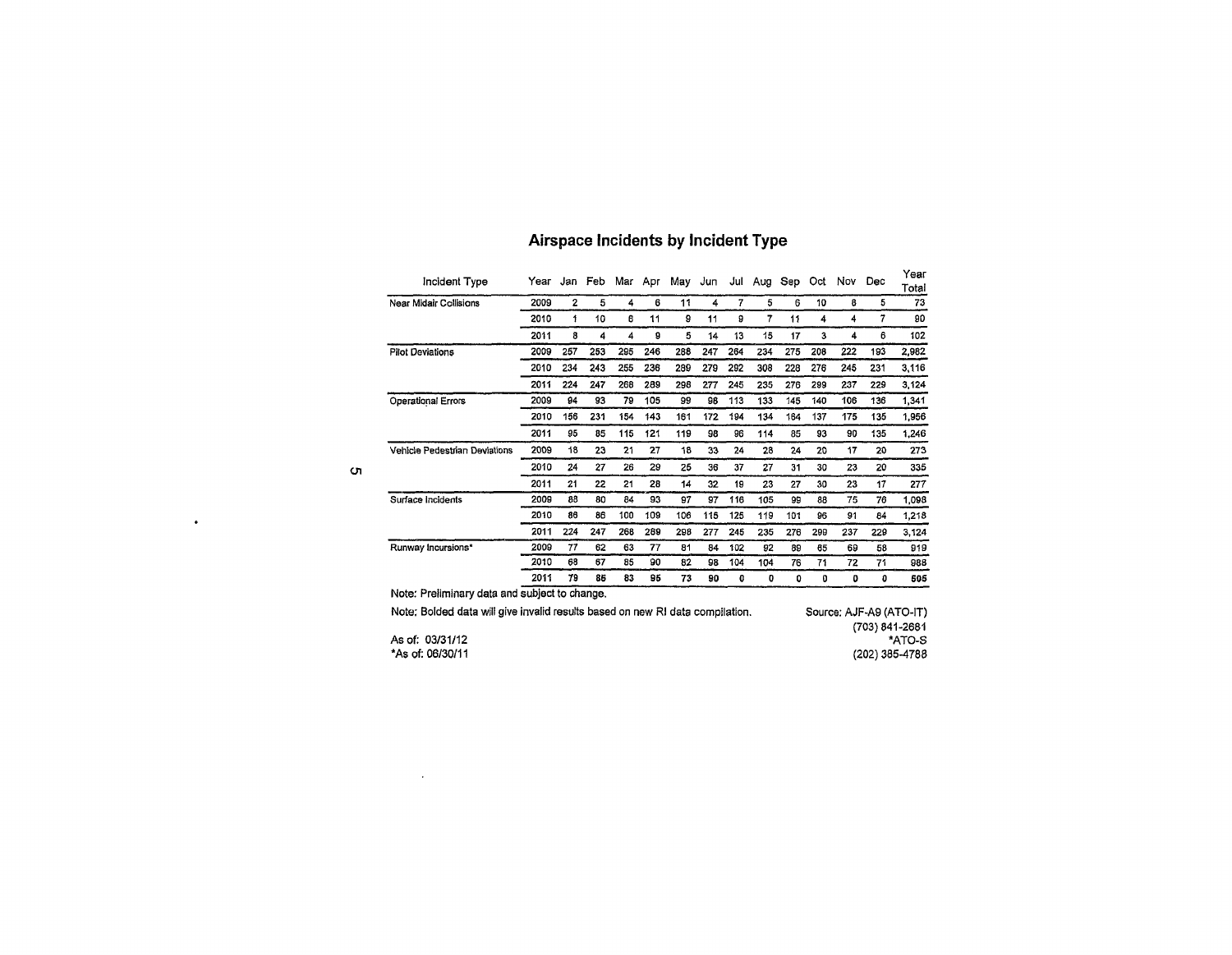### Airspace Incident Rates by Incident Type

|                        |        |       |        |                   |        |       |        |       | Percent Change |        |
|------------------------|--------|-------|--------|-------------------|--------|-------|--------|-------|----------------|--------|
|                        | 2008   |       | 2009   |                   | 2010   |       | 2011   |       | 2010-2011 (4)  |        |
| Incident Type          | Number | Ratel | Number | Rate              | Number | Ratel | Number | Ratel | Number         | Ratel  |
| Operational Errors (1) | 1.373  | .96 l | 1.341  | 1.02 <sub>1</sub> | 1.956  | 1.401 | 1.900  | .54I  | $-3%$          | $-61%$ |
| Pilot Deviations (2)!  | 3.335  | 2.031 | 2.982  | 1.811             | 3.116  | 1.891 | 3.124  | 1.901 | 0%             | 1%     |
| Surface Incidents (3)  | 1.251  | 2.191 | 1.098  | 2.101             | 1.218  | 2.001 | 1.140  | .41   | -6%            | -80% i |

 $\infty$ 

(1) Per 100,000 Facility Activities (2) Per 100,000 Flight Activities (3) Per 1,000,000 Airport Operations (4) Calculations use fifteen decimal places for rates (rounded two places for display). Note: 2011 data preliminary and subject to change. Source: ATO-A (IT) (202) 385-4802

As of: 03/31/12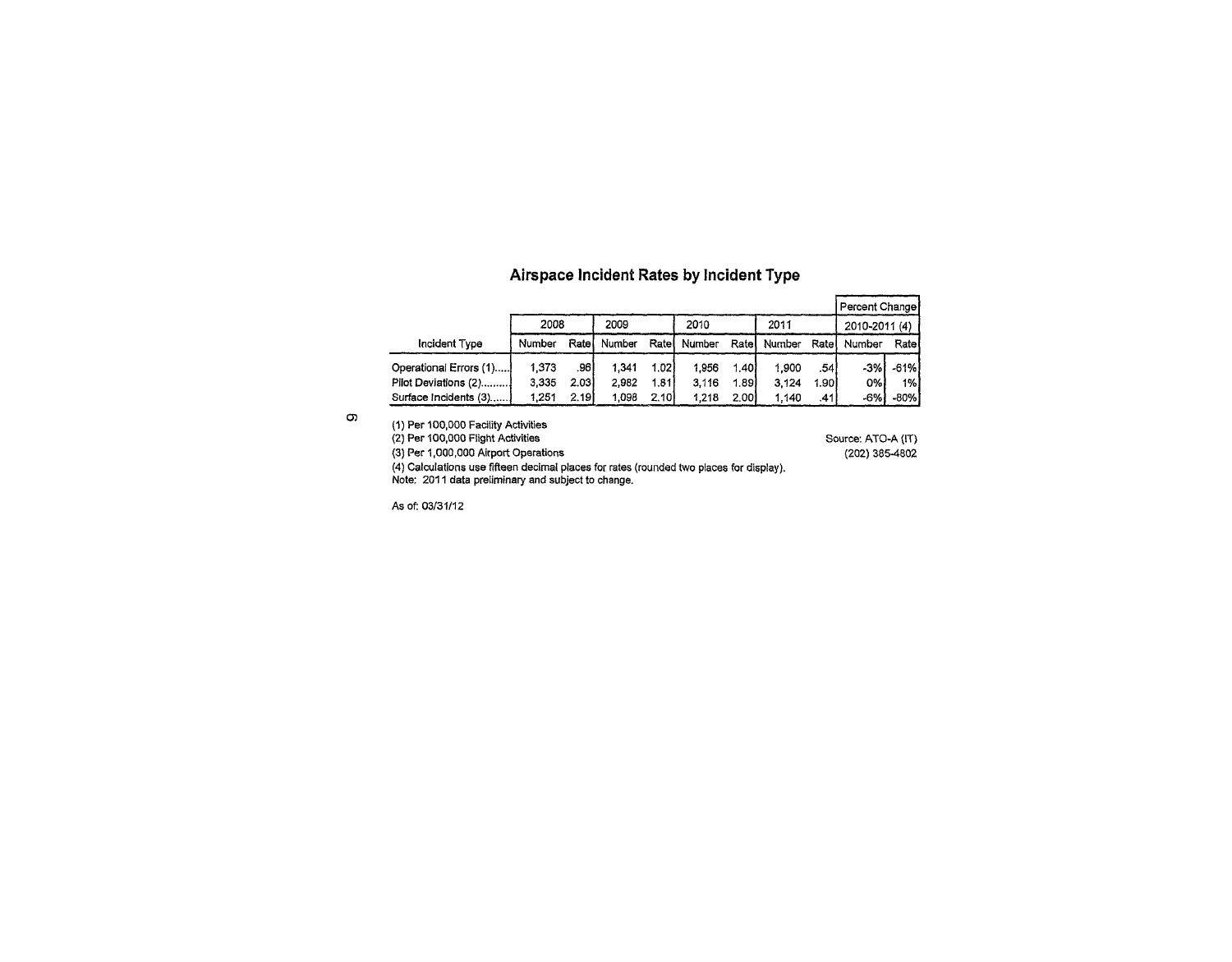|                                   | 2010*          | 2009         |
|-----------------------------------|----------------|--------------|
| Highway                           | 12,435         | 13 135       |
| Passenger cars                    | 9,752          | 10,312       |
| Light Trucks and Vans             | 4,280          | 4,109        |
| Pedestnans                        | 4,502          |              |
| Motorcycles                       | 618            | 4.469<br>628 |
| Pedalcycles <sup>2</sup>          | 529            |              |
| Medium and heavy trucks           | 44             | 499          |
| <b>Buses</b>                      | 725            | 26           |
| All Other <sup>3</sup>            |                | 705          |
| Total                             | 32,885         | 33,883       |
| <b>Grade Crossings</b>            | (256)          | (248)        |
| Rail                              |                |              |
| Intercity <sup>5</sup>            |                |              |
| Trespassers and nontrespassers    | 534            | 490          |
| Employees and contractors         | 23             | 20           |
| Passengers on trams               | 3              | 3            |
| Light, heavy, and commuter rail 7 | 253            | 229          |
|                                   | 813            | 742          |
| Marine                            |                |              |
| Recreational Boating              | 672            | 736          |
| Cargo Transport                   | 14             | 16           |
| Commercial fishing <sup>*</sup>   | 30             | 49           |
| <b>Commercial Passengers</b>      | 17             | 13           |
| Total                             | 733            | 814          |
| Aviation                          |                |              |
| General Aviation                  | 450            | 478          |
| Arrines                           | $\overline{2}$ | 52           |
| Air taxi                          | 17             | 17           |
| Commuter                          | O              | o            |
| э<br>Foreign/Unregistered         | 3              | 4            |
| Total    .                        | 472            | 551          |
| Pipeline                          |                |              |
| Gas                               | 21             | 9            |
| Liquids                           | 1              | 4            |
|                                   | 22             | 13           |
|                                   | 34,925         | 36,003       |

#### National Transportation Safety Board 2009-2010 U.S. Transportation Fatalities

1 Numbers for 2010 are preliminary estimates Aviation data from NTSB marine data from Department of Homeland Security all other data from DOT  $^2$  Includes bicycles or other cycles

 $3$  Includes vehicle nonoccupants other than pedestnans and occupant fatalities in other vehicle types ex farm or construction equipment. " Grade crossing fatalities are not counted as a separate category for deteimmmg the grand total because they are Included in the highway and rail categones, as appropriate <sup>5</sup> Data reported to Federal Rail Administration (FRA) <sup>6</sup> includes persons on railroad property with and without permission Does not include motor vehicle occupants killed at grade crossings <sup>7</sup> Data reported to the Federal Transit Administration (FTAJ Fatalities for commuter rail operations may also be reported to the FRA and may be included in the intercity railroad fatalities <sup>8</sup> Refers to only operational fatalities  $\,$   $^9$  includes non-U.S. registered aircraft involved in accidents in the US

As of 09/30/11 7 Source NTSB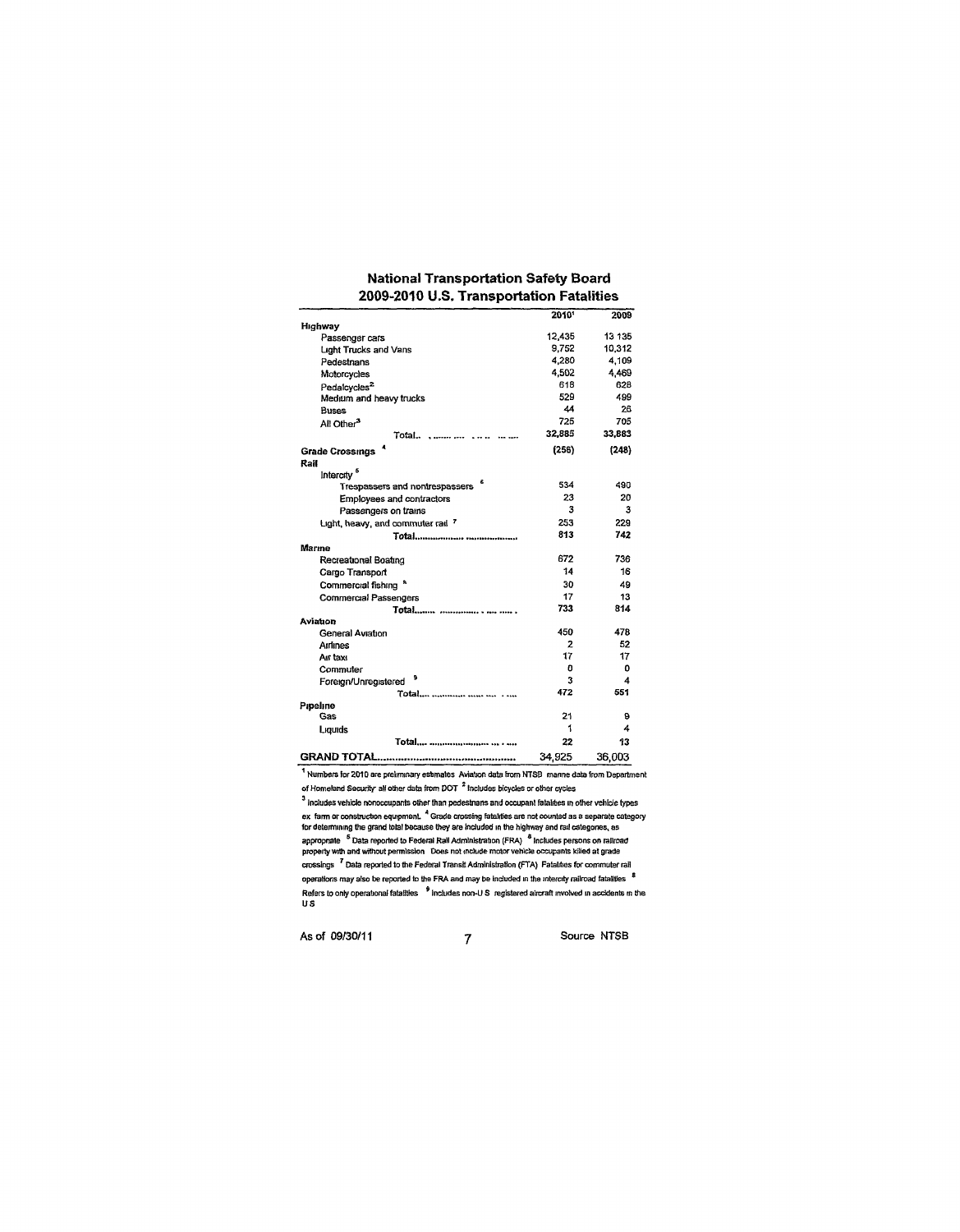#### **Air Traffic**

 $\mathcal{L}^{\text{max}}_{\text{max}}$ 

 $\bar{\alpha}$ 

|                                           | <b>FAA Air Traffic Activity</b> |                 |         |  |  |  |  |  |  |
|-------------------------------------------|---------------------------------|-----------------|---------|--|--|--|--|--|--|
| (In Thousands)                            |                                 |                 |         |  |  |  |  |  |  |
| <b>Aircraft Handled by</b>                | Jan-Mar                         | Jan-Mar         | Jan-Dec |  |  |  |  |  |  |
| <b>FAA ARTCC's</b>                        | 2012*                           | 2011            | 2011    |  |  |  |  |  |  |
| Air Carrier                               | 3,168                           | 3.138           | 13,048  |  |  |  |  |  |  |
|                                           | 2,163                           | 2.211           | 9,262   |  |  |  |  |  |  |
| General Aviation                          | 3.000                           | 2.920           | 13.432  |  |  |  |  |  |  |
| <b>Military</b>                           | 589                             | 583             | 2.358   |  |  |  |  |  |  |
| TOTAL                                     | 8,920                           | 8.852           | 38.100  |  |  |  |  |  |  |
| <b>Airport Operations</b>                 |                                 |                 |         |  |  |  |  |  |  |
| <b>Longed by FAA Towers</b>               |                                 |                 |         |  |  |  |  |  |  |
| Air Carrier                               | 3,060                           | 3,029           | 12,581  |  |  |  |  |  |  |
| Air Taxi                                  | 1,790                           | 1,863           | 7,791   |  |  |  |  |  |  |
| General Aviation                          | 3.425                           | 3.418           | 14,873  |  |  |  |  |  |  |
| Military                                  | 348                             | 366             | 1.430   |  |  |  |  |  |  |
| TOTAL                                     | 8,623                           | 8,676           | 36,675  |  |  |  |  |  |  |
| <b>Airport Operations</b><br>(Contracted) |                                 |                 |         |  |  |  |  |  |  |
|                                           | 67                              | 65              | 260     |  |  |  |  |  |  |
| Air Taxi                                  | 339                             | 314             | 1.408   |  |  |  |  |  |  |
| General Aviation                          | 2.675                           | 2,518           | 11,084  |  |  |  |  |  |  |
| <b>Military</b>                           | 314                             | 303             | 1.172   |  |  |  |  |  |  |
| TOTAL                                     | 3.395                           | 3.200           | 13,924  |  |  |  |  |  |  |
| <b>TRACON Operations</b>                  |                                 |                 |         |  |  |  |  |  |  |
| Logged by FAA Towers                      |                                 |                 |         |  |  |  |  |  |  |
| Air Carrier                               | 8,780                           | 8,846           | 23,623  |  |  |  |  |  |  |
| Air Taxi                                  | 6,260                           | 6,405           | 9,051   |  |  |  |  |  |  |
| General Aviation                          | 9,058                           | 9,381           | 6.516   |  |  |  |  |  |  |
| Military                                  | 1,638                           | 1,683           | 1,934   |  |  |  |  |  |  |
| TOTAL                                     | 25.736                          | 26,315          | 41.124  |  |  |  |  |  |  |
|                                           | Jan-Mar                         | Jan-Mar         | Jan-Dec |  |  |  |  |  |  |
| <b>Flight Services</b><br>Logged by:      | 2012*                           | 2011            | 2011    |  |  |  |  |  |  |
| Flight Service Stations                   | 100                             | 107             | 664     |  |  |  |  |  |  |
| <b>Automated Flight Service</b>           |                                 |                 |         |  |  |  |  |  |  |
| Stations                                  | 1.188                           | 1.285           | 5,889   |  |  |  |  |  |  |
| TOTAL                                     | 1,288                           | 1,392           | 6,553   |  |  |  |  |  |  |
| *Preliminary                              |                                 | Source: APO-130 |         |  |  |  |  |  |  |
| As of: 03/31/12                           |                                 | (202) 267-3350  |         |  |  |  |  |  |  |
| <b>"As of: 03/31/12</b>                   |                                 | ATO-A/AJA       |         |  |  |  |  |  |  |
| 8                                         |                                 | (202) 385-4734  |         |  |  |  |  |  |  |

- ---

 $\sim$ 

 $\ddot{\phantom{a}}$ 

 $\frac{1}{\sqrt{2}}$ 

 $\frac{1}{2}$ 

 $\frac{1}{4}$ Ť.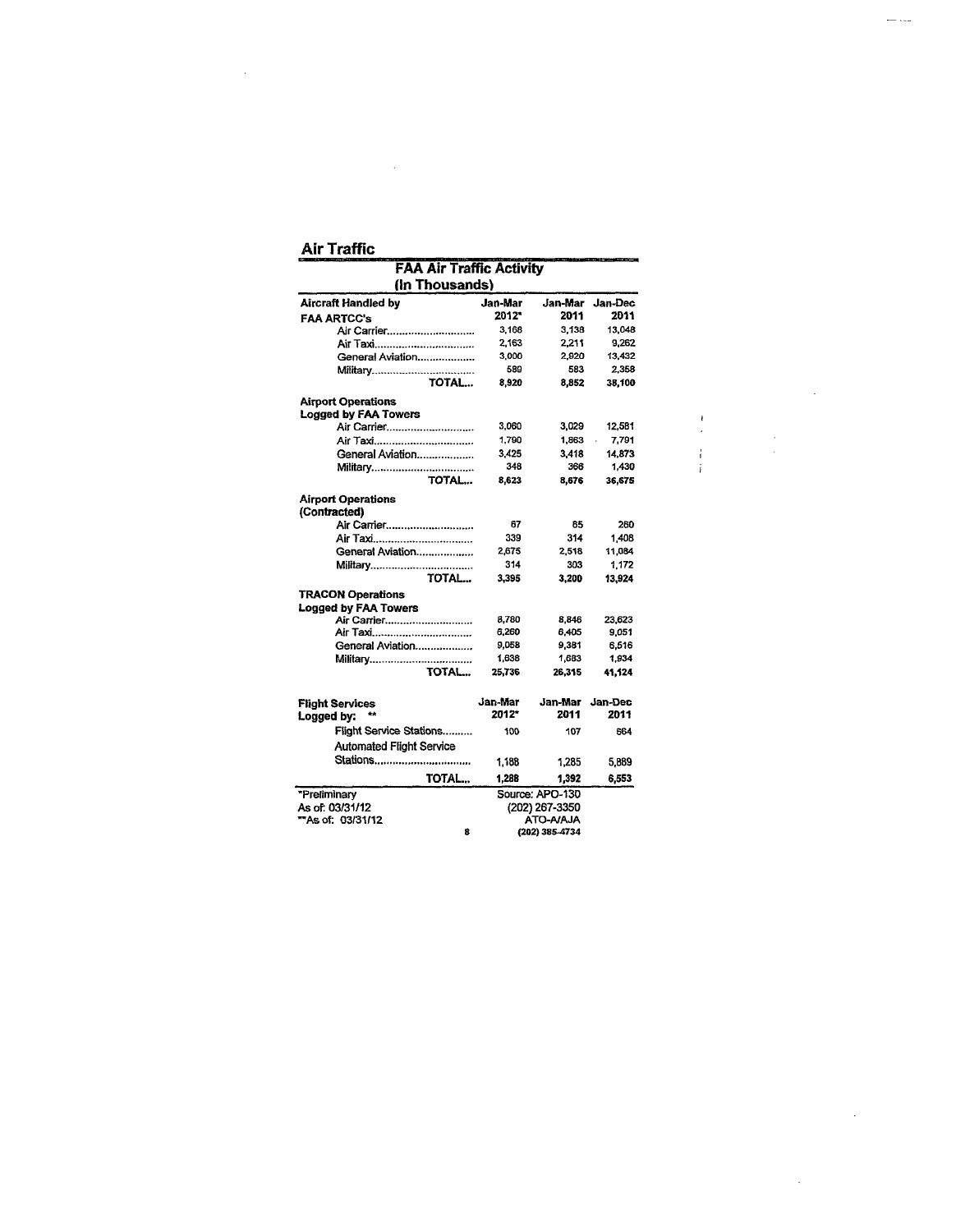# Air Route Traffic Control Center **Activity**

|                           |        |         | Aircraft Handled (000's) |         |  |  |  |  |
|---------------------------|--------|---------|--------------------------|---------|--|--|--|--|
| СY                        |        | Jan-Mar | Jan-Mar                  | Jan-Dec |  |  |  |  |
| 2011                      | Center | 2012*   | 2011                     | 2011    |  |  |  |  |
| Rank                      |        |         |                          |         |  |  |  |  |
| 1 Atlanta, GA             |        | 699     | 684                      | 2,781   |  |  |  |  |
| 2 New York, NY            |        | 690     | 681                      | 2,796   |  |  |  |  |
| 3 Miami, FL               |        | 675     | 656                      | 2,333   |  |  |  |  |
| 4 Leesburg, VA (DC)       |        | 642     | 632                      | 2,597   |  |  |  |  |
| 5 Jacksonville, FL        |        | 603     | 599                      | 2.244   |  |  |  |  |
| 6 Chicago, IL             |        | 557     | 562                      | 2,410   |  |  |  |  |
| 7 Cleveland, OH           |        | 514     | 519                      | 2,221   |  |  |  |  |
| 8 Houston, TX             |        | 515     | 506                      | 2,008   |  |  |  |  |
| 9 Memphis, TN             |        | 496     | 501                      | 2,043   |  |  |  |  |
| 10 Los Angeles, CA        |        | 495     | 487                      | 1.991   |  |  |  |  |
| 11 Fort Worth, TX         |        | 484     | 478                      | 1.948   |  |  |  |  |
| 12 Indianapolis, IN       |        | 466     | 465                      | 1,959   |  |  |  |  |
| 13 Denver, CO             |        | 420     | 425                      | 1,740   |  |  |  |  |
| 14 Minneapolis, MN        |        | 421     | 420                      | 1,863   |  |  |  |  |
| 15 Kansas City, KS        |        | 413     | 403                      | 1.705   |  |  |  |  |
| 16 Nashua, NH (Boston)    |        | 391     | 389                      | 1.744   |  |  |  |  |
| 17 Albuquerque NM         |        | 374     | 370                      | 1.484   |  |  |  |  |
| 18 Oakland, CA            |        | 356     | 353                      | 1,470   |  |  |  |  |
| 19 Salt Lake City, UT     |        | 295     | 308                      | 1,289   |  |  |  |  |
| 20 Seattle, WA            |        | 237     | 251                      | 1,065   |  |  |  |  |
| 21 Anchorage, AK          |        | 122     | 119                      | 545     |  |  |  |  |
| <sup>22</sup> Honolulu HI |        | 105     | 101                      | 400     |  |  |  |  |
| 23 San Juan, PR           |        | 78      | 72                       | 257     |  |  |  |  |
| 24 Guam **                |        | 73      | 64                       | 231     |  |  |  |  |

'Preliminary

"Center Radar Approach Control (CERAP)

As of 03/31/12

Source APO-130 (202) 267-3350

 $\boldsymbol{9}$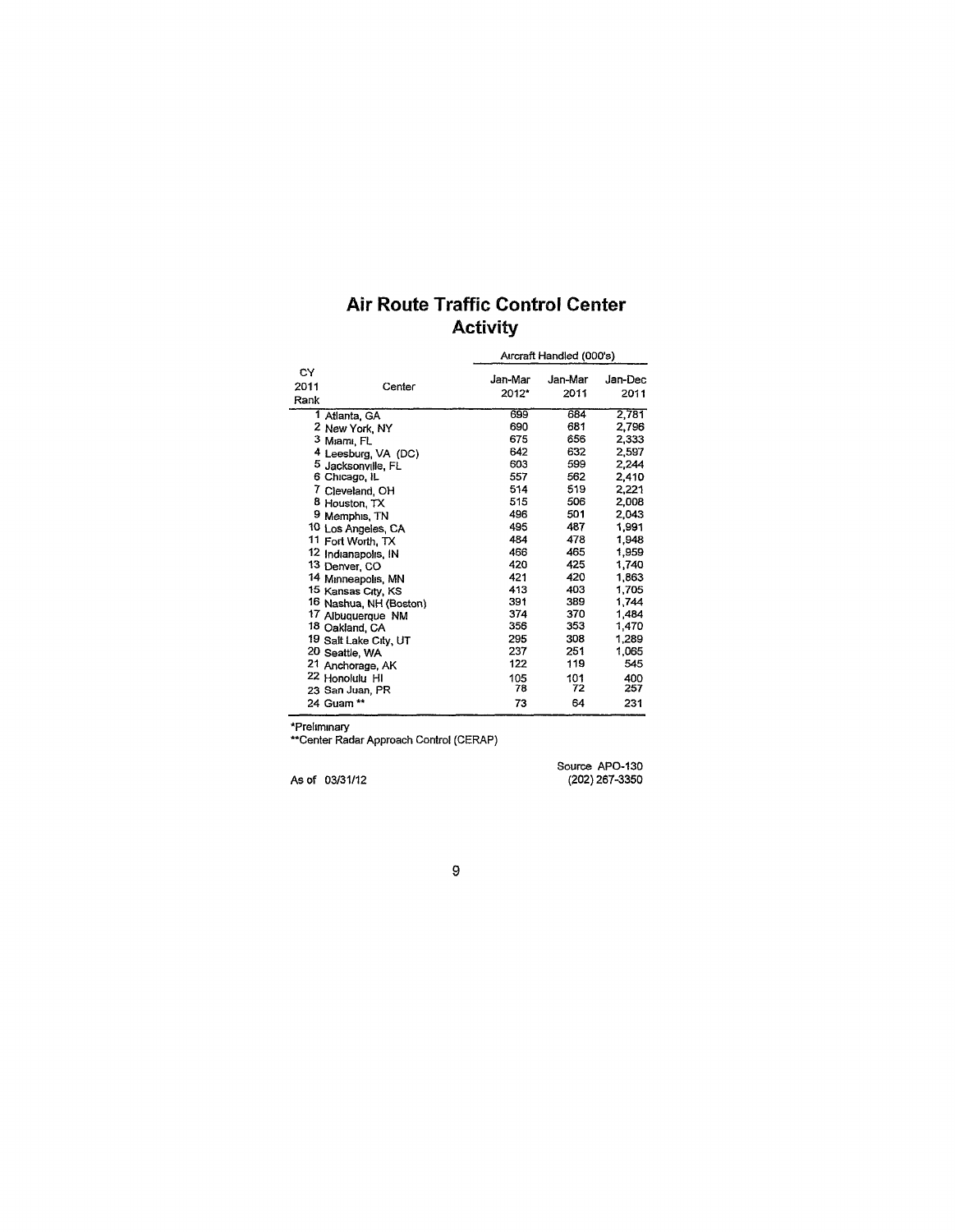### 50 Busiest FAA Airport Traffic Control Towers

|                    |                                   | Airport Operations (000's) |                 |                 |  |  |  |  |
|--------------------|-----------------------------------|----------------------------|-----------------|-----------------|--|--|--|--|
| CY<br>2011<br>Rank | Tower and State                   | Jan-Mar<br>2012*           | Jan-Mar<br>2011 | Jan-Dec<br>2011 |  |  |  |  |
|                    | 1 Hartsfield-Jackson Atl Intl, GA | 227                        | 222             | 924             |  |  |  |  |
|                    | 2 Chicago/O'Hare Int'l, IL        | 206                        | 207             | 879             |  |  |  |  |
|                    | 3 Dallas/Ft Worth Int'l, TX       | 157                        | 157             | 647             |  |  |  |  |
|                    | 4 Denver International, CO        | 149                        | 155             | 635             |  |  |  |  |
|                    | 5 Los Angeles International, CA   | 148                        | 140             | 604             |  |  |  |  |
|                    | 6 Charlotte/Douglas Int'l, NC     | 136                        | 132             | 540             |  |  |  |  |
|                    | 7 Houston/G Bush Intercont'l, TX  | 129                        | 128             | 529             |  |  |  |  |
|                    | 8 Las Vegas/McCarran Infl NV      | 127                        | 123             | 532             |  |  |  |  |
|                    | 9 Phoenix International, AZ       | 116                        | 116             | 462             |  |  |  |  |
|                    | 10 Philadelphia Intl, PA          | 109                        | 108             | 448             |  |  |  |  |
|                    | 11 Detroit Metro Wayne Co, MI     | 103                        | 105             | 443             |  |  |  |  |
|                    | 12 Minneapolis-St. Paul Int'l, MN | 102                        | 104             | 435             |  |  |  |  |
|                    | 13 Miami International, FL        | 105                        | 101             | 395             |  |  |  |  |
|                    | 14 Newark International, NJ       | 104                        | 96              | 417             |  |  |  |  |
|                    | 15 John F Kennedy Int'l, NY       | 98                         | 96              | 414             |  |  |  |  |
|                    | 16 San Francisco Int I, CA        | 99                         | 94              | 404             |  |  |  |  |
|                    | 17 La Guardia, NY                 | 92                         | 89              | 371             |  |  |  |  |
|                    | 18 Washington Dulles Infl. VA.    | 84                         | 88              | 362             |  |  |  |  |
|                    | 19 Salt Lake City Int'l, UT       | 82                         | 88              | 359             |  |  |  |  |
|                    | 20 Boston/Logan Int'l, MA         | 84                         | 84              | 373             |  |  |  |  |
|                    | 21 Orlando International, FL      | 81                         | 82              | 317             |  |  |  |  |
|                    | 22 Memphis International, TN      | 70                         | 80              | 312             |  |  |  |  |
|                    | 23 Grand Forks International, ND  | 77                         | 75              | 347             |  |  |  |  |
|                    | 24 Fort Lauderdale/Hollywood, FL  | 73                         | 74              | 317             |  |  |  |  |
|                    | 25 Long Beach/Daughtery, CA       | 66                         | 74              | 296             |  |  |  |  |
| *Preliminary       |                                   |                            | Source APO-130  |                 |  |  |  |  |

As of 03/31/12

(202) 267-3350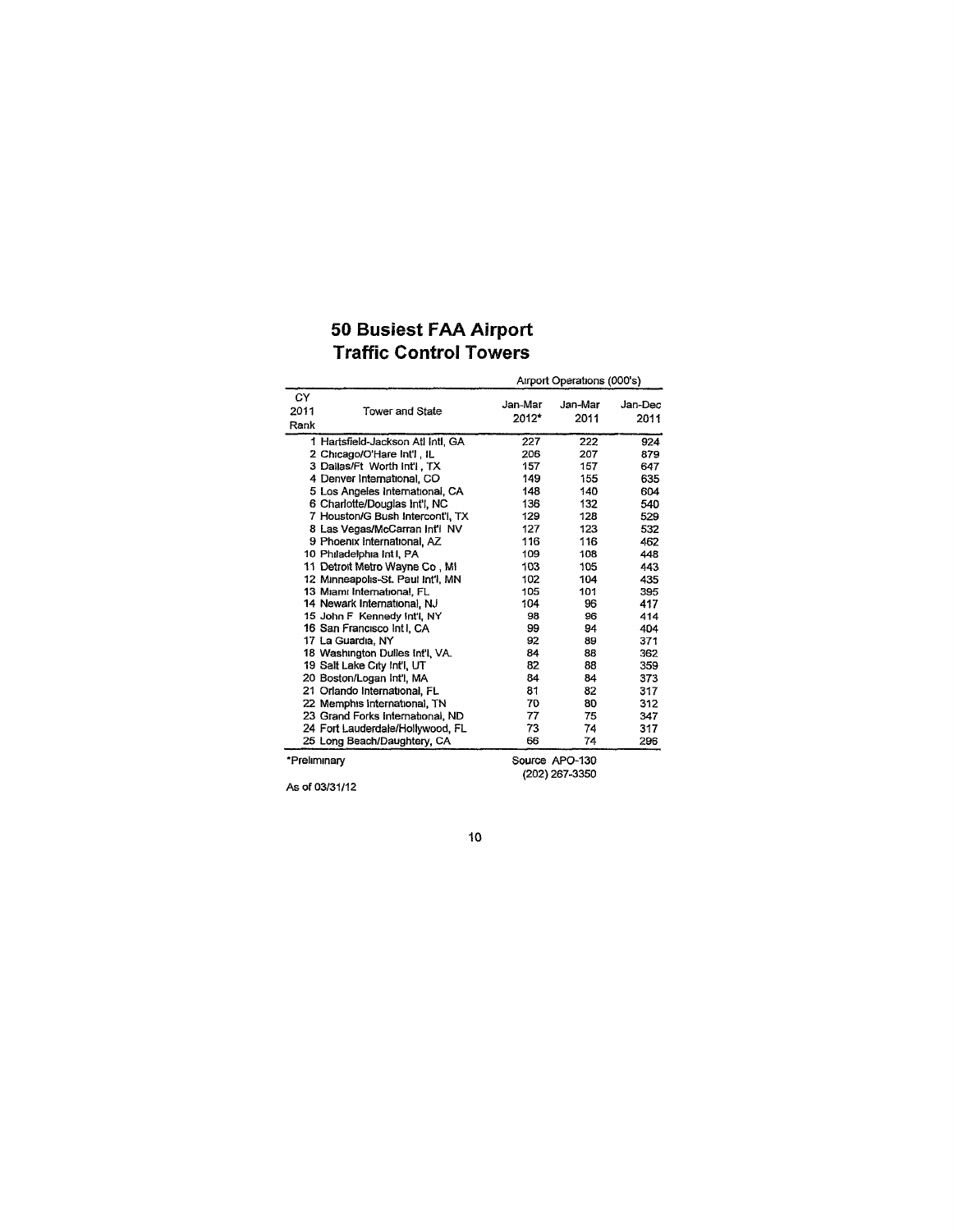# 50 Busiest FAA Airport Traffic Control Towers

|                    |                                   | Airport Operations (000's) |                 |                 |
|--------------------|-----------------------------------|----------------------------|-----------------|-----------------|
| СY<br>2011<br>Rank | <b>Tower and State</b>            | Jan-Mar<br>2012*           | Jan-Mar<br>2011 | Jan-Dec<br>2011 |
|                    | 26 Phoenix-Deer Valley, AZ        | 99                         | 73              | 317             |
|                    | 27 Van Nuys, CA                   | 63                         | 72              | 298             |
|                    | 28 Seattle/Tacoma Int'l, WA       | 70                         | 72              | 315             |
|                    | 29 Washington National, DC        | 71                         | 69              | 285             |
|                    | 30 Honolulu International, Hi     | 67                         | 67              | 265             |
|                    | 31 Mesa/Falcon Field, AZ          | 40                         | 66              | 220             |
|                    | 32 Prescott/Love Field, AZ        | 64                         | 65              | 242             |
|                    | 33 Santa Ana/John Wayne, CA       | 65                         | 65              | 262             |
|                    | 34 Baltimore/Wash Int'l, MD       | 64                         | 63              | 276             |
|                    | 35 Denver/Centennial, CO          | 69                         | 61              | 295             |
|                    | 36 Daytona Beach Int'l FL         | 73                         | 59              | 221             |
|                    | 37 San Diego/Gillespie Field, CA  | 46                         | 58              | 220             |
|                    | 38 Orlando/Sanford, FL            | 74                         | 57              | 237             |
|                    | 39 Chicago Midway, IL             | 57                         | 56              | 255             |
|                    | 40 Seattle/Boeing Field, WA       | 40                         | 52              | 229             |
|                    | 41 Anchorage International, AK    | 50                         | 51              | 273             |
|                    | 42 Portland International, OR     | 49                         | 51              | 219             |
|                    | 43 Houston Hobby, TX              | 49                         | 50              | 200             |
|                    | 44 Metropolitan Oakland Int'l, CA | 51                         | 50              | 216             |
|                    | 45 Tampa International            | 49                         | 50              | 191             |
|                    | 46 Palm Beach Int'l, FL           | 46                         | 47              | 192             |
|                    | 47 San Diego/Montgomery, CA       | 46                         | 47              | 192             |
|                    | 48 Tulsa/Riverside, OK            | 39                         | 46              | 199             |
|                    | 49 Raleigh-Durham Int'l, NC       | 47                         | 46              | 191             |
|                    | 50 St Louis International, MO     | 47                         | 46              | 191             |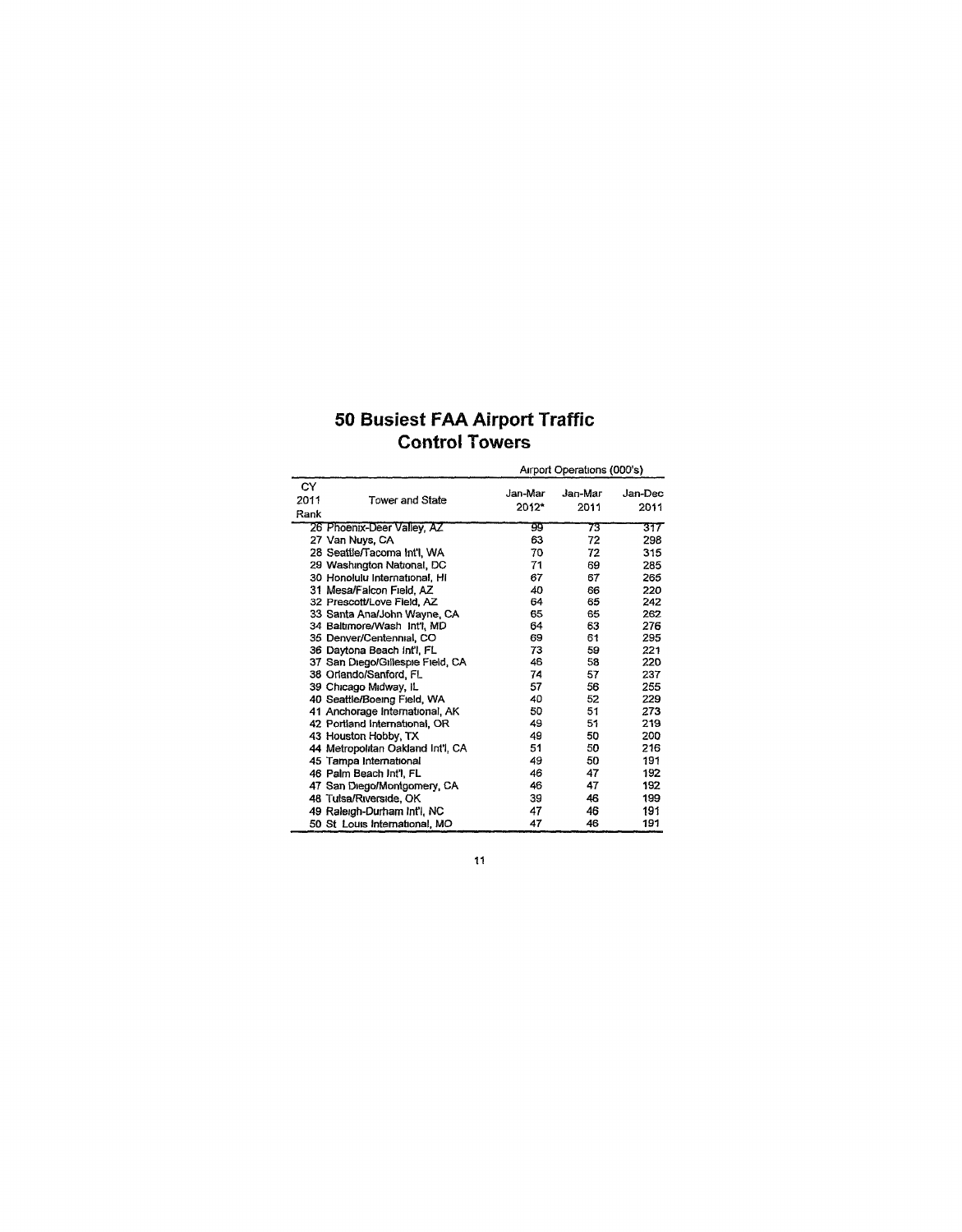### 25 Busiest Contracted Airport Traffic Control Towers

|                    | Airport Operations (000's)       |                  |                 |                 |  |
|--------------------|----------------------------------|------------------|-----------------|-----------------|--|
| CY<br>2011<br>Rank | Tower and State                  | Jan-Mar<br>2012* | Jan-Mar<br>2011 | Jan-Dec<br>2011 |  |
|                    | 1 Phoenix/Williams Gateway, AZ   | 46               | 48              | 171             |  |
|                    | 2 Melbourne International, FL    | 48               | 46              | 197             |  |
|                    | 3 Chandler Municipal, AZ         | 53               | 42              | 162             |  |
|                    | 4 Flagler County, FL             | 42               | 42              | 176             |  |
|                    | 5 Denton, TX                     | 39               | 38              | 148             |  |
|                    | 6 Phoenix-Goodyear Muni, AZ      | 40               | 38              | 139             |  |
|                    | 7 Hollywood/North Perry, FL      | 35               | 35              | 136             |  |
|                    | 8 Orlando/Kissimmee Muni, FL     | 37               | 34              | 121             |  |
|                    | 9 Pompano Beach Airpark, FL      | 35               | 34              | 118             |  |
|                    | 10 Kalaeloa, HI                  | 31               | 34              | 123             |  |
|                    | 11 Ormond Beach Municipal, FL    | 34               | 32              | 132             |  |
|                    | 12 San Antonio/Stinson Field, TX | 28               | 31              | 115             |  |
|                    | 13 Katiua/Kona international, Hi | 27               | 31              | 114             |  |
|                    | 14 Glendale Municipal, AZ        | 24               | 29              | 87              |  |
|                    | 15 San Angelo/Mathis Field TX    | 29               | 27              | 105             |  |
|                    | 16 Linue, HI                     | 26               | 28              | 113             |  |
|                    | 17 Jacksonville/Craig Muni, FL   | 28               | 28              | 115             |  |
|                    | 18 Miami/Opa Locka, FL           | 29               | 28              | 101             |  |
|                    | 19 St Augustine, FL              | 33               | 28              | 126             |  |
|                    | 20 Mendian/Key Field, MS         | 15               | 28              | 81              |  |
|                    | 21 Tucson/Ryan Field, AZ         | 31               | 28              | 114             |  |
|                    | 22 San Diego/Brown Fld Muni, CA  | 23               | 28              | 101             |  |
|                    | 23 New Smyrna Beach Muni, FL     | 35               | 27              | 129             |  |
|                    | 24 Naples Municipal, FL          | 28               | 26              | 83              |  |
|                    | 25 San Juan, PR                  | 29               | 25              | 80              |  |

'Preliminary

As of 03/31/12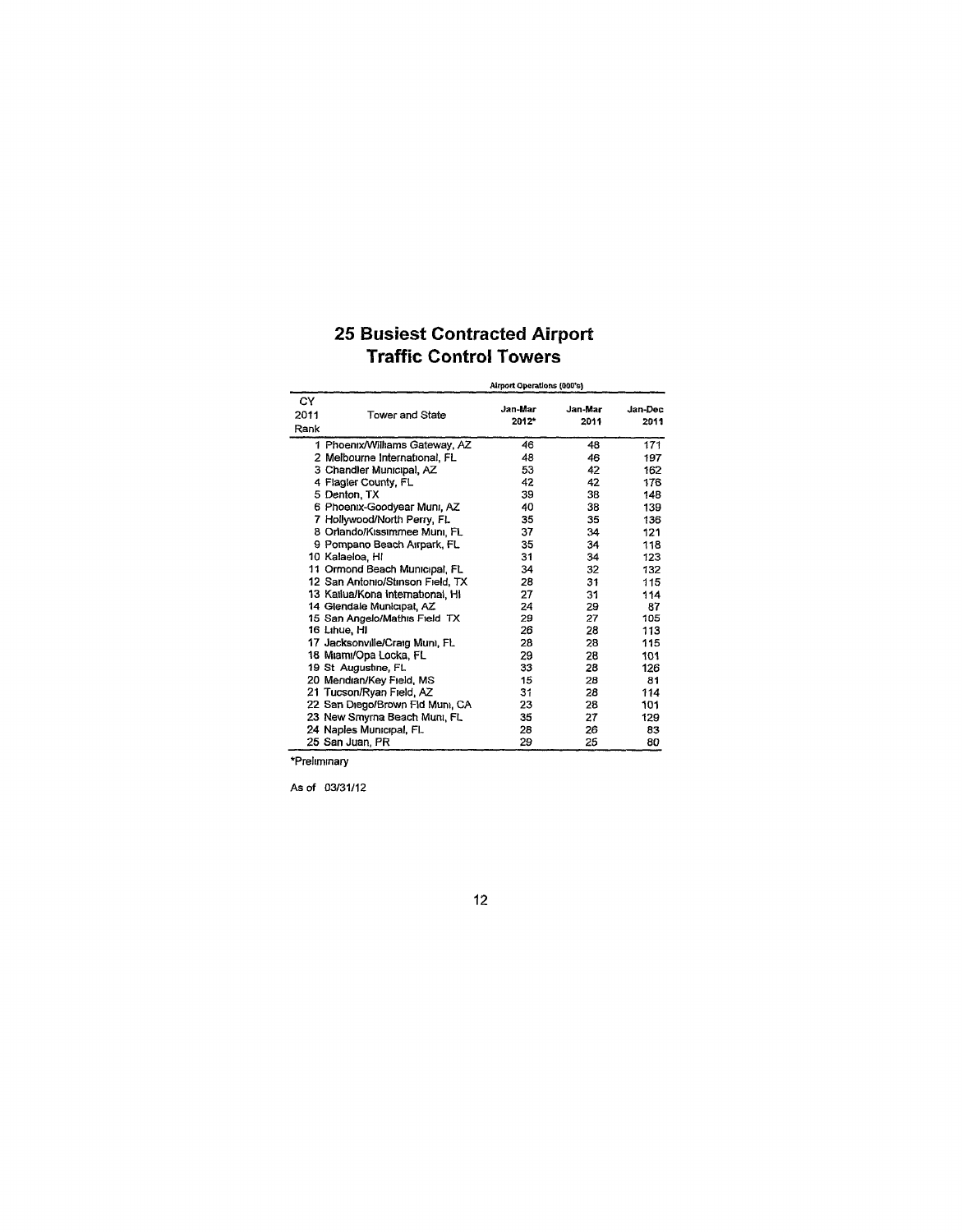# 50 Busiest Radar Approach Control Facilities

|                                        |                  | Tracon Ops (000s) |                 |  |  |  |
|----------------------------------------|------------------|-------------------|-----------------|--|--|--|
| CY<br>2011<br>Facilities/State<br>Rank | Jan-Mar<br>2012* | Jan-Mar<br>2011   | Jan-Dec<br>2011 |  |  |  |
| 1 Southern Calif TRACON, CA            | 481              | 482               | 1,985           |  |  |  |
| 2 New York TRACON, NY                  | 444              | 419               | 1,894           |  |  |  |
| 3 Potomac TRACON, DC                   | 345              | 343               | 1.492           |  |  |  |
| 4 Northern Calif TRACON, CA            | 340              | 330               | 1.464           |  |  |  |
| 5 Atlanta TRACON, GA                   | 298              | 290               | 1.223           |  |  |  |
| ิ  Chicago TRACON. IL                  | 287              | 286               | 1.243           |  |  |  |
| 7 Dallas/Ft Worth, TRACON, TX          | 270              | 271               | 1.120           |  |  |  |
| 8 Miami International, FL              | 250              | 247               | 923             |  |  |  |
| 9 Houston TRACON, TX                   | 232              | 231               | 954             |  |  |  |
| 10 Denver TRACON, CO                   | 206              | 214               | 886             |  |  |  |
| 11 Phoenix TRACON, AZ                  | 170              | 165               | 641             |  |  |  |
| 12 Central Flonda TRACON, FL           | 175              | 164               | 639             |  |  |  |
| 13 Charlotte/Douglas Int'l, NC         | 157              | 152               | 631             |  |  |  |
| 14 Philadelphia International, PA      | 146              | 149               | 627             |  |  |  |
| 15 Las Vegas TRACON, NV                | 141              | 142               | 602             |  |  |  |
| 16 Detroit TRACON, MI                  | 131              | 133               | 578             |  |  |  |
| 17 Boston TRACON, MA                   | 134              | 132               | 629             |  |  |  |
| 18 Minneapolis TRACON, MN              | 124              | 125               | 552             |  |  |  |
| 19 Tampa International, FL             | 120              | 119               | 436             |  |  |  |
| 20 Seattle/Tacoma TRACON, WA           | 108              | 109               | 496             |  |  |  |
| 21 Salt Lake City TRACON, UT           | 102              | 104               | 427             |  |  |  |
| 22 Honolulu Control Facility, Hi       | 98               | 96                | 377             |  |  |  |
| 23 Jacksonville Int'l, FL              | 90               | 93                | 352             |  |  |  |
| 24 Memphis TRACON, TN                  | 83               | 92                | 370             |  |  |  |
| 25 San Antonio Infl. TX                | 86               | 88                | 358             |  |  |  |

' Preliminary

As of 03/31/12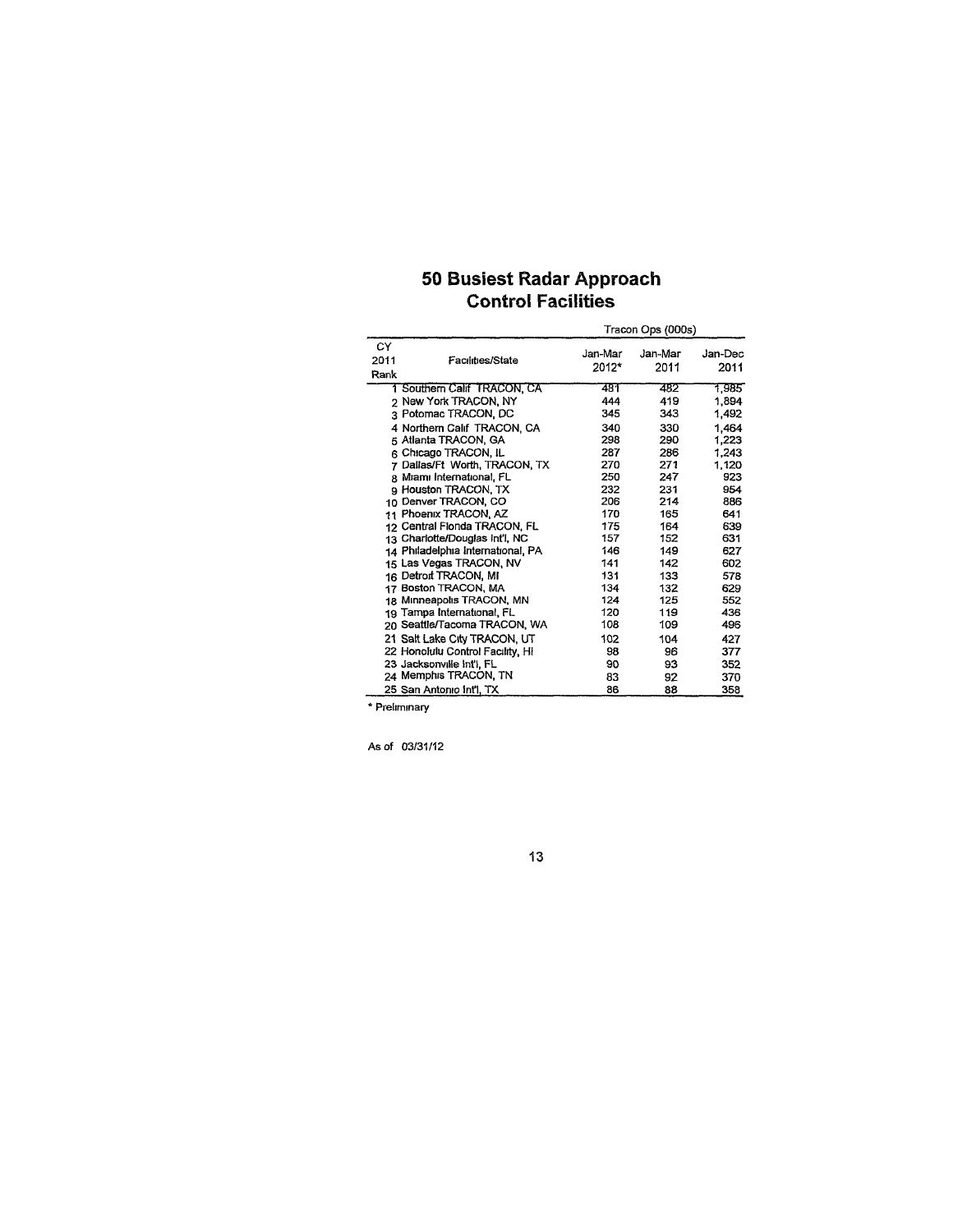# 50 Busiest Radar Approach Control Facilities

|                    |                                                              | Tracon Ops (000's) |                 |                 |  |
|--------------------|--------------------------------------------------------------|--------------------|-----------------|-----------------|--|
| CY<br>2011<br>Rank | Facilities/State                                             | Jan-Mar<br>2012*   | Jan-Mar<br>2011 | Jan-Dec<br>2011 |  |
|                    | 26 San Juan CERAP, PR                                        | 83                 | 86              | 302             |  |
|                    | 27 Palm Beach International, FL                              | 81                 | 83              | 269             |  |
|                    | 28 Pensacola TRACON, FL                                      | 71                 | 77              | 314             |  |
|                    | 29 Davtona Beach Int'l, FL                                   | 83                 | 73              | 300             |  |
|                    | 30 Corpus Christi, TX                                        | 64                 | 74              | 302             |  |
|                    | 31 St Louis TRACON, MO                                       | 77                 | 72              | 319             |  |
|                    | 32 Milwaukee/Gen Mitchell Intl. WI                           | 57                 | 63              | 286             |  |
|                    | 33 Fort Myers, FL                                            | 64                 | 63              | 286             |  |
|                    | 34 Portland TRACON, OR                                       | 61                 | 63              | 285             |  |
|                    | 35 Austin, TX                                                | 63                 | 63              | 265             |  |
|                    | 36 High Desert TRACON, CA                                    | 61                 | 61              | 247             |  |
|                    | 37 Pittsburgh International, PA.                             | 60                 | 60              | 275             |  |
|                    | 38 Covington/Cincinnati Int'l, OH                            | 56                 | 60              | 258             |  |
|                    | 39 Cleveland Hopkins Int'l, OH                               | 58                 | 58              | 264             |  |
|                    | 40 New Orleans Int'l/Moisant, LA                             | 60                 | 58              | 232             |  |
|                    | 41 Raleigh-Durham Int'l, NC                                  | 59                 | 58              | 246             |  |
|                    | 42 Nashville International, TN                               | 58                 | 58              | 246             |  |
|                    | 43 Anchorage TRACON, AK.                                     | 56                 | 57              | 275             |  |
|                    | 44 Tucson TRACON, AZ                                         | 53                 | 56              | 266             |  |
|                    | 45 Indianapolis International, IN                            | 60                 | 55              | 247             |  |
|                    | 46 Norfolk International, VA                                 | 54                 | 55              | 238             |  |
|                    | 47 Oklahoma City, OK                                         | 54                 | 54              | 226             |  |
|                    | 48 Port Columbus Int'l, OH                                   | 79                 | 53              | 314             |  |
|                    | 49 Kansas City International, MO<br>50 Albuquerque Int'l, NC | 54<br>48           | 52<br>49        | 231<br>227      |  |
|                    |                                                              |                    |                 |                 |  |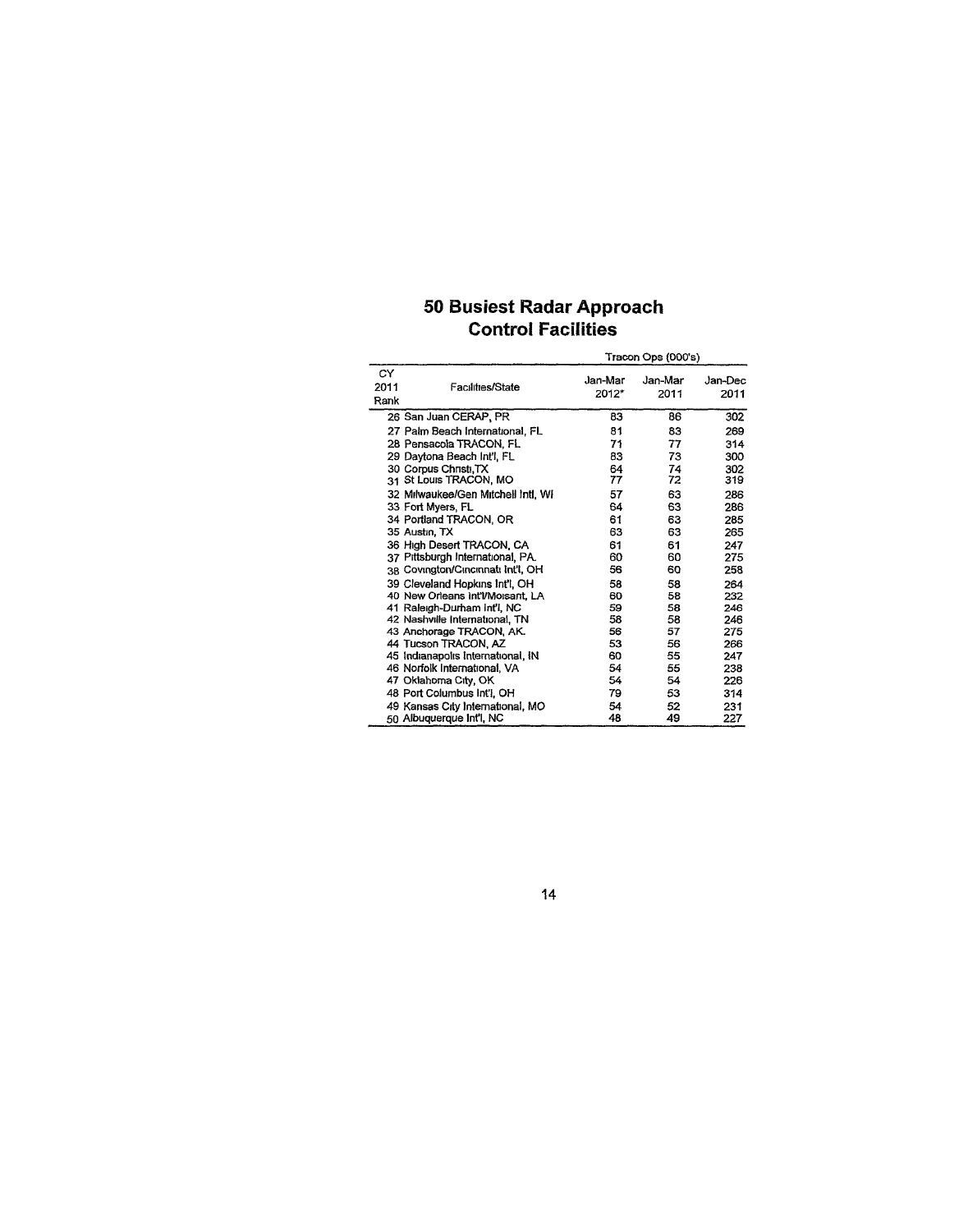### Automated Flight Service Stations Activity

|                    |                 | Flight Services (000's) |                 |                 |  |  |  |  |
|--------------------|-----------------|-------------------------|-----------------|-----------------|--|--|--|--|
| CY<br>2011<br>Rank | AFSS/State      | Jan-Mar<br>2012*        | Jan-Mar<br>2011 | Jan-Dec<br>2011 |  |  |  |  |
| 1 LMSF, VA         |                 | 1118                    | 1207            | 5462            |  |  |  |  |
| 2 Kenar, AK.       |                 | 40                      | 47              | 248             |  |  |  |  |
|                    | 3 Fairbanks, AK | 20                      | 21              | 123             |  |  |  |  |
| 4 Juneau, AK       |                 | 10                      | 10              | 64              |  |  |  |  |
| * Preliminary      |                 |                         |                 |                 |  |  |  |  |

(202) 385^734

 $\hat{\mathbf{v}}$ 

As of 03/31/12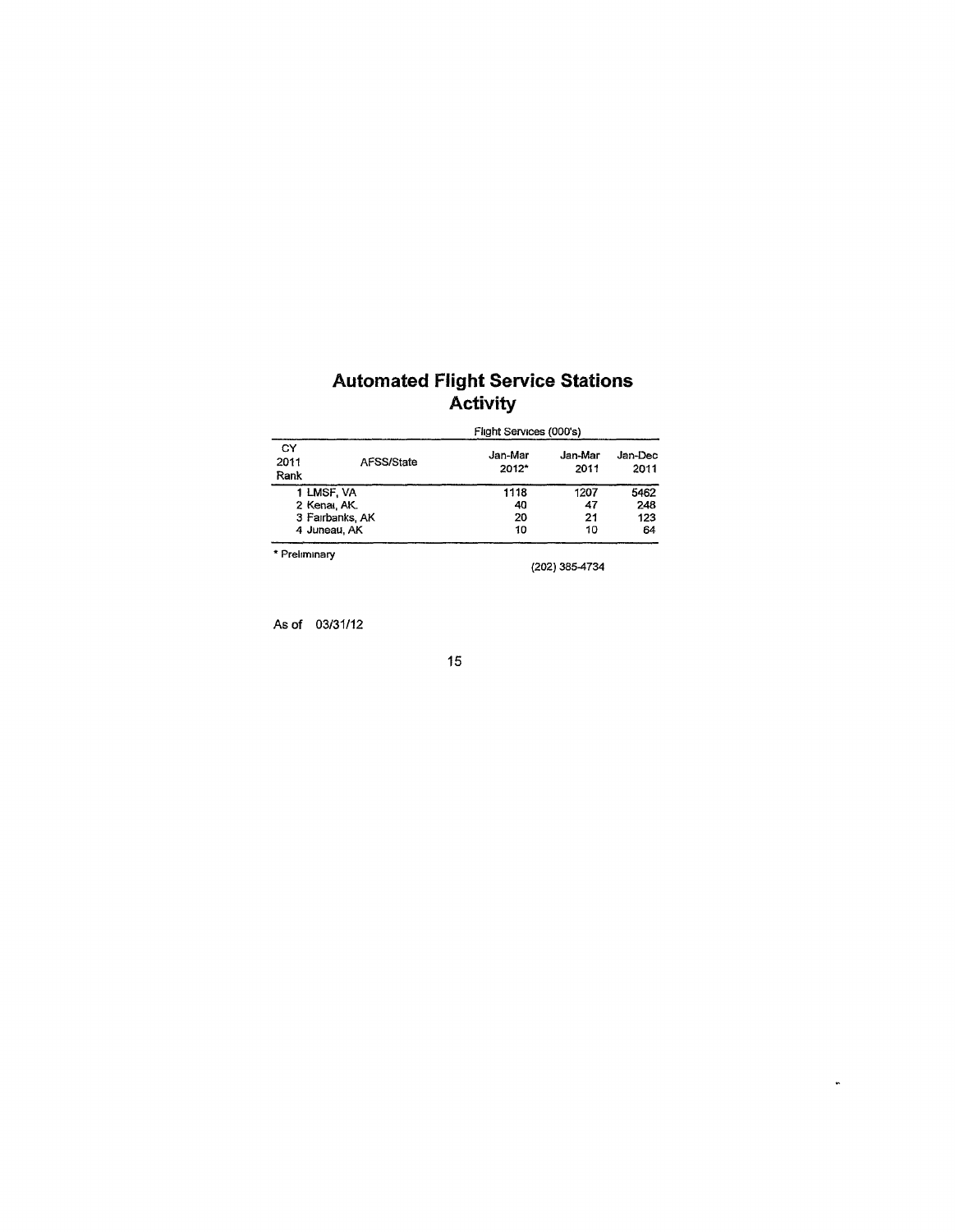# **Airports**

 $\ddot{\phantom{a}}$ 

 $\sim 10^7$ 

 $\hat{\mathbf{r}}$ 

#### Number of U.S. Airports (As of December 31)

|                                       | 2011   | 2010   | 2009   |
|---------------------------------------|--------|--------|--------|
|                                       | 19.782 | 19.802 | 19.750 |
|                                       | 13,450 | 13.473 | 13,494 |
|                                       | 5,686  | 5.650  | 5.571  |
| Seaplane Bases                        | 497    | 496    | 497    |
|                                       | 35     | 35     | 35     |
|                                       | 13     | 13     | 14     |
| Ultralight Flightparks                | 131    | 135    | 139    |
| Total Civil Public Use Airports       | 5.172  | 5175   | 5,178  |
| Civil Public Use Part 139             | 547    | 551    | 559    |
| Civil Public Use Non-Part 139         | 4,625  | 4.624  | 4619   |
| Civil Public Use Airports Abandoned   | 20     | 14     | 16     |
| Newly Established Public Use          | 6      | 16     | 5      |
| Total Civil Private Use Airports      | 14,339 | 14.353 | 14.298 |
| Civil Private Use Airports Abandoned. | 183    | 121    | 360    |
| Newly Established Private Use         | 20     | 212    | 214    |
| Military Airports                     | 271    | 274    | 274    |

Source: AAS-100 (202) 267-8752

 $\mathcal{L}$ 

 $\frac{1}{t}$  $\overline{1}$ 

÷.

 $\tilde{\mathcal{C}}$ 

J,

As of: 12/31/11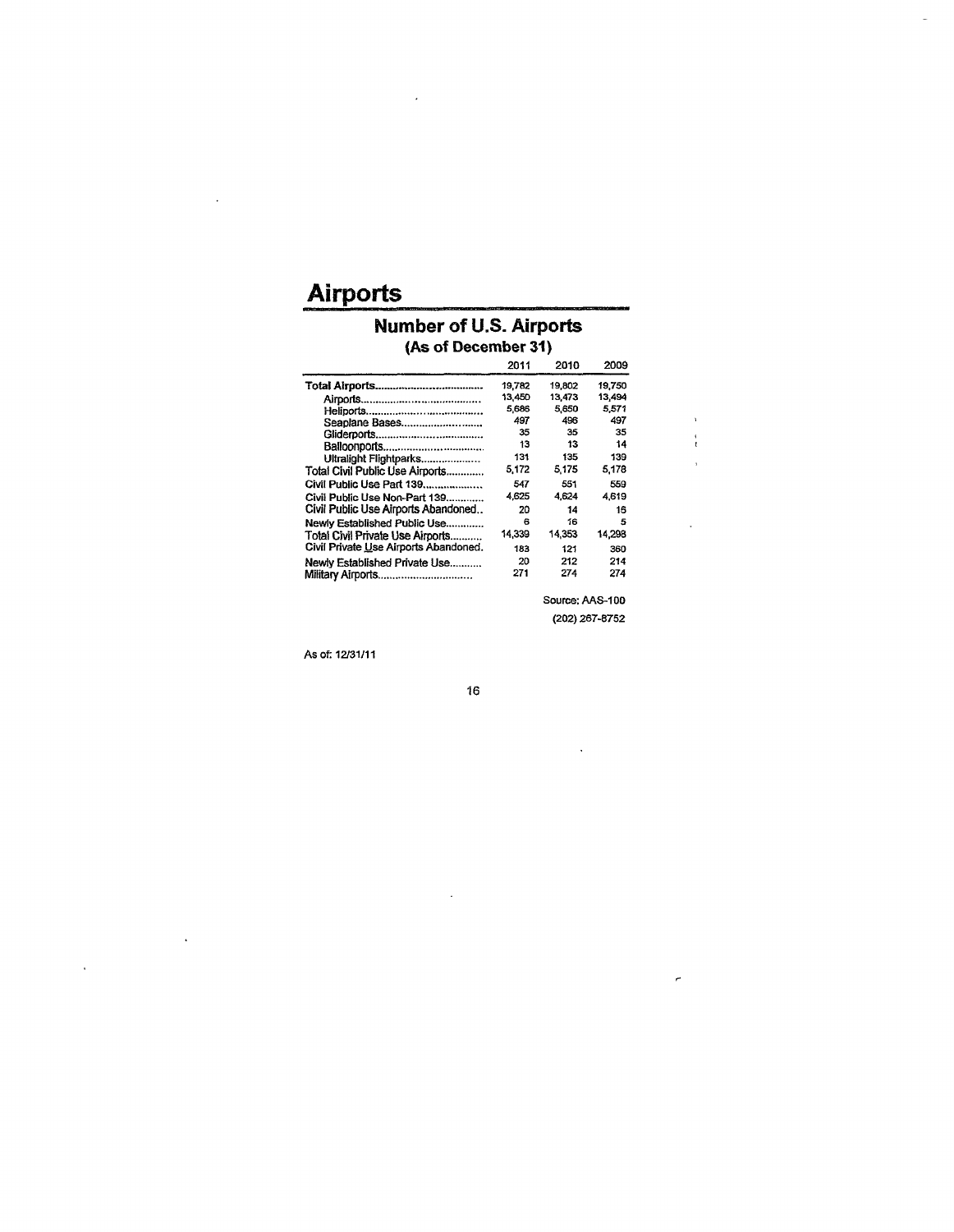| <b>National Airspace Total System Delays</b> |  |  |
|----------------------------------------------|--|--|

| Үеаг  | Jan    | Feb           | Mar           | Арг    | Mav    | Jun    | Jul    | Aug    | Sep    | Oct           | Nov    | Dec    | YTD.<br>Total |
|-------|--------|---------------|---------------|--------|--------|--------|--------|--------|--------|---------------|--------|--------|---------------|
| 2011* | 16.787 |               | 18,675 25,030 | 40.661 | 39.087 | 35.021 | 35,118 | 33.951 | 26.394 | 19.284        | 21.357 | 18.698 | 330.063       |
| 2010* | 24.243 | 22.330        | 30.725        | 20.802 | 35,839 | 38.973 | 38,831 | 30,517 | 25,458 | 23.775        | 19.946 | 23,762 | 335.201       |
| 2009  |        | 26.704 30.131 | 43.481        | 48.612 | 47.867 | 52.267 | 51,129 | 44,629 | 29,371 | 41.078        | 24.597 | 33.362 | 473.228       |
| 2008  | 39.788 | 46.963        | 43.868        | 43.114 | 44.214 | 68.565 | 64,627 | 50.108 |        | 38,053 34,659 | 37.222 | 43,387 | 554.598       |
| 2007  | 32.927 | 30.071        | 39.558        | 39,340 | 44,055 | 58.824 | 54,689 | 52.875 | 38.896 | 55.140        | 46.880 | 47,931 | 541.186       |

Delays of 15 minutes or longer

→ Delays of 15 minutes of longer<br>→ \* Preliminary information that is subjected to change

Source: ATT-220 As of: 12/31/11 (703) 904-4470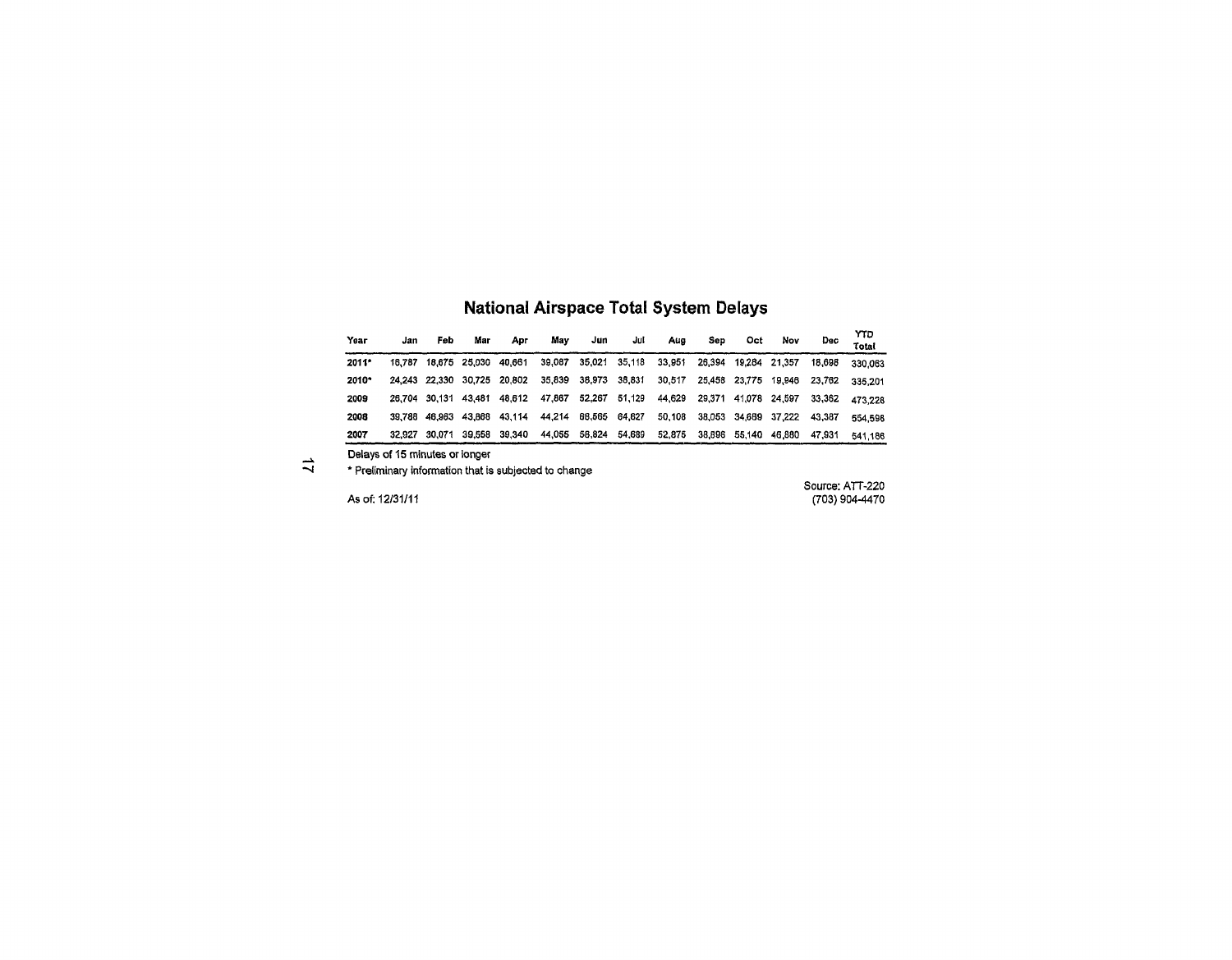# **Aircraft**

# U.S. Air Carrier Activity

|                                             | CY 2011 | C۷<br>2010 | CY 2009 |
|---------------------------------------------|---------|------------|---------|
| <b>Type of Carrier</b>                      |         |            |         |
| Domestic, flag, supplemental,               |         |            |         |
| and cargo air carriers                      |         |            |         |
| aircraft………………                              | 7,028   | 7,431      | 7,177   |
| Commuter Air Carriers and Air               |         |            |         |
| Taxis                                       | 10,995  | 11,220     | 11,342  |
| Total Number of Aircraft'                   | 18,023  | 18.651     | 18,519  |
| Type of Aircraft                            |         |            |         |
|                                             | 9.791   | 10.264     | 9.977   |
| Turboprop                                   | 2,514   | 2.544      | 2.576   |
|                                             | 2.863   | 3.010      | 3,143   |
| Rotary Wing                                 | 2,855   | 2,833      | 2,823   |
| Air Carrier Traffic Statistics <sup>2</sup> |         |            |         |
| (Millions)*                                 |         |            |         |
| Passenger miles flown                       | 815,000 | 797,768    | 769,246 |
| Passenger enplanements                      | 732     | 718        | 701     |
| Ton miles                                   | 109,600 | 107,652    | 110,247 |
| Aircraft miles flown                        | 7.530   | 7.363      | 7.249   |
| Passenger load factor <sup>s</sup>          |         |            |         |
| Domestic                                    | 82.9%   | 82.1%      | 81.0%   |
| International                               | 80.3%   | 81.6%      | 78.6%   |

<sup>1</sup> Source: Vital Information System<br><sup>2</sup> Includes domestic and international scheduled and non-scheduled service, domestic,<br>fiag, supplemental, cargo air carriers and commuters - CY 11 estimated<br><sup>3</sup> Proportion of aircraft

As of: 02/17/2012 Source: AFS-40 (202) 385-4514 \*BTS (K-25) (202) 366-8513

 $\ddot{\phantom{0}}$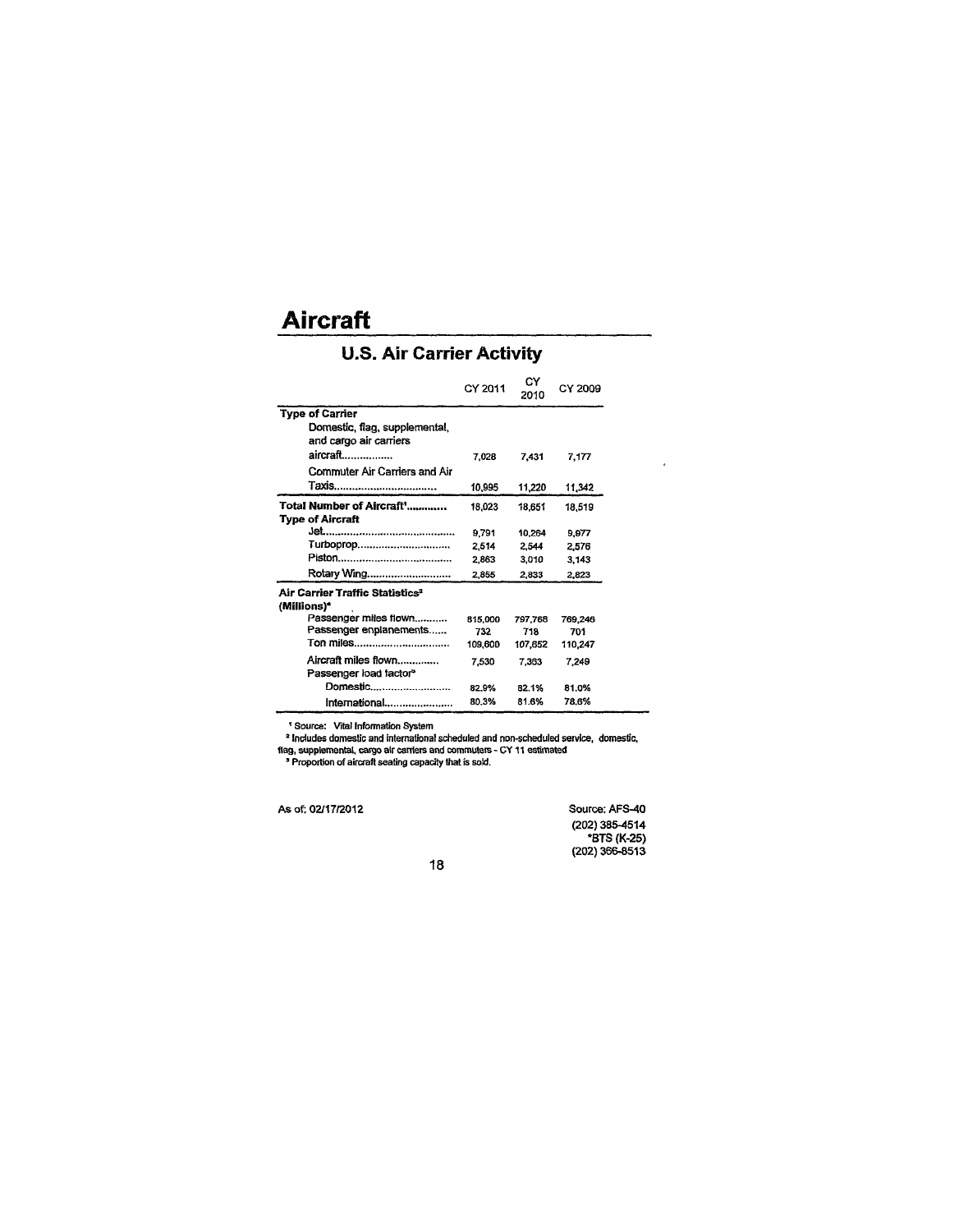# U.S. General Aviation and Air Taxi Activity

# (Calendar Years)

|                             | Estimated<br><b>Active Aircraft</b><br>(Thousands) |      | Estimated<br>Hours<br>Flown (Millions) |         |
|-----------------------------|----------------------------------------------------|------|----------------------------------------|---------|
|                             | 2010                                               | 2009 | 2010                                   | 2009    |
| Total                       | 2234                                               | 2239 | 248                                    | 238     |
| <b>By Type Aircraft</b>     |                                                    |      |                                        |         |
| Piston                      | 1554                                               | 1571 | 140                                    | 136     |
| Turboprop                   | 94                                                 | 91   | 23                                     | 22      |
| Jet.                        | 115                                                | 113  | 34                                     | 32      |
| Rotary Wing                 | 101                                                | 100  | 34                                     | 30      |
| Experimental                | 248                                                | 244  | 12                                     | 13      |
| Light Sport                 | 65                                                 | 65   | 03                                     | 03      |
| Other                       | 57                                                 | 55   | 02                                     | 02      |
| By Type Flying              |                                                    |      |                                        |         |
| Corporate                   | 104                                                | 105  | 27                                     | 24      |
| <b>Business</b>             | 217                                                | 224  | 24                                     | 25      |
| Personal                    | 1509                                               | 1523 | 80                                     | 85      |
| Instructional               | 154                                                | 141  | 39                                     | 34      |
| Aenal Application           | 33                                                 | 32   | 11                                     | 10      |
| Aenal Observation           | 59                                                 | 53   | 17                                     | 12      |
| Aerial Other                | 07                                                 | 08   | 03                                     | 02      |
| Externai Load               | 02                                                 | 02   | 01                                     | 01      |
| Other Work                  | 08                                                 | 12   | 03                                     | 02      |
| Sightseeing                 | 15                                                 | 0B   | 02                                     | 01      |
| Air Tours                   | 05                                                 | 04   | 03                                     | 02      |
| Air Taxi                    | 65                                                 | 70   | 22                                     | 22      |
| <b>Air Medical Services</b> | 13                                                 | 17   | 08                                     | 07      |
| As of 04/19/12              |                                                    |      | (202) 267-8659                         | AVP-220 |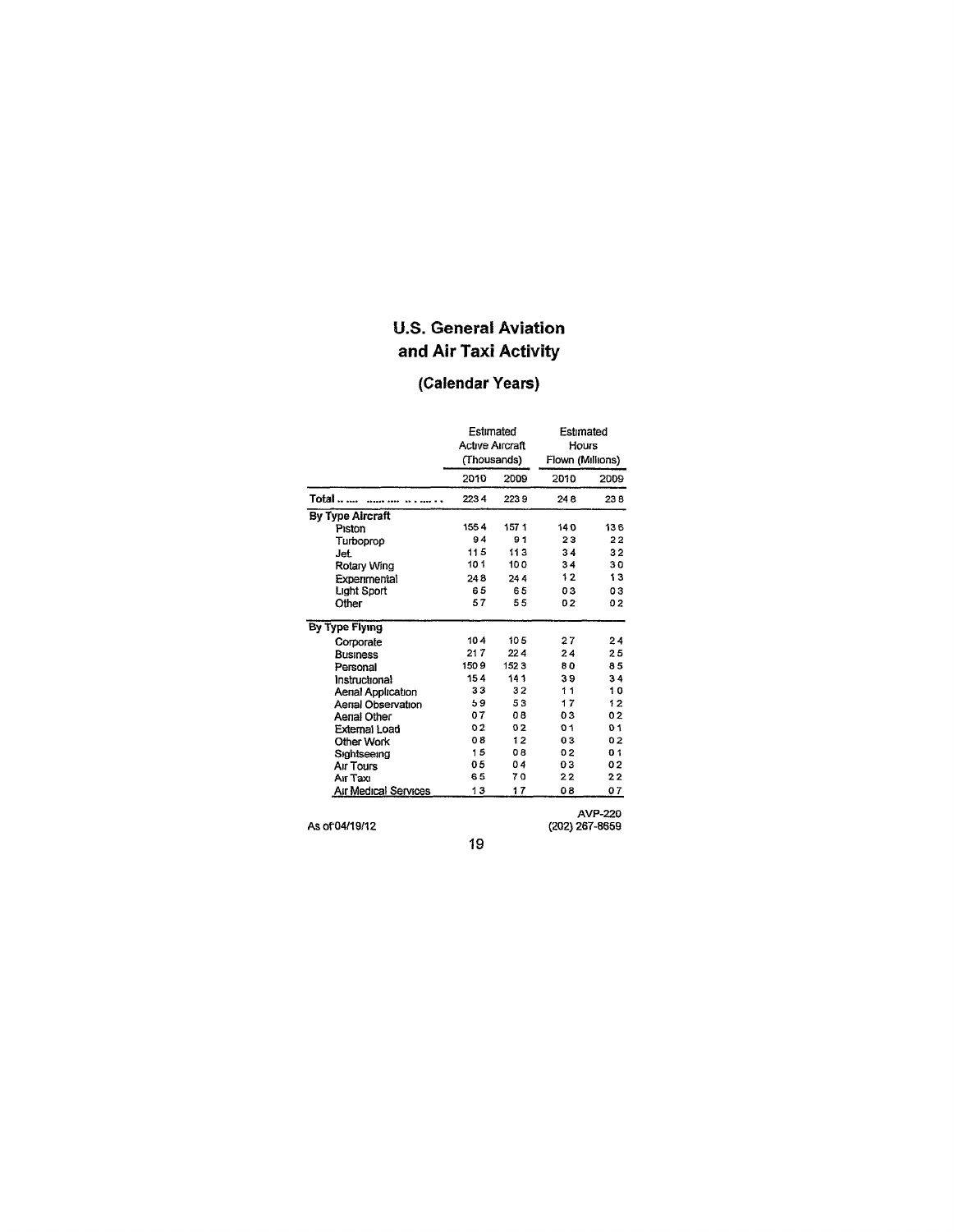### Aircraft Certification Service Aircraft Certification Mission and Program Files

| Program Files                                       |                 |         |
|-----------------------------------------------------|-----------------|---------|
|                                                     | FY 2009         | FY 2008 |
| Type Certificates/Supplemental Type Certificates    |                 |         |
|                                                     | 1.194           | 1.272   |
|                                                     | 3.054           | 3.184   |
| Production Approvals (Including Amendments)         |                 |         |
|                                                     | 2.971           | 2.642   |
|                                                     | 508             | 597     |
| New Airworthiness Directives (AD) Issued            | 325             | 461     |
| New Designees (Representative of the Administrator) |                 |         |
|                                                     | 384             | 374     |
|                                                     | 3.921           | 3.967   |
| As of: 01/14/10                                     | Source: AIR-530 |         |

202-267-8386

 $\sim 10^7$ 

 $\frac{1}{2}$  .

 $\sim 10^7$ 

 $\mathcal{L}^{\text{max}}_{\text{max}}$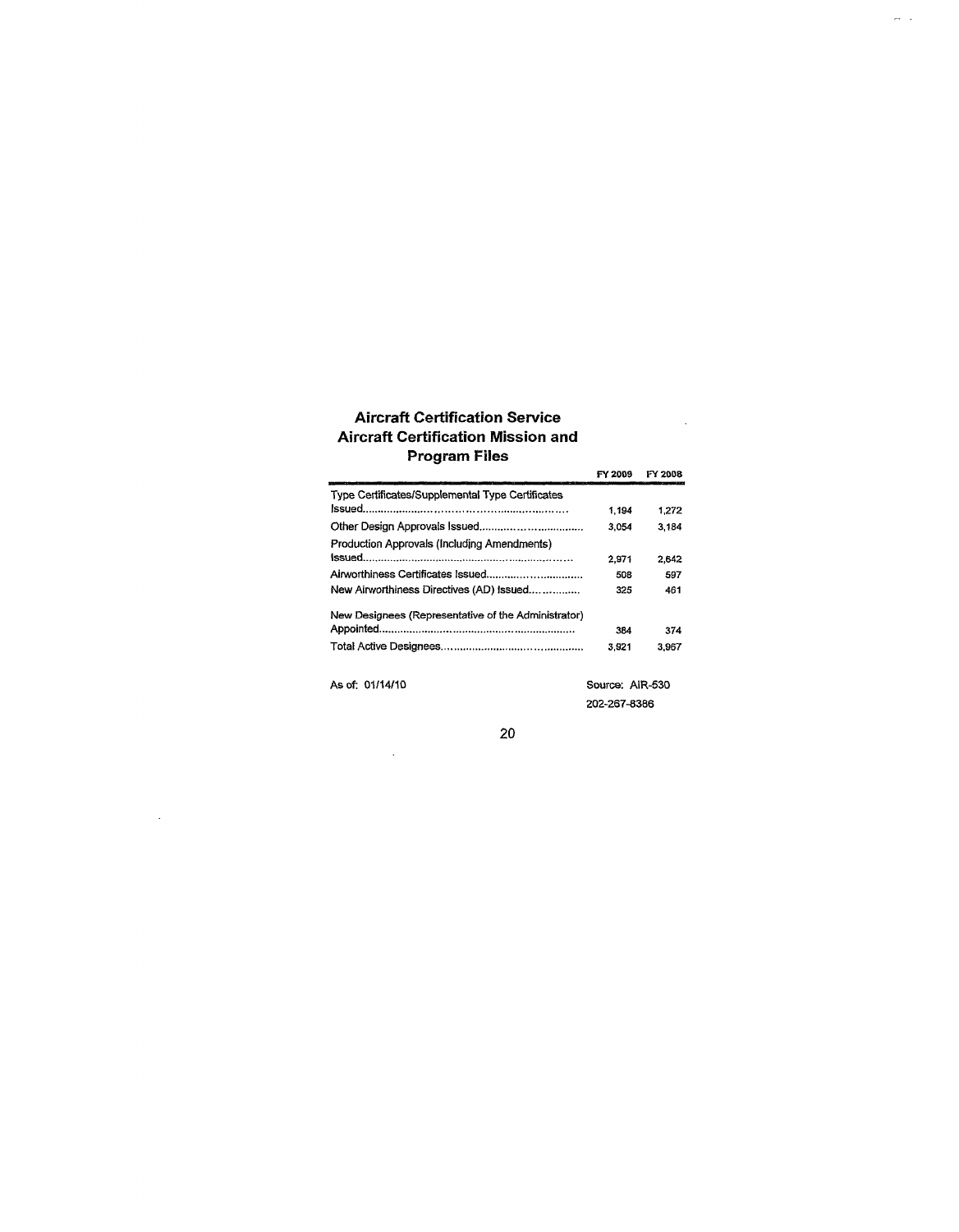| <b>Industry Trends</b>                                  |               |          |           |                 |  |  |  |  |
|---------------------------------------------------------|---------------|----------|-----------|-----------------|--|--|--|--|
| Scheduled U.S. Air Carrier Traffic and Financial Trends |               |          |           |                 |  |  |  |  |
|                                                         | (In Billions) |          |           |                 |  |  |  |  |
|                                                         |               |          |           |                 |  |  |  |  |
|                                                         | FY 2010       | FY 2011  | Numerical | Percent         |  |  |  |  |
|                                                         |               |          | Change    | Change          |  |  |  |  |
| <b>TRAFFIC</b>                                          |               |          |           |                 |  |  |  |  |
| ASM'S                                                   |               |          |           |                 |  |  |  |  |
| Majors                                                  | 875.43        | 892.65   | (17.22)   | (1.9)           |  |  |  |  |
| Nationals                                               | 76.81         | 56.81    | 20.00     | 35.2            |  |  |  |  |
| Regionals                                               | 1.41          | 8.09     | (6.68)    | (82.6)          |  |  |  |  |
| Small Cert./                                            | 7.11          | 8.27     | (1.16)    | (14.0)          |  |  |  |  |
| Commuter                                                |               |          |           |                 |  |  |  |  |
| Totals                                                  | 960.76        | 965.82   | (5.06)    | (0.5)           |  |  |  |  |
| <b>RPM's</b>                                            |               |          |           |                 |  |  |  |  |
| Majors                                                  | 720.33        | 715.08   | 5.25      | 0.7             |  |  |  |  |
| Nationals                                               | 60.08         | 43.45    | 16.63     | 38.3            |  |  |  |  |
| Regionals                                               | 1.00          | 5.86     | (4.86)    | (82.9)          |  |  |  |  |
| Small Cert./                                            | 4.85          | 5.53     | (0.68)    | (12.3)          |  |  |  |  |
| Commuter                                                |               |          |           |                 |  |  |  |  |
| Totals                                                  | 786.26        | 769.92   | 16.34     | 2.1             |  |  |  |  |
| Load Factor (in percent)                                |               |          |           |                 |  |  |  |  |
| Majors                                                  | 82.3%         | 80.1%    | 2.2       |                 |  |  |  |  |
| Nationals                                               | 78.2%         | 76.5%    | 1.7       |                 |  |  |  |  |
| Regionals                                               | 71.2%         | 72.5%    | (1.3)     |                 |  |  |  |  |
| Smali Cert./                                            | 68.2%         | 66.9%    | 1.3       |                 |  |  |  |  |
| Commuter                                                |               |          |           |                 |  |  |  |  |
| Totals                                                  | 81.8%         | 79.7%    | 21        |                 |  |  |  |  |
| <b>FINANCIAL (Scheduled and Nonscheduled)</b>           |               |          |           |                 |  |  |  |  |
| <b>Revenues</b>                                         |               |          |           |                 |  |  |  |  |
| Majors                                                  | \$155.28      | \$145.08 | \$10.20   | 7.0             |  |  |  |  |
| Nationals                                               | \$14.05       | \$11.32  | \$2.73    | 24.1            |  |  |  |  |
| Regionals                                               | \$1.02        | \$1.55   | (50.53)   | (34.2)          |  |  |  |  |
| Small Cert./                                            | \$1.45        | \$1.62   | (S0.17)   | (10.5)          |  |  |  |  |
| Commuter                                                |               |          |           |                 |  |  |  |  |
| Totals                                                  | \$171.80      | \$159.57 | \$12.23   | 7.7             |  |  |  |  |
| <b>Expenses</b>                                         |               |          |           |                 |  |  |  |  |
| Maiors                                                  | \$146.59      | \$145.12 | \$1.47    | 1.0             |  |  |  |  |
| Nationals                                               | \$13.19       | \$10.60  | \$2.59    | 24.4            |  |  |  |  |
| Regionals                                               | \$0.95        | \$1.42   | (\$0.47)  | (33.1)          |  |  |  |  |
| Small Cert./                                            | \$1,42        | \$1.57   | ( \$0.15) | (9,6)           |  |  |  |  |
| Commuter                                                |               |          |           |                 |  |  |  |  |
| Totals                                                  | \$162.15      | \$158.71 | \$3.44    | 2.2             |  |  |  |  |
| <b>Operating Profit/Loss</b>                            |               |          |           |                 |  |  |  |  |
| Majors                                                  | \$8.69        | (\$0.04) | \$8.73    |                 |  |  |  |  |
| Nationals                                               | \$0.86        | \$0.72   | \$0.14    |                 |  |  |  |  |
| Regionals                                               | \$0.07        | \$0.13   | (\$0.06)  |                 |  |  |  |  |
| Small Cert./                                            | \$0.03        | \$0.05   | (\$0.02)  |                 |  |  |  |  |
| Commuter                                                |               |          |           |                 |  |  |  |  |
| Totals <u></u>                                          | \$9.65        | \$0.86   | \$8.79    |                 |  |  |  |  |
|                                                         |               |          |           | Source: APO-110 |  |  |  |  |
| As of: 03/09/11                                         |               | 21       |           | (202) 493-4236  |  |  |  |  |
|                                                         |               |          |           |                 |  |  |  |  |

 $\mathcal{L}(\mathcal{L})$  .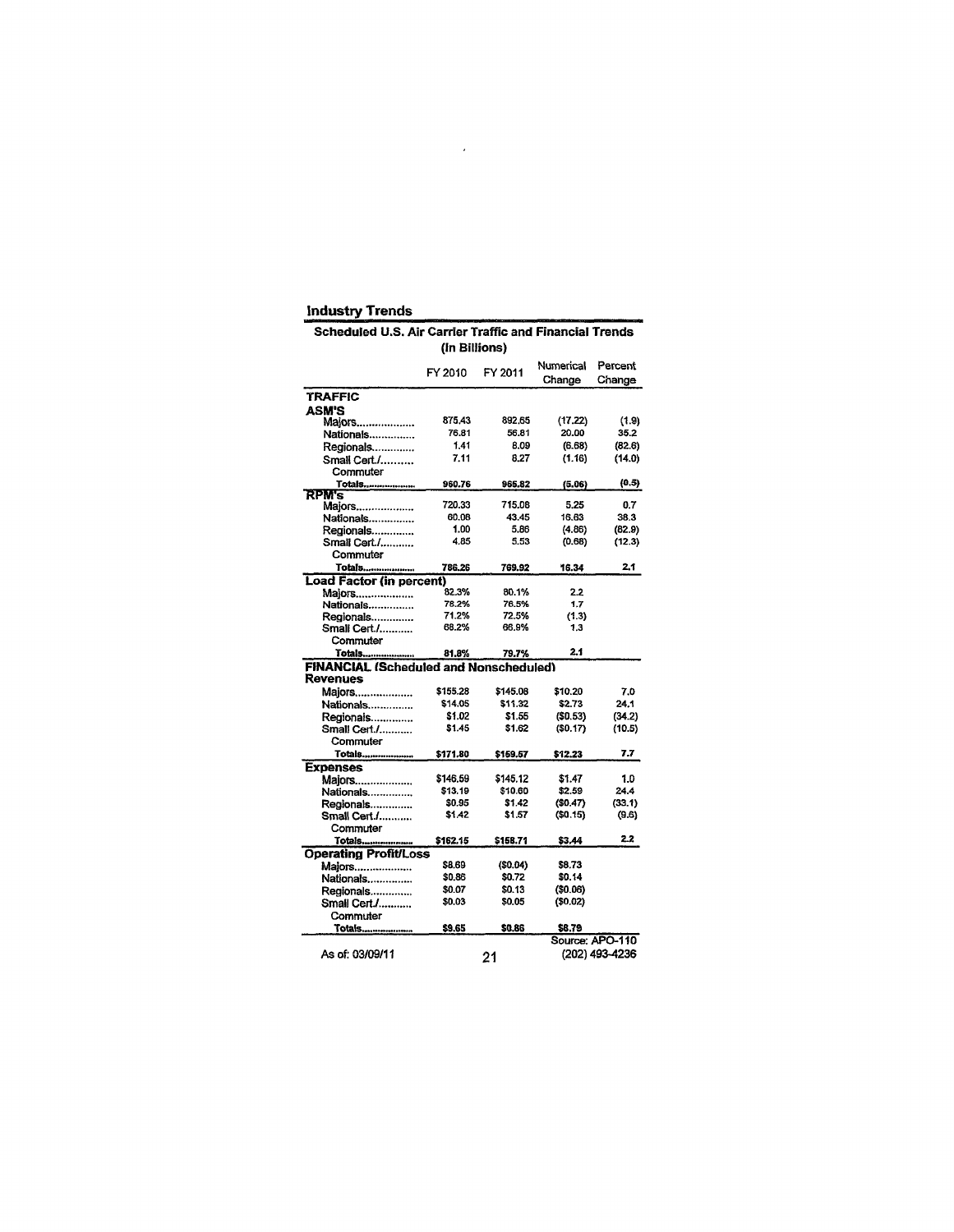# Aviation Forecasts

|                                                            | Estimated<br>FY 2010 | Forecast<br>FY 2014 |
|------------------------------------------------------------|----------------------|---------------------|
| <b>FAA FACILITY WORKLOAD</b>                               |                      |                     |
| Aircraft Handled by FAA ARTCC's (Millions)                 |                      |                     |
| Air Carner                                                 | 22 S                 | 25 2                |
| Air Taxi/Commuter                                          | 86                   | 93                  |
| General Aviation                                           | 65                   | 70                  |
| Military                                                   | 30                   | 30                  |
| Total                                                      | 40 S                 | 445                 |
| <b>Operations Logged by FAA/Contract Towers (Millions)</b> |                      |                     |
| Airport                                                    | 51 2                 | 534                 |
| instrument                                                 | 390                  | 41 2                |
| <b>CIVIL AVIATION ACTIVITY</b>                             |                      |                     |
| <b>Certificated Route Air Carrier</b>                      |                      |                     |
| Revenue Passenger Enplanements (Millions)                  | 5483                 | 6320                |
| Revenue Passenger Miles (Billions)                         | 7103                 | 8480                |
| Air Carrier Aircraft                                       | 4 692                | 4.832               |
| <b>General Aviation Estimated</b>                          |                      |                     |
| Hours Flown (Millions)*                                    | 241                  | 261                 |
| Active Aircraft (Thousands)*                               | 2242                 | 2277                |
| <b>ESTIMATED FUEL CONSUMED BY U.S. DOMESTIC</b>            |                      |                     |
| <b>CIVIL AVIATION (Millions of Gallons)</b>                |                      |                     |
| Jet Fuel                                                   |                      |                     |
| Air Carrier                                                | 17.071               | 19,092              |
| General Aviation                                           | 1432                 | 1.898               |
| <b>Aviation Gas</b>                                        |                      |                     |
| Air Carner                                                 | 2                    | 2                   |
| General Aviation                                           | 220                  | 215                 |
|                                                            | 627,588              | 610.140             |
| *Calendar Year                                             |                      |                     |
| As of 03/30/10                                             |                      |                     |
|                                                            |                      |                     |

Source APO-110 (202) 493-4236

 $\bar{\mathbf{r}}$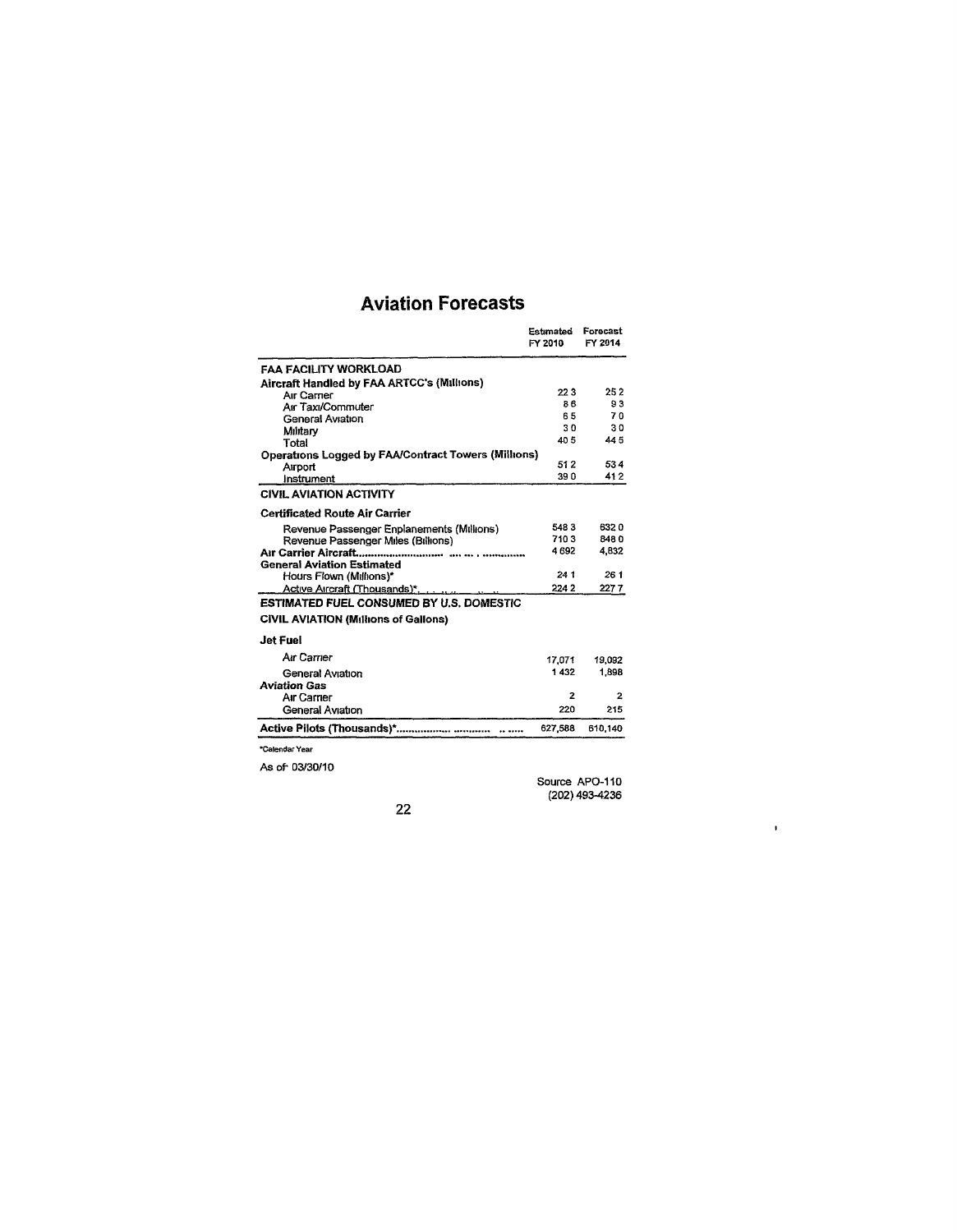| FAA LICENSEG ACTIVITY                |             |                |      |                |
|--------------------------------------|-------------|----------------|------|----------------|
|                                      | FY<br>FY    |                |      |                |
|                                      | 2013        | 2012           | 2011 | 2010           |
|                                      | (Projected) | (Projected)    |      |                |
| <b>Licensed Commercial Launches</b>  |             |                |      |                |
| <b>TOTAL</b>                         | 9           | £              | з    | 4              |
| <b>Number of Orbital Launches</b>    | 9           | 6              | 3    | 4              |
| <b>Number of Suborbital Launches</b> | TBD         | o              | ٥    | o              |
| By Launch Vehicle Type               |             |                |      |                |
| Atlas V (Lockheed Martin)            | 0           | 0              | o    | 1              |
| Delta II, IV (Boeing Company)        | 0           | 0              | 1    | $\overline{2}$ |
| Falcon 9 (SpaceX)                    | 4           | 2              | 1    | 1              |
| Falcon 1 (SpaceX)                    | ٥           | ۵              | ٥    | ٥              |
| Pegasus XL (Orbital Sciences)        | o           | 0              | ٥    | O              |
| Antares (Orbital Sciences)           | 2           | $\overline{z}$ | 0    | N/A            |
| Minotaur (Orbital Sciences)          | 1           | N/A            | N/A  | <b>N/A</b>     |
| Zenit 3SL (Sea Launch)               | 2           | 2              | 1    | 0              |
| <b>By Launch Site (Federal)</b>      |             |                |      |                |
| Cape Canaveral AF Station, FL        | 4           | $\mathbf{z}$   | 1    | з              |
| Kwaialein / Marshall Islands         | 0           | o.             | 0    | o              |
| <b>MARS, VA</b>                      | з           | 2              | U    | 0              |
| Vandenberg AFB, CA                   | o           | 0              | 1    | 1              |
| <b>By Launch Site (Commercial)</b>   |             |                |      |                |
| Pacific Ocean                        | 2           | 2              | 1    | o              |
| <b>Other Commercial</b>              | o           | 0              | ۵    | ٥              |
| <b>Experimental Permit Launches</b>  |             |                |      |                |
| TOTAL (not part of license total)    | 15          | O              | 2    | O              |

# **U.S. Commerciai Space Transportation FAA Licensed Activity FY PRESERVE PRESERVANCE**

As of: 5/21/2012

 $\Delta \sim 1$ 

 $\epsilon$ 

Source: AST (202)267-8655

 $\label{eq:2} \begin{pmatrix} \frac{1}{2} & \frac{1}{2} & \frac{1}{2} \\ \frac{1}{2} & \frac{1}{2} & \frac{1}{2} \\ \frac{1}{2} & \frac{1}{2} & \frac{1}{2} \end{pmatrix}$  $\sim 10^4$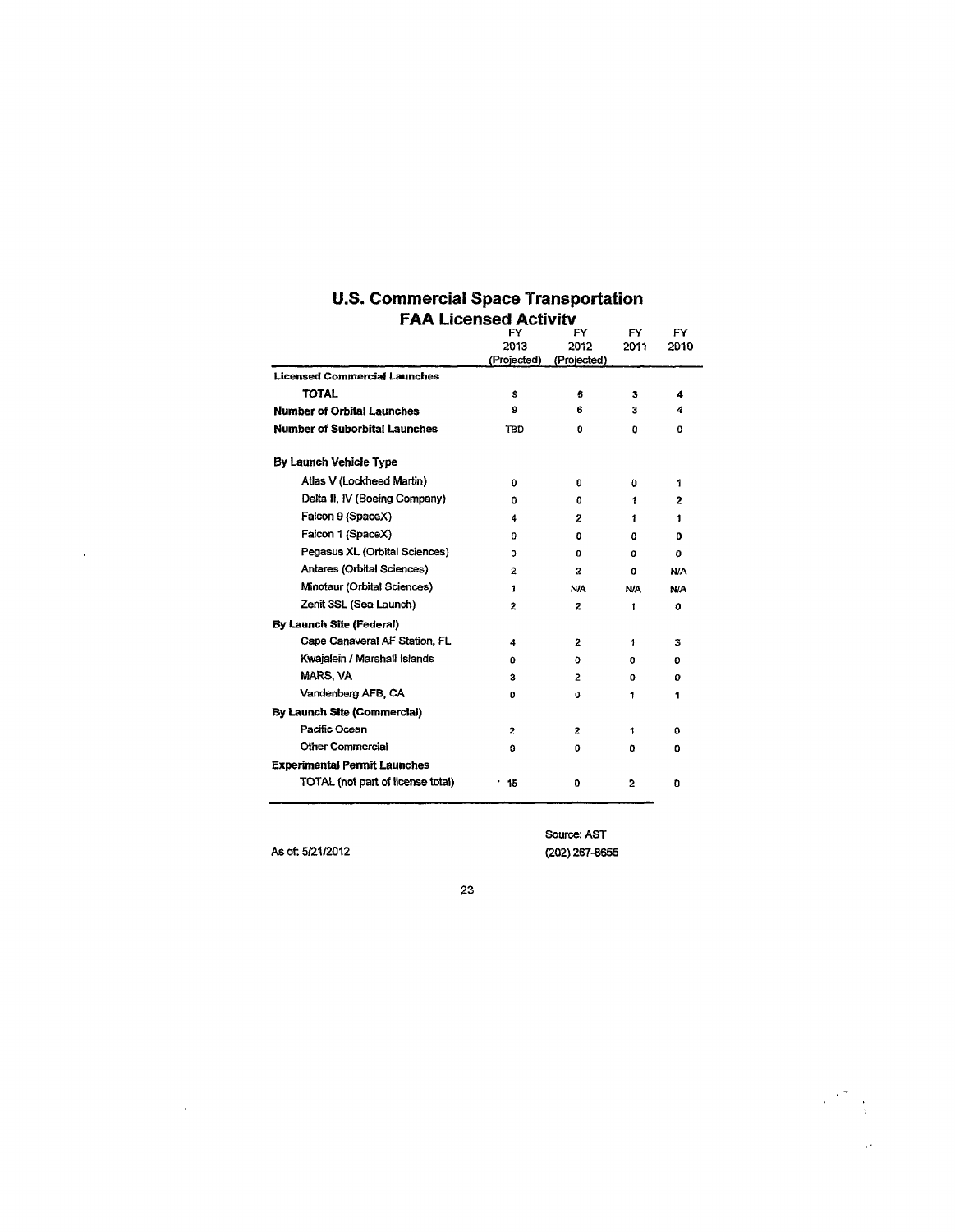| <b>United States Commercial Space</b><br>Launch Schedule, FY 2013 |                                      |                                                        |  |
|-------------------------------------------------------------------|--------------------------------------|--------------------------------------------------------|--|
|                                                                   | (launch dates are subject to change) |                                                        |  |
| Payload (Operator)/<br><b>Description</b>                         | Launch Company/<br>Vehicle           | Launch Date/<br>Launch Site                            |  |
| Cygnus COTS Demo 1 (USA)<br>Development                           | <b>Orbital Sciences</b><br>Antares   | October 2012<br>Mid-Atlantic Regional<br>Spaceport     |  |
| Cassiope (CSA)<br>ORBCOMM OG2-2<br>Research<br>Communications     | SpaceX<br>Falcon 9                   | 40 2012<br>Cape Canaveral AFS                          |  |
| Eutelsat 70B (Eutelsat)<br>Communications                         | Sea Launch<br>Zenit 3SL              | 4Q 2012<br>Pacific Ocean                               |  |
| Dragon ISS 2D (USA)<br>Development                                | SpaceX Falcon 9                      | January 2013<br>Cape Canaveral AFS                     |  |
| Intelsat 27 (Intelsat)<br>Communications                          | Sea Launch<br>Zenit 3SL              | 10 2013<br>Pacific Ocean                               |  |
| Dragon ISS 3D (USA)<br>Development                                | SpaceX<br>Falcon 9                   | May 2013<br>Cape Canaveral AFS                         |  |
| Cygnus ISS 1C (USA)<br>Development                                | <b>Orbital Sciences</b><br>Antares   | <b>July 2013</b><br>Mid-Atlantic Regional<br>Spaceport |  |
| Thaicom 6 (Thaicom)<br>Communications                             | SpaceX<br>Falcon 9                   | 20 2013<br>Cape Canaveral AFS                          |  |
| ORS 3 (USA)<br>Navigation                                         | Orbital Sciences<br>Minotaur         | 30 2013<br>Mid-Atlantic Regional<br>Spaceport          |  |

 $\ddot{\phantom{0}}$ 

As of: 05/22/12 Source: AST, (202) 267-7989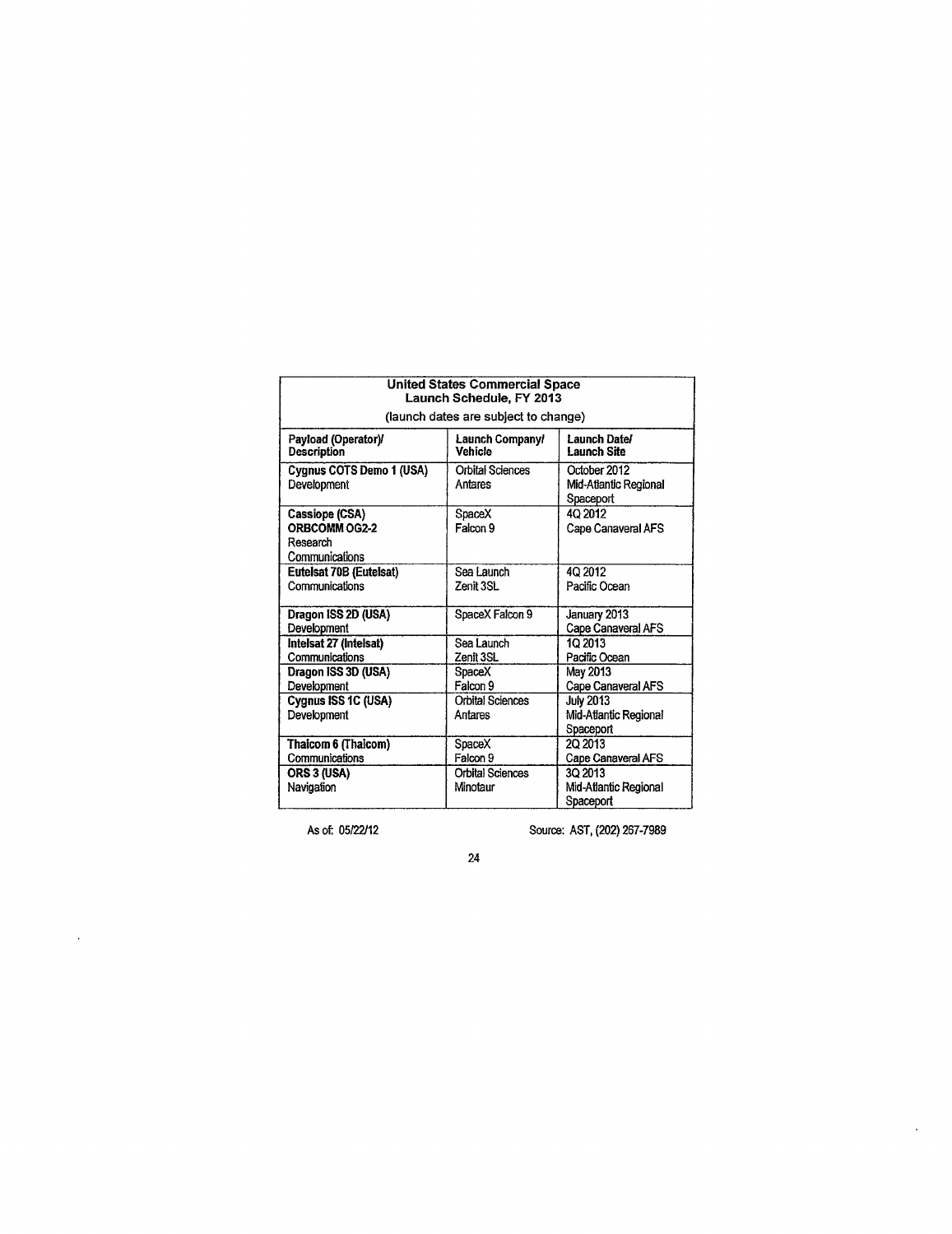### Active Pilots and Nonpilots **(As of 31 December)**

|                         | 2010    |         | 2009    |         |
|-------------------------|---------|---------|---------|---------|
|                         | Total   | Women   | Total   | Women   |
|                         | 587.042 | 42,088  | 554.237 | 36,697  |
|                         | 119.119 | 14.767  | 72.280  | 8.450   |
|                         | 202.020 | 13,566  | 211.619 | 14.322  |
|                         | 123.705 | 8.175   | 125,738 | 8.289   |
|                         | 142,198 | 5.580   | 144,600 | 5,636   |
|                         | 657.445 | 145.833 | 653.640 | 143.037 |
|                         | 331,989 | 7.215   | 329.027 | 6.980   |
|                         | 41.267  | 2.312   | 41.389  | 2.335   |
|                         | 75.205  | 5.894   | 75.461  | 5.860   |
| <b>Flight Attendant</b> | 159,946 | 128,646 | 156.741 | 126.034 |
|                         | 49.038  | 1.766   | 51.022  | 1,828   |
|                         | 94.473  | 6,359   | 94.683  | 6.362   |

 $\omega$  .

As of 03/31/2011

**82** 

 $\ddot{\phantom{a}}$ 

**3**  <u>ማ</u>

 $\mathbb{R}^2$ 

 $\Delta \tau$ 

 $\overline{a}$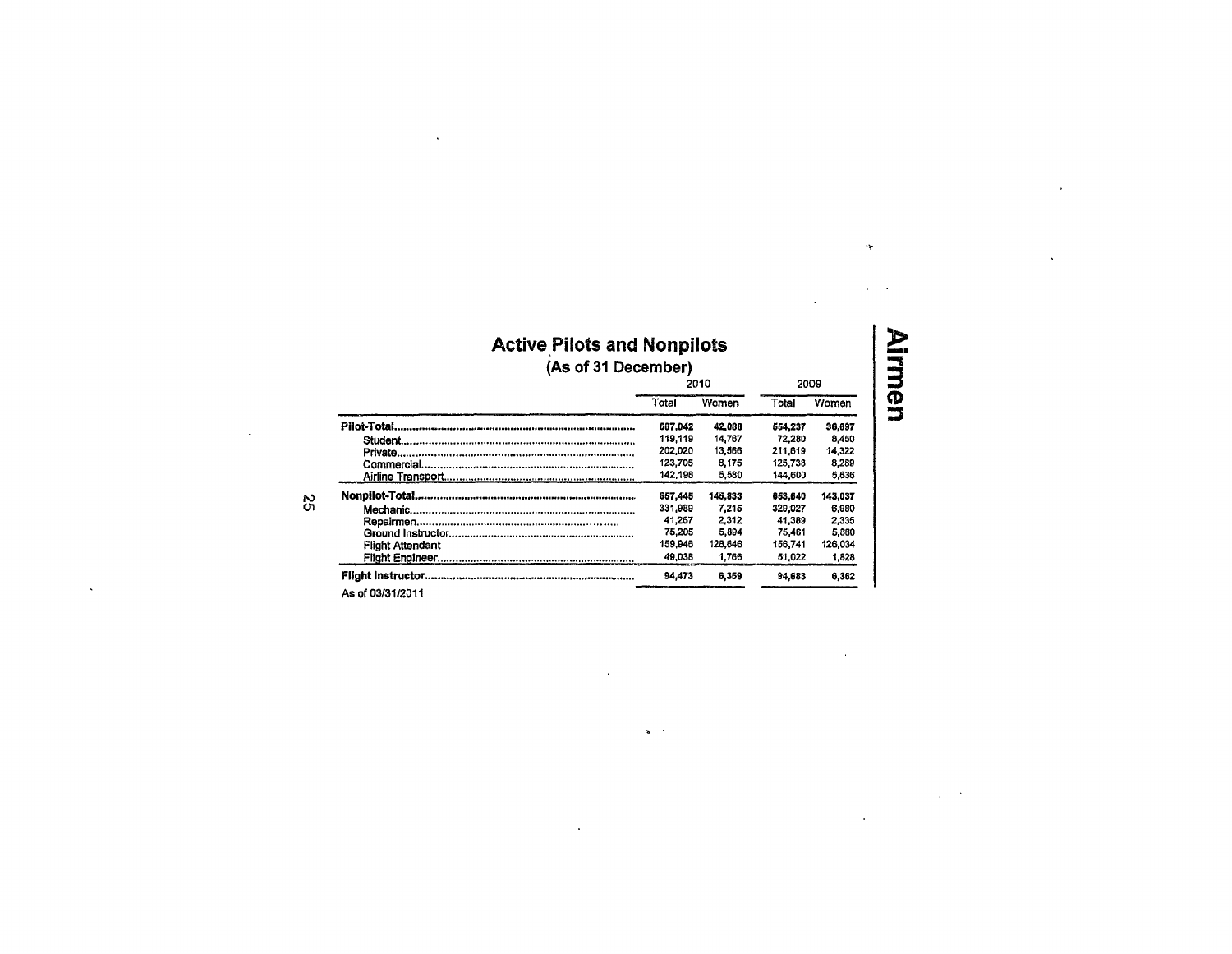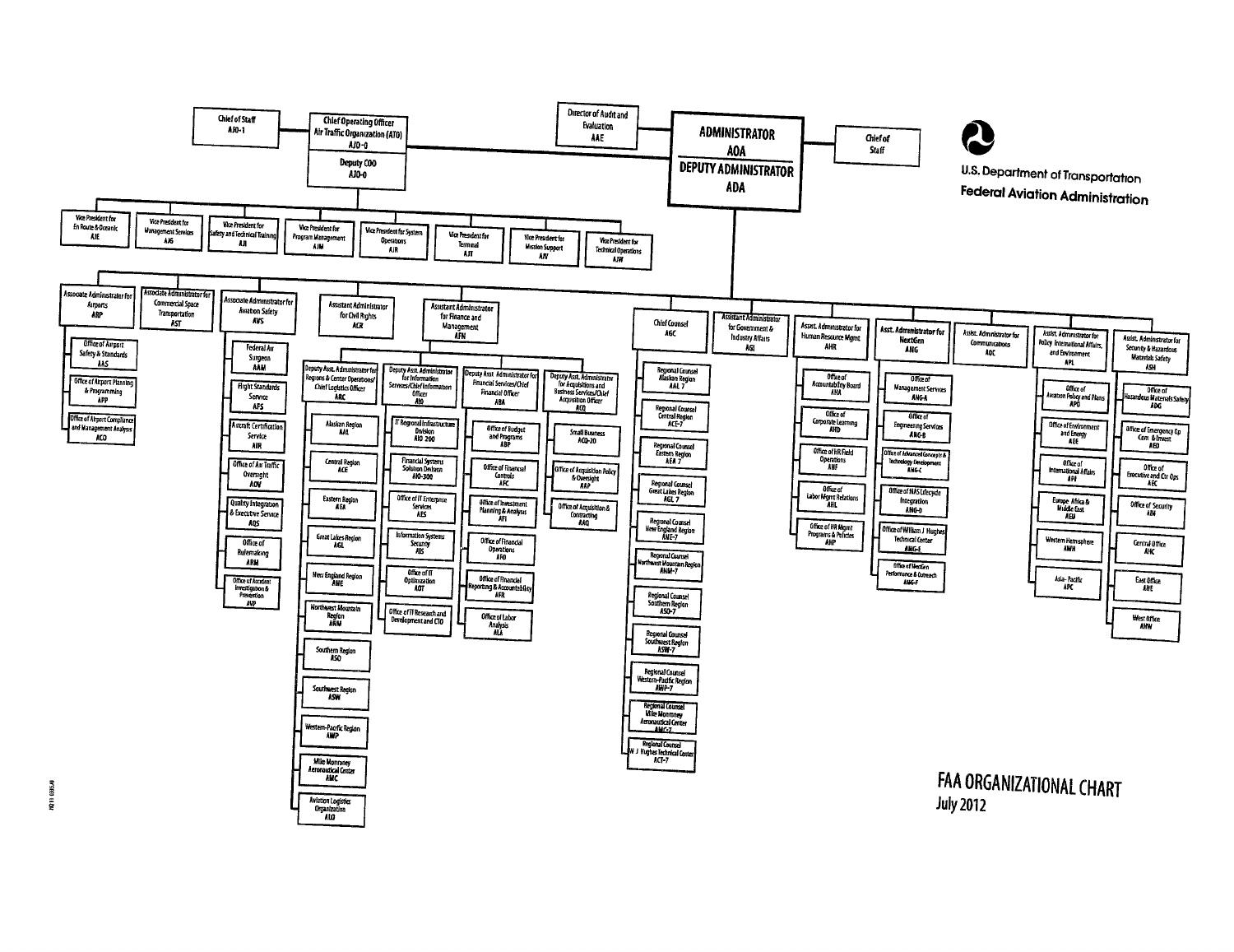

 $\hat{\mathcal{A}}$ 

 $\ddot{\phantom{0}}$ 

 $\overline{\mathcal{O}}_{\mathcal{A}}$ 

 $\ddot{\phantom{0}}$ 

28

 $\ddot{\phantom{1}}$ 

 $\Box$ 

 $\ddot{\phantom{0}}$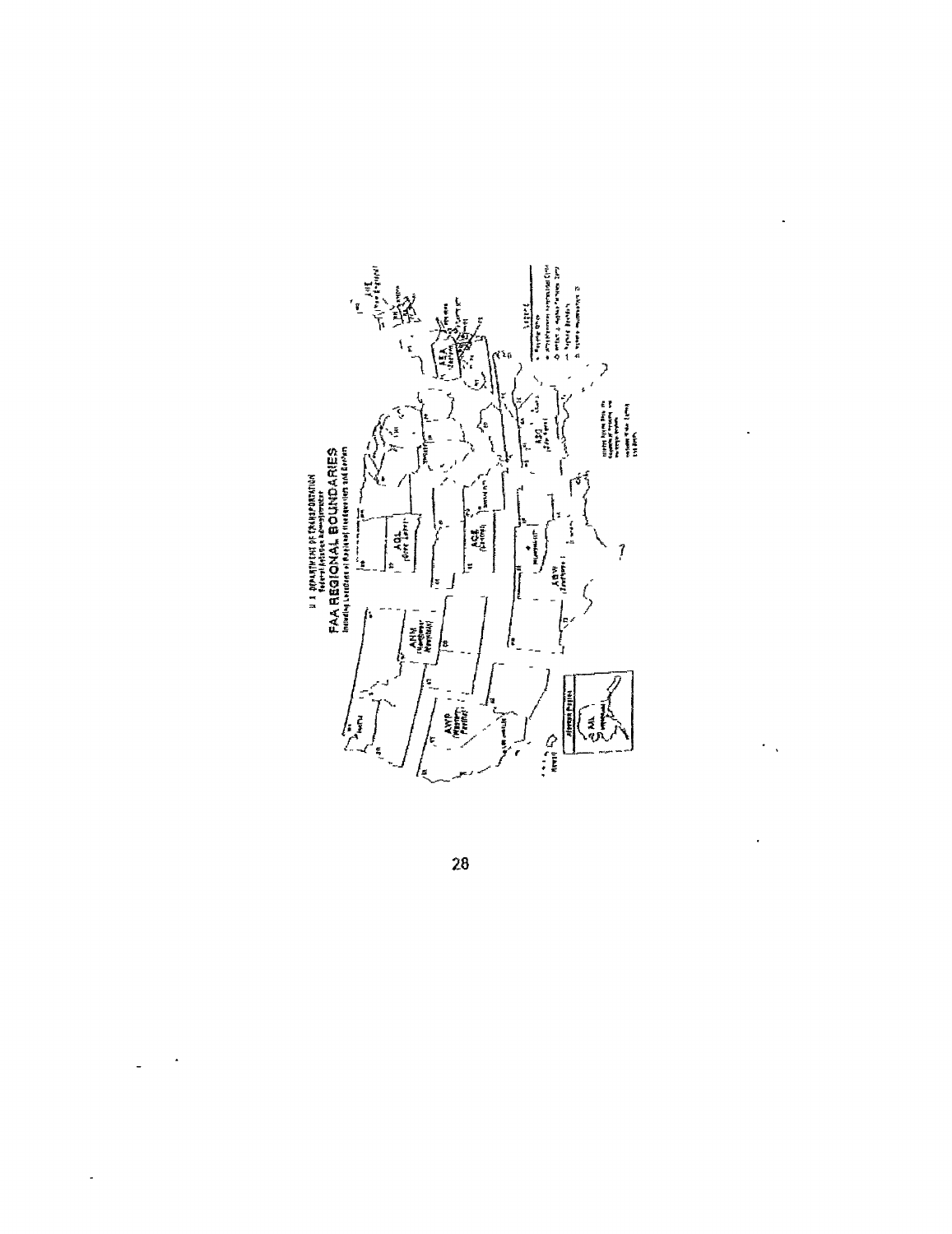# **FAA Resources**

### **FAA Employment**

#### **(Permanent Employees)<sup>1</sup>**

|                                                      | <b>FY12</b> | FY11   |
|------------------------------------------------------|-------------|--------|
| <b>Line of Business</b>                              |             |        |
| Air Traffic Organization (ATO)                       | 33.315      | 34,911 |
| Aviation Safety (AVS)                                | 7.471       | 7,391  |
| Airports (ARP)                                       | 503         | 499    |
| Comm Space Transportation (AST)                      | 66          | 69     |
| Staff Offices**                                      | 5.676       | 4.372  |
| Total                                                | 47.031      | 47,242 |
| Region/Center/Headquarters (included in above total) |             |        |
| Aeronautical Center                                  | 3.521       | 3,504  |
| Alaskan                                              | 937         | 932    |
| Central                                              | 2.221       | 2.232  |
| Eastern                                              | 4.881       | 4,868  |
| <b>Great Lakes</b>                                   | 5.709       | 5,731  |
| New England                                          | 1,456       | 1,465  |
| Northwest Mountain                                   | 4.212       | 4.295  |
| Southern                                             | 7.059       | 7,122  |
| Southwest                                            | 4,961       | 5.034  |
| Western-Pacific                                      | 4,810       | 4.804  |
| Washington Headquarters <sup>2</sup>                 | 6,133       | 6.136  |
| <b>Technical Center</b>                              | 1,131       | 1,119  |

<sup>1</sup> Full time permanent and part time permanent employees only

<sup>1</sup> Full time permanent and part time permanent employees only<br><sup>2</sup> Washington Headquarters employees physically located in<br>Orville/Wilbur Winght Buildings and all surrounding areas<br>
<sup>••</sup> Staff Offices include ABA, ACQ ACR

Source: AHP-100 As of. 03/30/12 (202) 267-8257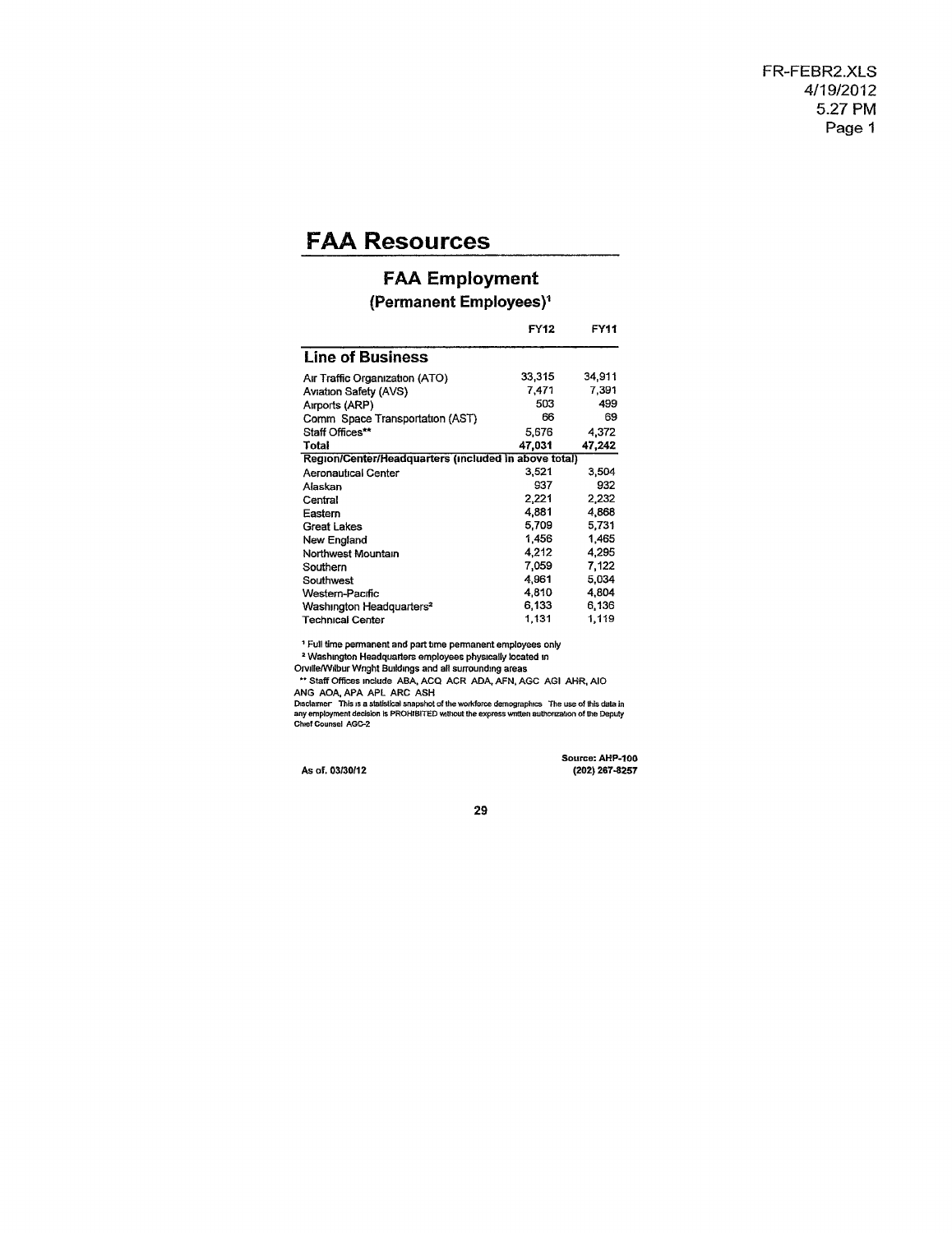|                                              | % Minority |      | %remale |      |
|----------------------------------------------|------------|------|---------|------|
| Lines of Business/Region/Center/Headquarters | FY12       | FY11 | FY12    | FY11 |
| Air Traffic Organization (ATO)               | 220        | 220  | 200     | 210  |
| Aviation Safety (AVS)                        | 200        | 200  | 270     | 270  |
| Airports (ARP)                               | 280        | 290  | 38 O    | 380  |
| Commercial Space Transportation (AST)        | 330        | 320  | 320     | 320  |
| <b>Staff Offices</b>                         | 340        | 340  | 510     | 510  |
| Total                                        | 230        | 230  | 250     | 250  |
| <b>Aeronautical Center</b>                   | 220        | 360  | 360     | 360  |
| Alaskan                                      | 170        | 220  | 220     | 220  |
| Central                                      | 150        | 22 0 | 220     | 220  |
| Eastern                                      | 180        | 190  | 180     | 190  |
| Great Lakes                                  | 120        | 190  | 190     | 190  |
| New England                                  | 90         | 20 O | 200     | 200  |
| Northwest Mountain                           | 150        | 24 D | 240     | 240  |
| Southern                                     | 270        | 210  | 210     | 210  |
| Southwest                                    | 270        | 210  | 210     | 210  |
| Western-Pacific                              | 33 Q       | 210  | 210     | 210  |
| Washington Headquarters <sup>2</sup>         | 34 O       | 400  | 40 D    | 40 O |
|                                              | 23 O       | 300  | 31 0    | 300  |

# FAA Percent Minority & Female Employment<sup>1</sup>

All FAA employees \* Washington Headquarters employees physically located In Orvllle/Wilbur Wright Buildings and surrounding areas

As of 03/30/12 Source AHP-100 (202)267-8257

**w o**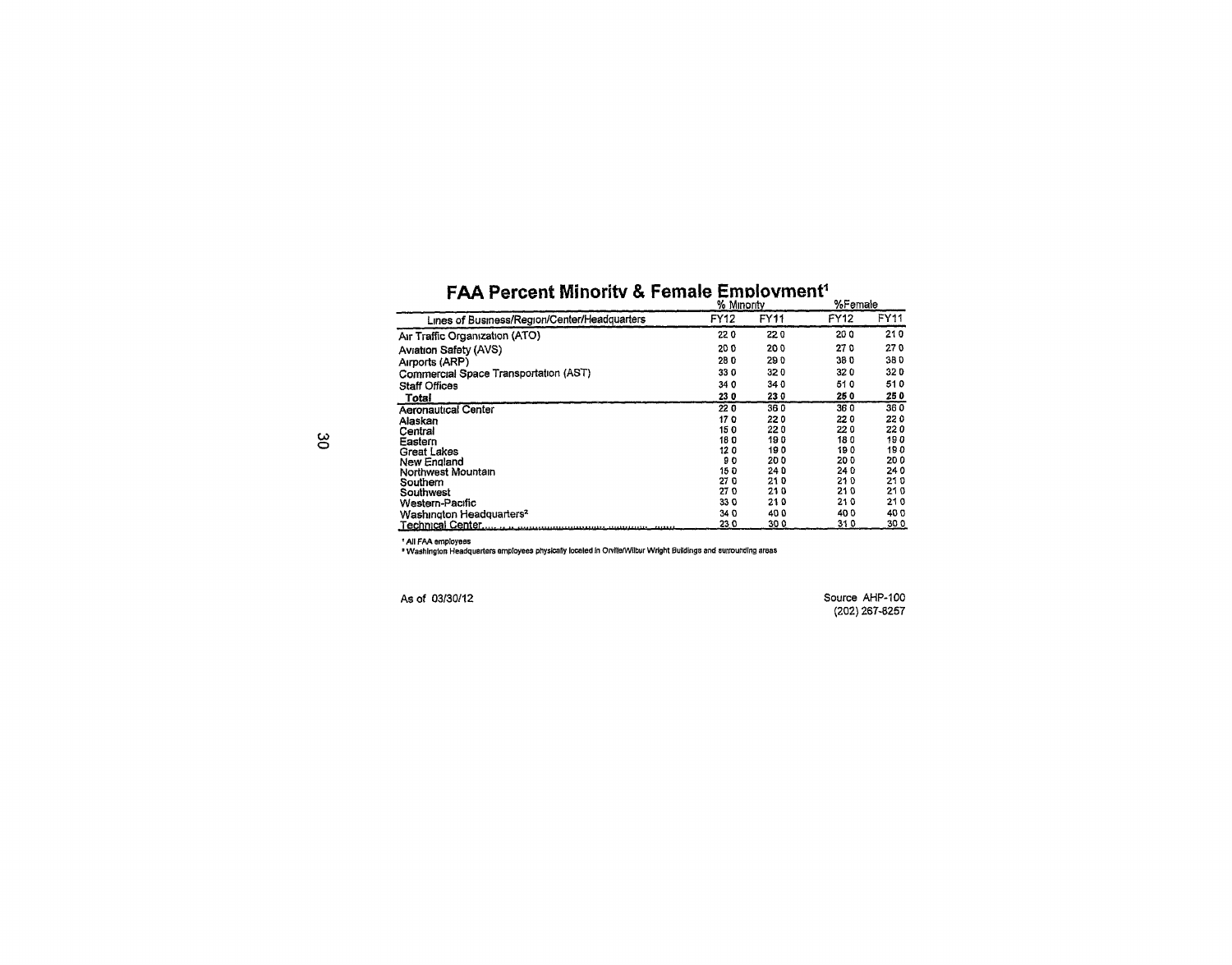|                                                | Employment               |        |        |                       |                  |
|------------------------------------------------|--------------------------|--------|--------|-----------------------|------------------|
|                                                | <b>FY12 (1st</b><br>Qtr) | FY11   | FY10   | %Chg.<br>FY11<br>FY12 | Actual<br>Change |
| <b>Controller Work</b><br>Force*               |                          |        |        |                       |                  |
| <b>Controllers</b>                             | 15,454                   | 15,418 | 15,696 | 0.2%                  | 36               |
| <b>Traffic Management</b><br>Coordinators      | 544                      | 568    | 573    | $-4.2%$               | $-24$            |
| <b>Operations Supervisors</b>                  | 1,915                    | 1.932  | 1,903  | $-0.9%$               | $-17$            |
| <b>Flight Service</b><br><b>Stations (FSS)</b> | 162                      | 165    | 166    | $-1.8%$               | -3               |
| Field<br><b>Maintenance</b>                    |                          |        |        |                       |                  |
| <b>PASS Technical</b>                          | 6,076                    | 6,168  | 6,126  | $-1.5%$               | $-92$            |
| <b>NATCA Engineers</b>                         | 1,164                    | 1.161  | 1.260  | 0.3%                  | 3                |
| 1st Line Supervisors                           | 677                      | 682    | 662    | $-0.7%$               | -5               |
| Airports<br><b>Work Force</b>                  | 503                      | 499    | 479    | 0.8%                  | л                |
| <b>Aircraft</b><br>Certification**             | 1298                     | 1,273  | 1,273  | 2.0%                  | 25               |
| <b>Flight Standards</b><br><b>Work Force**</b> | 5290                     | 5,178  | 5,176  | 2.2%                  | 112              |

### Major Work Force Employment

 $\overline{\phantom{a}}$ 

 $\sim 10$ 

 $\star_t$  $\bar{\mathcal{P}}$ 

 $\bar{\Lambda}$  .

**\* Includes all employees in pay status and Academy trainees.** 

**"In FY 07, AVS realigned 29 Aircraft Certification and 144 Flight Standards Information Technology Analysts into the Office of Quality, Integration and Executive Service.** 

**Data as of: December 2011 Source: ATO-F, (202) 267-9123 Source: AQS-400, (202) 267-8990**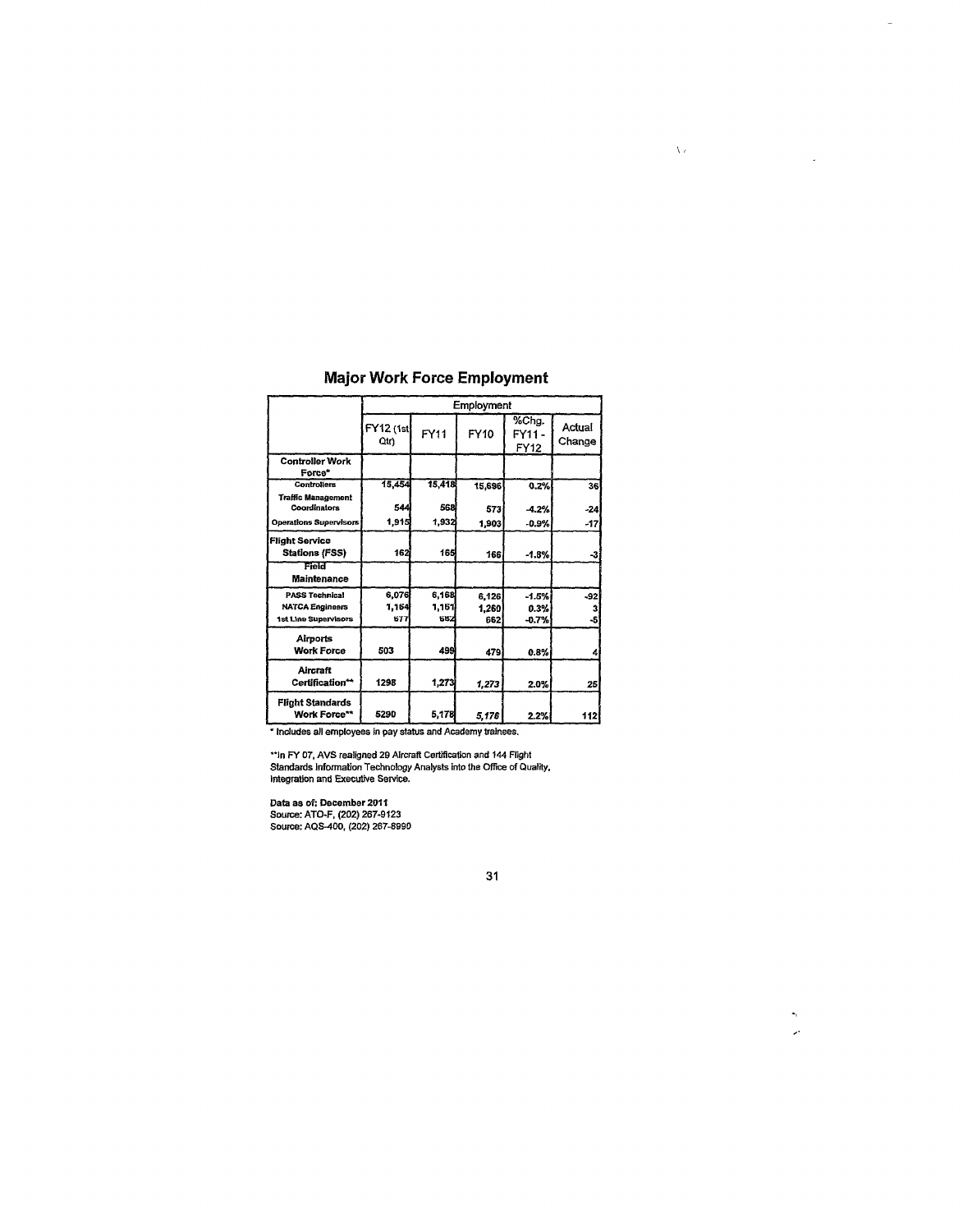|               | <b>BARGAINING</b><br><b>UNITS</b> | LABOR<br><b>AGREEMENTS</b> | <b>EMPLOYEES</b><br><b>REPRESENTED</b> |
|---------------|-----------------------------------|----------------------------|----------------------------------------|
| Unions.       | 42                                | 26                         | 36,514                                 |
| <b>AFGE</b>   | 9                                 | 6                          | 1.923                                  |
| AFSCME (HQ)   |                                   |                            | 2.333                                  |
| LIUNA         |                                   |                            | 191                                    |
| NAGE.         | з                                 | 3                          | 326                                    |
| <b>NATCA</b>  | 16                                | 9                          | 19,632                                 |
| <b>NFFE</b>   | 3                                 | 2                          | 643                                    |
| PAACE         | 4                                 | 3                          | 369                                    |
| <b>PASS</b>   | 5                                 | 4                          | 11 097                                 |
| Unrepresented |                                   |                            | 1.211                                  |
| Nonbargaining |                                   |                            | 10474                                  |
|               |                                   | <b>Total employees</b>     | 48,199                                 |

 $\stackrel{\sim}{\sim}$ 

| LIUNA        | -Laborer's International Union of North America            |                |
|--------------|------------------------------------------------------------|----------------|
| <b>NAGE</b>  | -National Association of Government Employees              | Source AHL-400 |
| <b>NATCA</b> | -National Air Traffic Controllers Association              | (202) 267-3548 |
| <b>NFFE</b>  | -National Federation of Federal Employees                  |                |
| <b>PAACE</b> | -Professional Association of Aeronautical Center Employees |                |
| <b>PASS</b>  | --Professional Aviation Safety Specialists                 |                |

As Of 07/12/11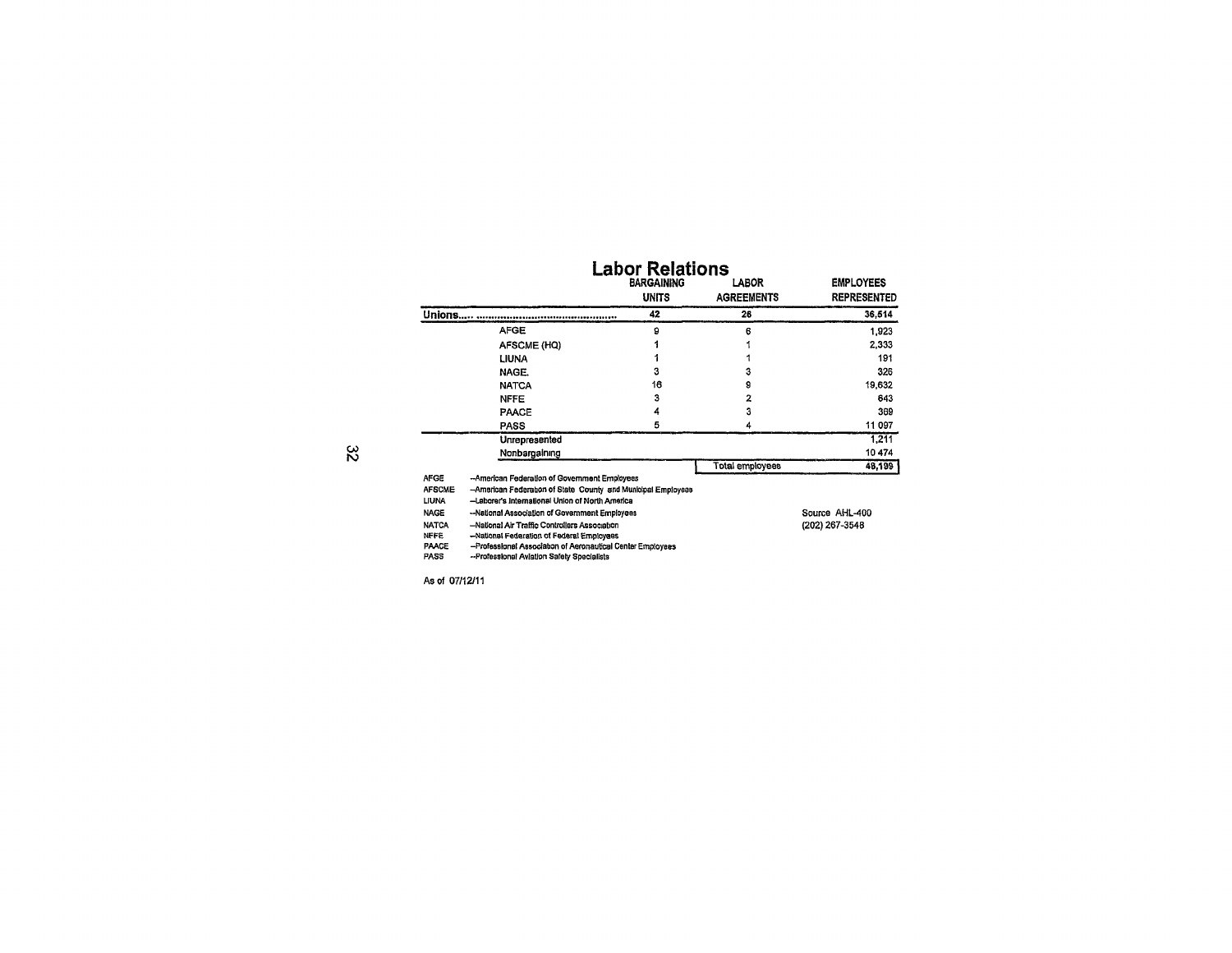### FAA Finances

| (In Millions of Dollars)                                                                                                                                                                                           |         |         |
|--------------------------------------------------------------------------------------------------------------------------------------------------------------------------------------------------------------------|---------|---------|
|                                                                                                                                                                                                                    | FY 2011 | FY 2012 |
|                                                                                                                                                                                                                    | Actual  | Enacted |
| <b>Budget Authority (BA)</b>                                                                                                                                                                                       |         |         |
| Grants-In-Aid (Contract Auth/Approp)                                                                                                                                                                               | 3515    | 3515    |
| Research, Engineering, & Development                                                                                                                                                                               | 170     | 168     |
| <b>Facilities and Equipment</b>                                                                                                                                                                                    | 2.731   | 2.731   |
| Operations                                                                                                                                                                                                         | 9516    | 9 653   |
|                                                                                                                                                                                                                    | 15.932  | 16,067  |
|                                                                                                                                                                                                                    |         |         |
| <b>Appropriation by Line of Business</b>                                                                                                                                                                           |         |         |
| Air Traffic Organization (ATO)                                                                                                                                                                                     | 7.448   | 7.443   |
| <b>Aviation Safety (AVS)</b>                                                                                                                                                                                       | 1,257   | 1,253   |
| Commercial Space Transportation (AST)                                                                                                                                                                              | 15      | 16      |
| Staff Offices (SO)                                                                                                                                                                                                 | 796     | 941     |
|                                                                                                                                                                                                                    | 9,516   | 9,653   |
| <b>Airport Grant Obligations (NET)</b>                                                                                                                                                                             |         |         |
| Primary Airports & Cargo                                                                                                                                                                                           | 907     | 919     |
| States/Terntones/Insular/Alaska Supp                                                                                                                                                                               | 697     | 661     |
| Carryover Entitlements                                                                                                                                                                                             | 585     | 622     |
| Discretionary Fund                                                                                                                                                                                                 | 708     | 507     |
| Small Airport Fund <sup>1</sup>                                                                                                                                                                                    | 481     | 489     |
|                                                                                                                                                                                                                    | 3,378   | 3,199   |
|                                                                                                                                                                                                                    | 15,619  | 16.705  |
| Trust Fund Receipts from Excise Taxes and interest <sup>2</sup>                                                                                                                                                    |         |         |
| Transportation of Persons by Air                                                                                                                                                                                   | 8085    | 8 1 2 0 |
| Transportation of Property                                                                                                                                                                                         | 427     | 412     |
| Use of International Air Facilities                                                                                                                                                                                | 2,508   | 2.658   |
| Aviation Fuel Commercial Use                                                                                                                                                                                       | 381     | 357     |
| Aviation Fuel (Other Than Gas)                                                                                                                                                                                     | 120     | 117     |
| <b>Aviation Gasoline</b>                                                                                                                                                                                           | 30      | 41      |
| Total Tax Revenue.                                                                                                                                                                                                 | 11,550  | 11,705  |
| Revenue Refund                                                                                                                                                                                                     | (18)    | (105)   |
| Net Tax                                                                                                                                                                                                            | 11,532  | 11,600  |
| Interest revenue                                                                                                                                                                                                   | 182     | 206     |
| Total Tax & Interest Revenue                                                                                                                                                                                       | 11.732  | 11,911  |
| Numbers may not add due to rounding.                                                                                                                                                                               |         |         |
| 1 Reorganized AIP program eliminates need to provide funding for Small Airport Fund.<br>2 Data Source for FY 2012 and 2013 projections: Department of Treasury Office of Tax Analysis, Revenue Estimating Division |         |         |
|                                                                                                                                                                                                                    |         |         |

As of 02/13/12 33 ABP-110, (202) 267-5451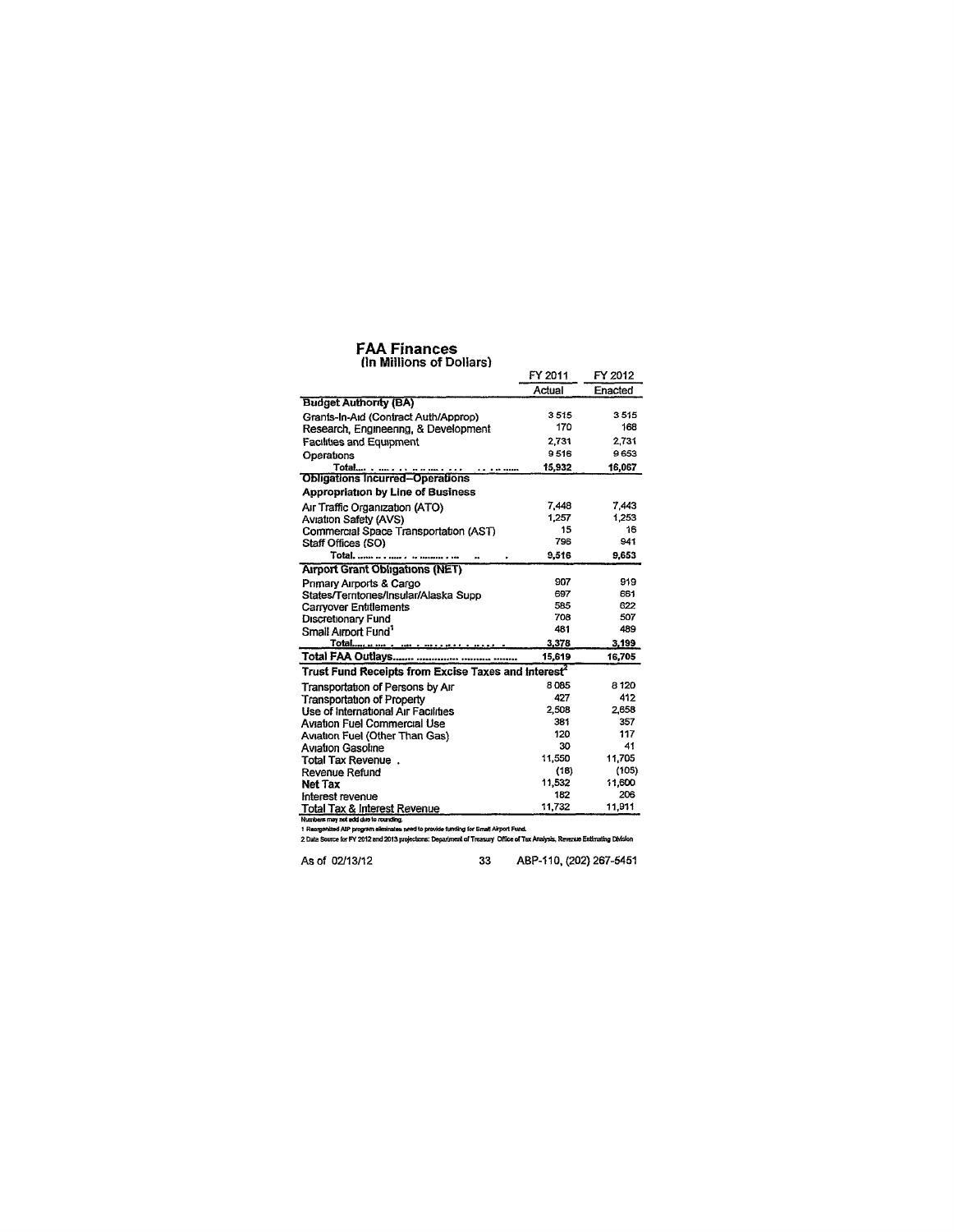# FAA NAS Operational Facilities

 $\mathcal{L}_{\mathcal{A}}$ 

# (As of December 1, 2011)

|                                             | 2011   | 2010   | 2009   |
|---------------------------------------------|--------|--------|--------|
| NAS Operational Facilities'                 | 64.937 | 63,108 | 63,846 |
|                                             | 19.020 | 19.097 | 19.269 |
|                                             | 2,199  | 1,902  | 1,593  |
|                                             | 22.560 | 21.841 | 20.016 |
|                                             | 4.182  | 3.991  | 4.080  |
|                                             | 12,977 | 12.123 | 12.243 |
|                                             | 1.707  | 1.853  | 1.779  |
|                                             | 2.292  | 2,301  | 2.264  |
| Air Traffic Control Facilities <sup>2</sup> |        |        |        |
| Air Route Traffic Control Center            | 21     | 21     | 21     |
| Airport Traffic Control Tower               | 513    | 512    | 512    |
|                                             | 20     | 24     | 24     |
| Flight Service Stations                     | 17     | 21     | 21     |
| Automated Flight Service Stations           | з      | 3      | 3      |

1 1ncludes All Responsibility Codes

2 Included in NAS operational facilities.

\* Flight Service include Flight Service Stations and Automated Flight Service Stations.

As of: 12/01/11

Source: AJW-0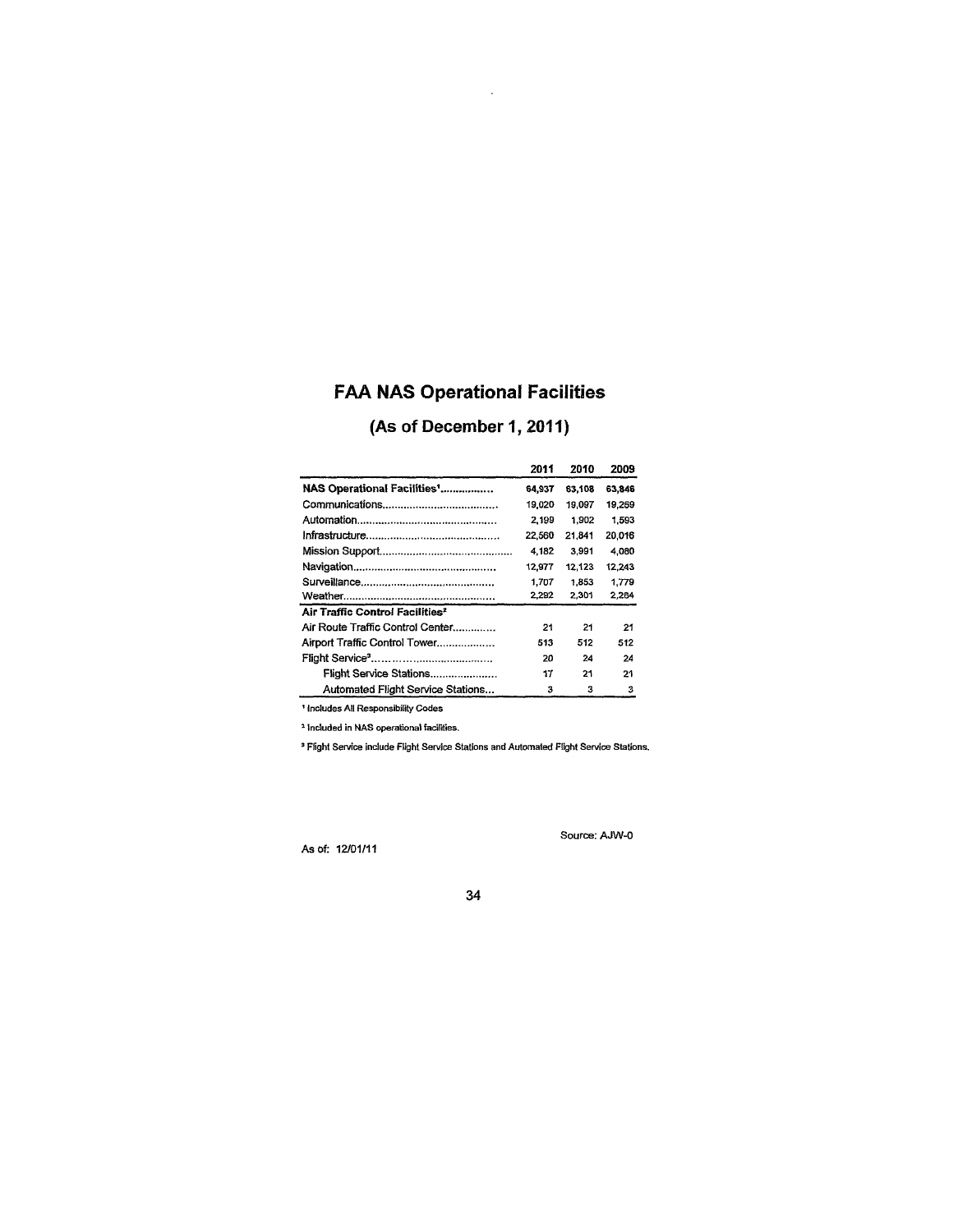$\label{eq:2.1} \frac{1}{2} \left( \frac{2\pi}{\pi} \right)^2 \left( \frac{1}{2} \right)^2 \left( \frac{1}{2} \right)^2$ 

 $\bar{\mathcal{L}}$ 

|             |                                       | <b>Washington Headquarters</b>                    |
|-------------|---------------------------------------|---------------------------------------------------|
|             | Routing Symbol                        | <b>Officials</b>                                  |
| AOA*        |                                       | <b>Administrator</b>                              |
|             |                                       | Michael P. Huerta, Acting, 202-267-3111           |
|             |                                       | David Weingart, Chief of Staff, 202-267-7416      |
|             |                                       | Vacant, Senior Advisor, 202-267-3574              |
| ADA*        |                                       | <b>Deputy Administrator</b>                       |
|             |                                       | Michael P. Huerta, 202-267-8111                   |
|             |                                       | Chris Rocheleau, Senior Advisor, 202-267-7417     |
| AAE*        | ************************************* | Office of Audit and Evaluation                    |
|             |                                       | Director, H. Clayton Foushee, 202-267-9000        |
| AJO.        |                                       |                                                   |
|             |                                       | J. David Grizzle, 202-493-5602                    |
|             |                                       | Rick Ducharme, Deputy Chief Operating Officer,    |
|             |                                       | 202-267-7224                                      |
| AJE*        | ------------------------------        | En Route & Oceanic Service                        |
|             |                                       | Vice President, Gregory Burke, 202-385-8501       |
| AJG*        |                                       |                                                   |
|             |                                       | Vice President, Michael McCormick, 202-267-5724   |
| Aji*        |                                       | Safety and Technical Training                     |
|             |                                       | Vice President, Joseph Teixeira, 202-267-3341     |
| <b>AJM*</b> | ----------------------------          | Program Management                                |
|             |                                       | Vice President, Chris Metts, 202-385-8343         |
| <b>AJR*</b> | ,,,,,,,,,,,,,,,,,,,,,,,,,,,,,,,,,,    | <b>System Operations</b>                          |
|             |                                       | Vice President, Nancy B. Kalinowski, 202-385-8704 |
| AJT"        | ------------------------              | <b>Terminal Service</b>                           |
|             |                                       | Vice President, Walt Cochran, 202-385-8802        |
| AJV.        |                                       | <b>Mission Support Services</b>                   |
|             |                                       | Vice President, Elizabeth Ray, 202-267-8261       |
| AJW         | ****************************          | Technicla Operations                              |
|             |                                       | Vice President, Teri Bristol, 202-267-3366        |

 $\ddot{\cdot}$ 

 $\ddot{\phantom{0}}$ 

| * Updated this issue |    | Source: ABA-10 |
|----------------------|----|----------------|
| As of: 06/01/12      | 35 | (202) 267-9052 |

 $\bar{\mathbf{v}}_t$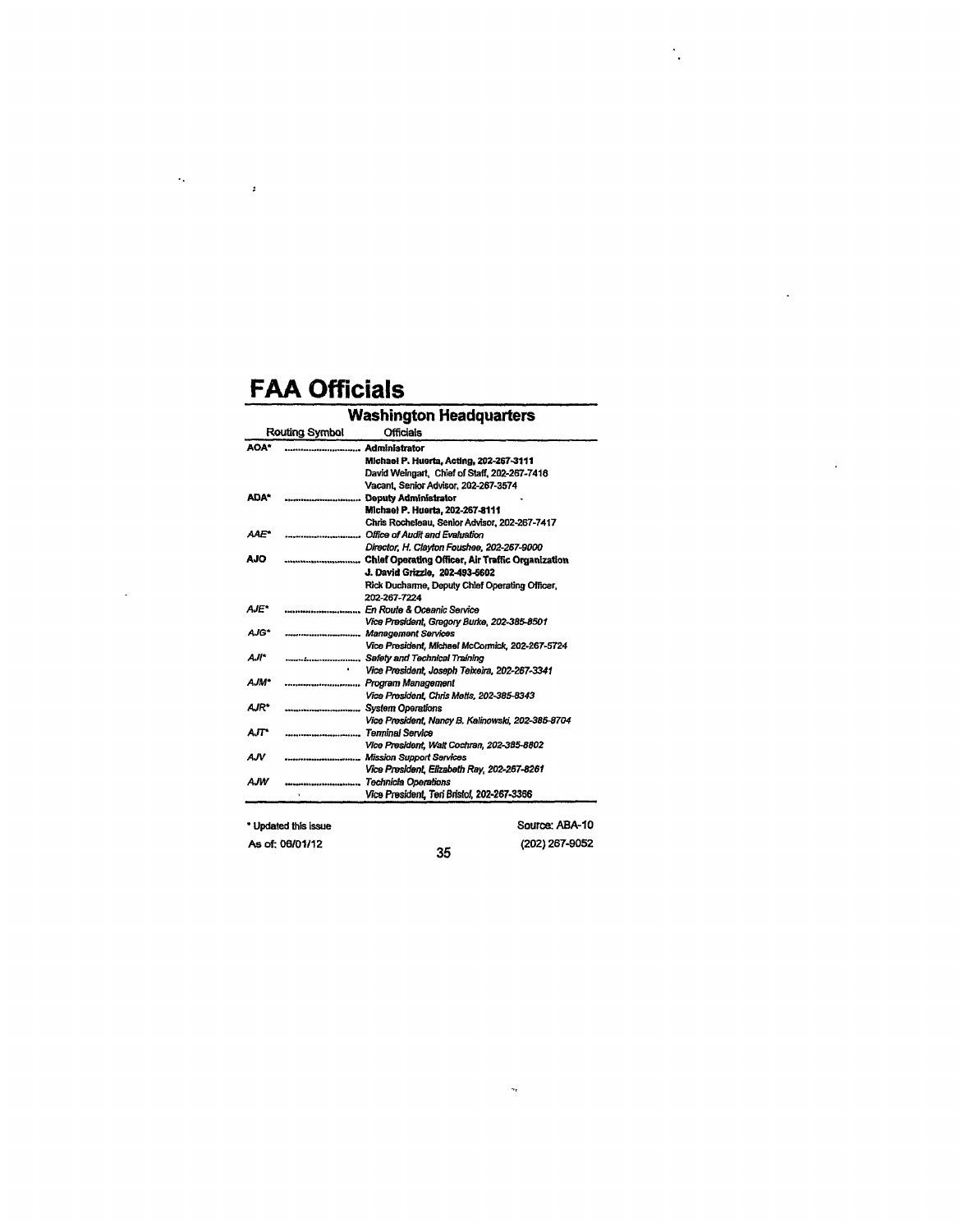### **Washington Headquarters--(Cont)**

|                  | Routing Symbol                | <b>Officials</b>                                                   |
|------------------|-------------------------------|--------------------------------------------------------------------|
| ACR <sup>*</sup> |                               | Assistant Administrator for Civil Rights                           |
|                  |                               | Mamie Mallory, Acting, 202-267-3254                                |
|                  |                               | Deputy, Vacant, 202-267-3264                                       |
| <b>AFN*</b>      |                               | Assistant Administrator for Finance and Management                 |
|                  |                               | Victoria B Wassmer, 202-267-8627                                   |
| ABA*             |                               | Deputy Assistant Administrator for Financial Services/CFO          |
|                  |                               | Mark House, 202-267-9105                                           |
| ACO*             |                               | Deputy Assistant Administrator for Acquisitions & Business         |
|                  |                               | Services, Patricia McNall, 202-267-7222                            |
| AIO*             |                               | Deputy Assistant Administrator for Information Services/CIO        |
|                  |                               | Tina Amereihn, 202-493-4570                                        |
| ARC*             |                               | Deputy Assistant Administrator for Regions and Center              |
|                  |                               | Operations, Kimberly Moseley Acting, 202-267-7369                  |
| AGC*             |                               | <b>Chief Counsel</b>                                               |
|                  |                               | Kathryn Thomson, 202-267-3222                                      |
|                  |                               | <b>Deputy Chief Counsel</b>                                        |
|                  |                               | Marc L. Warren, 202-267-3773                                       |
| AGI              |                               | Asst. Administrator for Government & Industry Affairs              |
|                  |                               | Roderick D. Hall, 202-267-3277                                     |
|                  |                               | Deputy, Molly Harris, 202-267-8211                                 |
| AHR*             | ********* ********* * ******* | Asst. Administrator for Human Resource Management                  |
|                  |                               | Carrolyn J. Bostick, 202-267-3456                                  |
| AHA              |                               | Deputy, Vacant, 202-267-3850<br>Office of the Accountability Board |
|                  |                               | Executive Director, Mana Fernandez-Greczmiel, 202-267-3065         |
| AHD*             |                               | Office of Corporate Learning                                       |
|                  |                               | Executive Director, Isa Campbell Acting, 202-493-4507              |
| <b>AHF*</b>      |                               | <b>HR Field Operations</b>                                         |
|                  |                               | Executive Director, Angela Wilson, Acting, 817-222-5809            |
| AHL*             |                               | Office of Labor Management Relations                               |
|                  |                               | Executive Director, John "Terry" McFall, Acting, 202-267-3979      |
| AHP*             |                               | Office of Human Resources Management Programs and Policies         |
|                  |                               | Executive Director, Rickie Cannon, Acting, 202-267-3850            |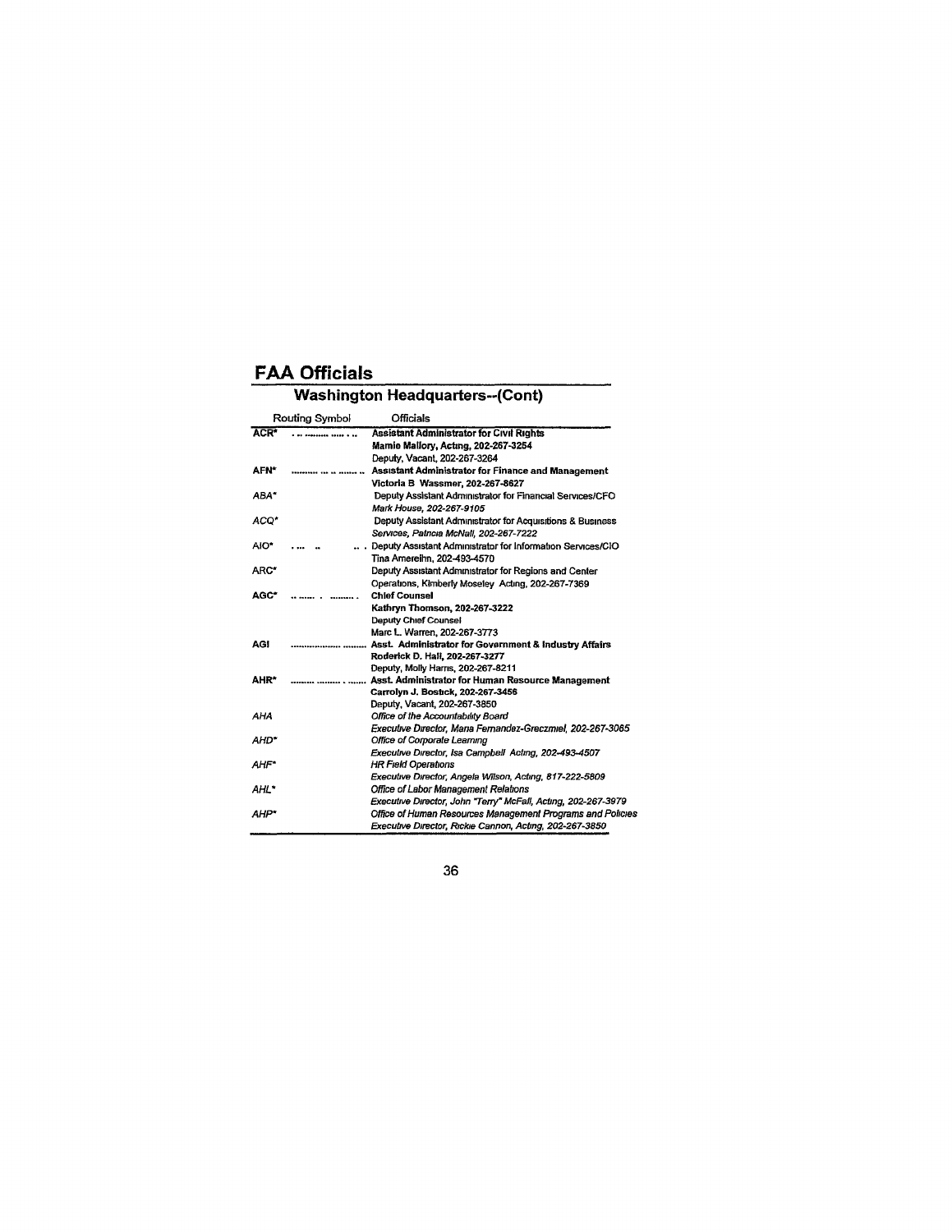# Washington Headquarters-(Cont)

|             | Routing Symbol | <b>Officials</b>                                             |
|-------------|----------------|--------------------------------------------------------------|
| <b>ANG*</b> |                | <b>Assistant Administrator for NextGen</b>                   |
|             |                | Victoria Cox, 202-267-7111                                   |
|             |                | Deputy, Pamela Whitley, 202-267-7111                         |
|             |                | Office of Information the Chief Scientist                    |
|             |                | Steve Bradford, 202-267-7111                                 |
|             |                | Office of Chief Scientist for Software                       |
|             |                | Vacant. 202-267-7111                                         |
|             |                | Systems Analysis & Modeling                                  |
|             |                | Director, Joseph Post, 202-385-7305                          |
|             |                | <b>Management Services</b>                                   |
|             |                | Director, Vacant, 202-385-8054                               |
|             |                | <b>Engineering Services</b>                                  |
|             |                | Director, Vacant, 202-385-8054                               |
|             |                | Advanced Concepts & Technology Development                   |
|             |                | Director, Paul Fontaine, 202-267-9250                        |
|             |                | <b>NAS Lifecycle Integration</b>                             |
|             |                | Director, JC Johns, Acting, 202-267-9250                     |
|             |                | William J Hughes Technical Center                            |
|             |                | Director, Wilson Felder, 609-485-6641                        |
|             |                | NextGen Performance and Outreach                             |
|             |                | Director, Gisele Mohler, Acting, 202-385-7257                |
| AOC*        |                | <b>Assistant Administrator for Communications</b>            |
|             |                | Brie Sachse, 202-267-3883                                    |
|             |                | Deputy, Public Affairs, Laura Brown, 202-267-3883            |
|             |                | Deputy, Corporate Communications, Carmen Marco, 202-267-9499 |
| <b>APL</b>  |                | Asst. Administrator for Policy, International Affairs        |
|             |                | and Environment                                              |
|             |                | <b>Julie Oettmger, 202-267-3927</b>                          |
|             |                | Deputy, Carl Burleson, Acting, 202-267-7954                  |
| AEE*        |                | Office of Environment and Energy                             |
|             |                | Executive Director, Lourdes Maurice, 202-267-3576            |
| API         |                | Office of International Affairs                              |
|             |                | Executive Director, Carey Fagan, Acting, 202-385-8900        |
| APO         |                | Office of Aviation Policy and Plans                          |
|             |                | Executive Director, Nan Shellabarger, 202-267-3274           |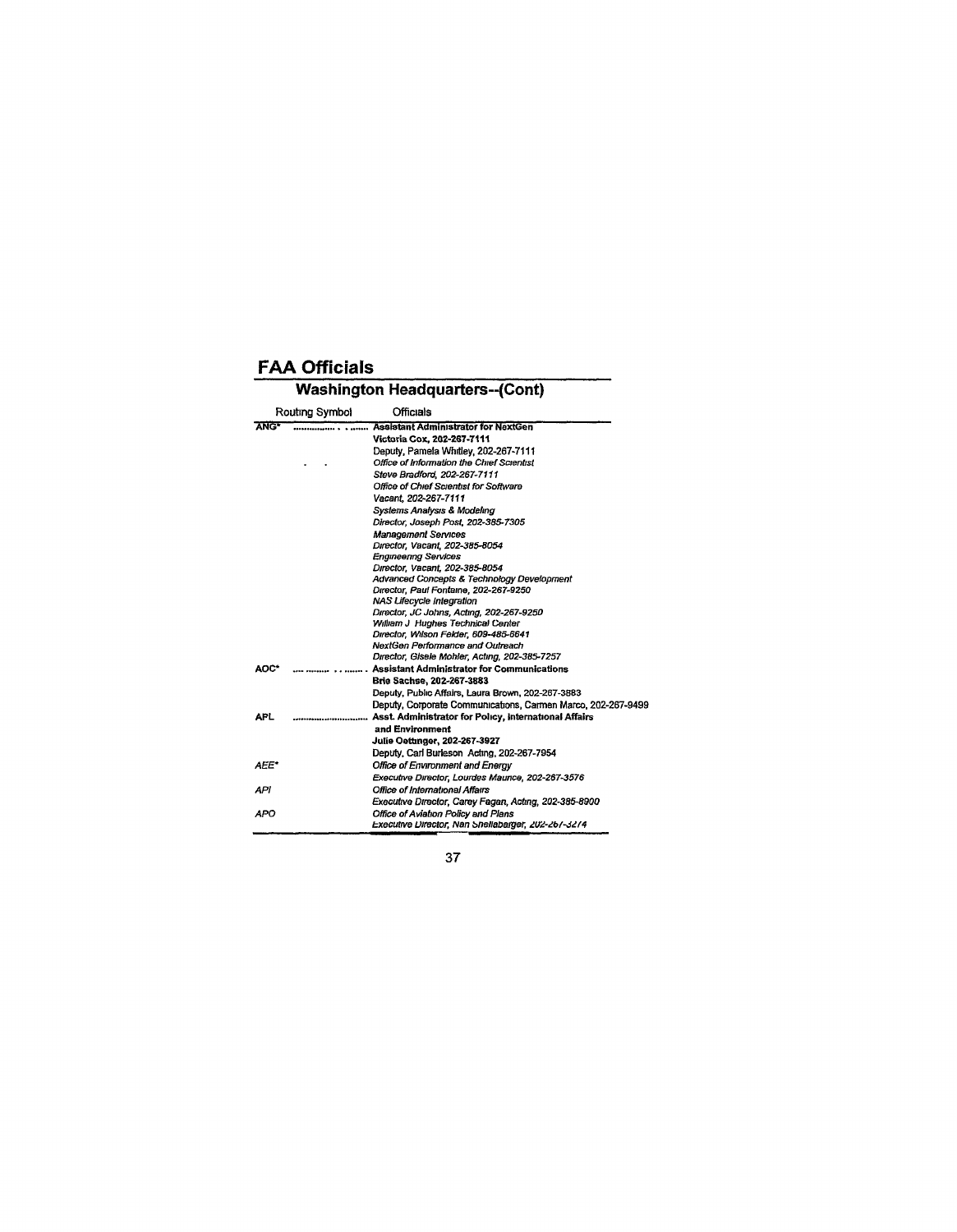#### Washington Headquarters-(Cont) **Routing Symbol** Officials **ASH Assistant Administrator for Security & Hazardous Materials Claudio Manno, 202-267-7211**  Deputy, Thomas D Ryan, 202-267-7211 ADG Office of Hazardous Matenals Director, Chns Slasow, 202-385-4904 AEC **Office of Executives** Center Operations Director, Victor Kemens, 202-267-3538 AEO Office of Emergency Operations, Communications and Investigations Director, Angela StubbleHeld, 202-267-7576 AHC Office of Joint Security & Hazardous Matenals, Central Director, Marty Aiford, 817-222-5700 AHE Office of Joint Security & Hazardous Materials, East Willie J Gnpper, 404-305-6750 AHW Office of Joint Secunty & Hazardous Matenals, West Patricia Pausch, 425-227-2705 AIN Office of Secunty Director, Bruce Herron, 202-493-5405 **ARP Associate Administrator for Airports Chnsta Fornarotto, 202-267-9471**  Deputy, Catherine M Lang, Acting, 202-267-9471 AAS Office of Airport Safety and Standards Director, Michael J O'Donnell, 202-267-3053 ACO **CHILD CHILD CHILD COMPLIANCE AND ACCULATE ACCULATE CONTRACT CONTRACT** OF CHILD CHILD CHILD COMPLETED AND **CHILD CONTRACT CONTRACT** Director, Randalls Fiertz, 202-267-3085 Office of Airport Planning & Programming APR Director, Benito DeLeon, 202-267-8775 **AST Dr. George C. Nield, 202-267-7793**  Deputy, James E VanLaak, 202-267-7848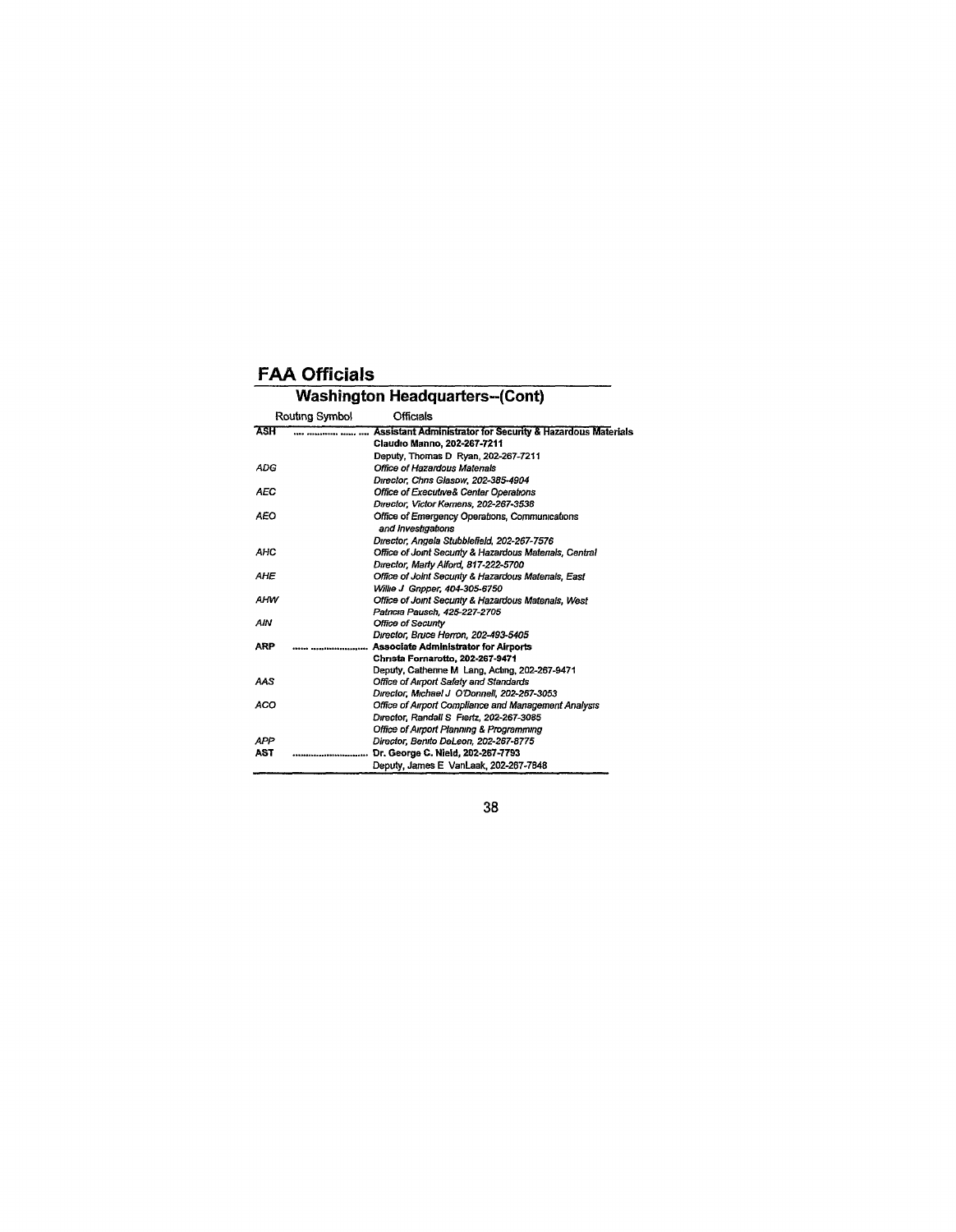$\cdot$ 

### **Washington Headquarters--(Cont)**  Routing Symbol

| ייייייים פיטוחים    | ◡                                               |
|---------------------|-------------------------------------------------|
| <b>AVS</b>          | Associate Administrator for Aviation Safety     |
|                     | Peggy Gilligan, 202-267-3131                    |
|                     | Deputy, John J Hickey, 202-267-7804             |
| AAM                 | Office of Aviation Medicine                     |
|                     | Director, Fredenck Tilton, MD, 202-267-3535     |
| AFS                 | Flight Standards Service                        |
|                     | Director, John Allen, 202-267-8237              |
| AIR                 | Aircraft Certification Service                  |
|                     | Director, Dorenda Baker, 202-267-8235           |
| AOV                 | <b>Office of Air Traffic Oversight</b>          |
|                     | Director, Anthony Ferrante, 202-267-5202        |
| AOS*                | Quality, Integration and Executive Service      |
|                     | Director, Pamela Hamilton, Acting, 202-493-5717 |
| ARM                 | Office of Rulemakına                            |
|                     | Dırector, Pamela Hamilton, 202-267-9677         |
| AVP                 | Office of Accident Investigation and Prevention |
|                     | Director, Tony Fazio, 202-267-9612              |
| <b>Duty Officer</b> | (202) 267-3333                                  |
|                     |                                                 |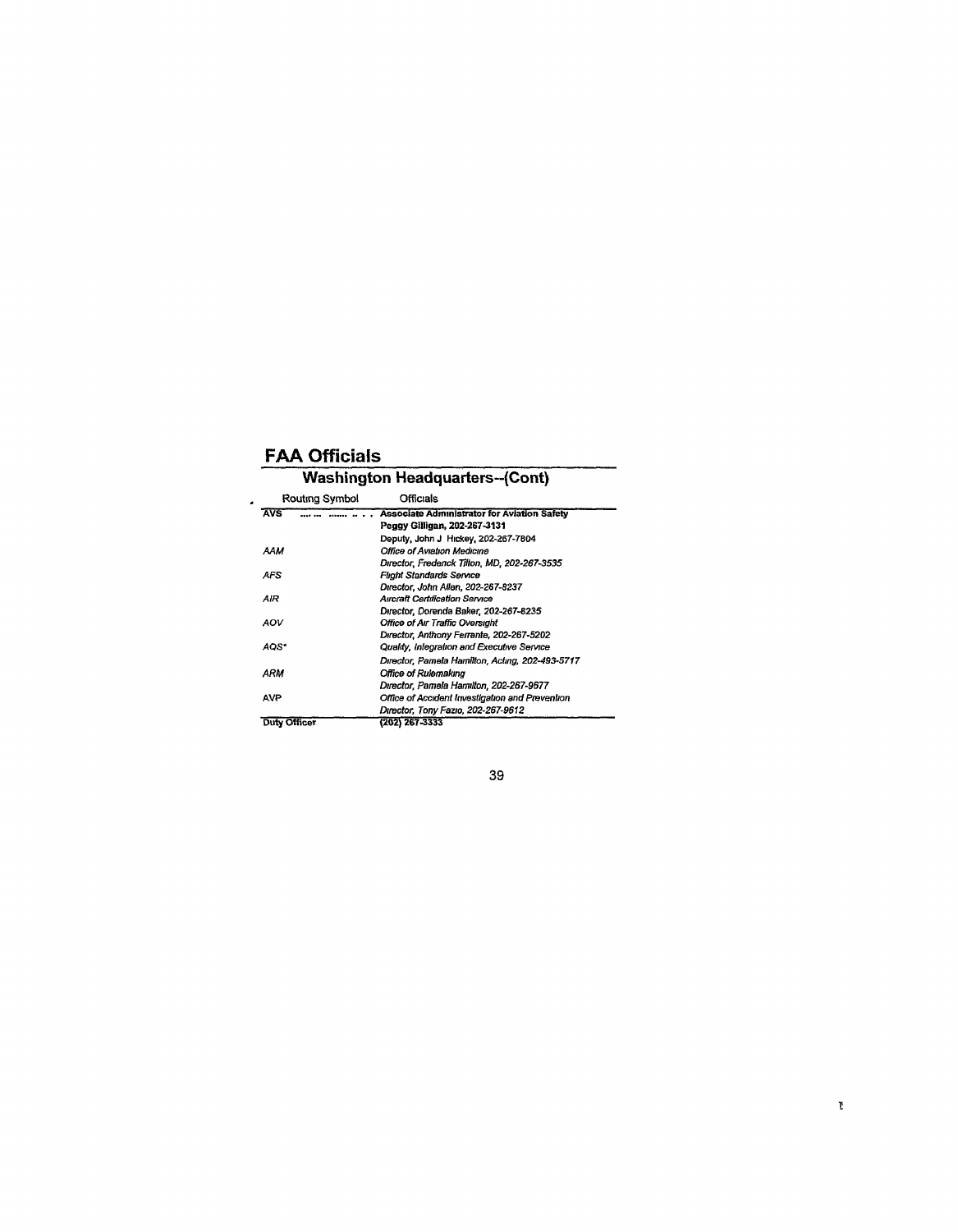| <b>Major Field Organizations</b> |                              |                                                                       |
|----------------------------------|------------------------------|-----------------------------------------------------------------------|
|                                  | Routing Symbol               | Officials                                                             |
| AAL.                             |                              | Alaskan Region, Regional Administrator                                |
|                                  |                              | Robert N. Lewis, 907-271-5645                                         |
|                                  |                              | 222 West 7th Avenue, Box 14                                           |
|                                  |                              | Anchorage, Alaska 99513-7587                                          |
|                                  |                              | Duty Officer, 907-271-5936                                            |
| ACE                              | ,,,,,,,,,,,,,,,,,,,,,,,,,,,, | Central Region, Regional Administrator                                |
|                                  |                              | Joseph N. Miniace, 816-329-3050                                       |
|                                  |                              | 901 Locust                                                            |
|                                  |                              | Kansas City, Missouri 64106                                           |
|                                  |                              | Duty Officer, 816-329-3000                                            |
| ACT                              |                              |                                                                       |
|                                  |                              | Wilson N. Felder, Ph.D., 609-485-6641                                 |
|                                  |                              | Atlantic City International Airport                                   |
|                                  |                              | New Jersey 08405                                                      |
|                                  |                              | Duty Officer, 609-485-6482                                            |
| <b>AEA</b>                       |                              | Eastern Region, Regional Administrator<br>Carmine Gallo, 718-553-3000 |
|                                  |                              | 1 Aviation Plaza                                                      |
|                                  |                              | 159-30 Rockaway Blvd.                                                 |
|                                  |                              | Jamaica, New York 11434-4809                                          |
|                                  |                              | Duty Officer, 718-553-3100                                            |
| AGL.                             | ---------------------------  | Great Lakes Region, Regional Administrator                            |
|                                  |                              | Barry D. Cooper, 847-294-7294                                         |
|                                  |                              | 2300 East Devon Avenue                                                |
|                                  |                              | Des Plaines, Illinois 60018                                           |
|                                  |                              | Duty Officer, 847-294-8400                                            |
| <b>AMC</b>                       |                              | Mike Monroney Aeronautical Center, Director                           |
|                                  |                              | Lindy Ritz, 405-954-4521                                              |
|                                  |                              | 6500 South MacArthur                                                  |
|                                  |                              | Oklahoma City, Oklahoma 73125                                         |
|                                  |                              | Duty Officer, 405-954-3583                                            |

 $\sim 10^6$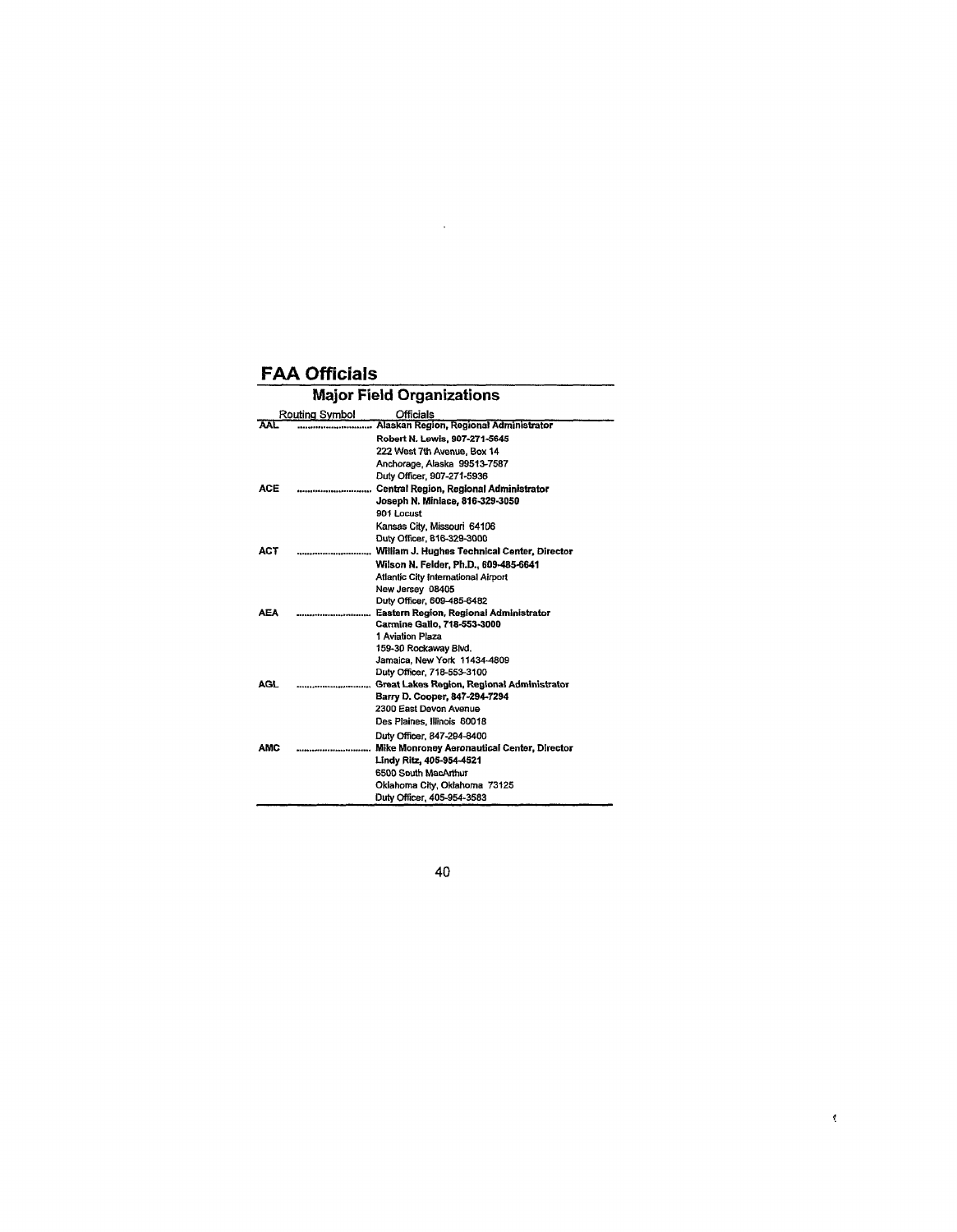# Major Field Organizations—(Cont.)

| <b>ANE</b>  |                                                   |
|-------------|---------------------------------------------------|
|             | Amy Lind Corbett, 781-238-7020                    |
|             | 12 New England Executive Park                     |
|             | Burlington, Massachusetts 01803                   |
|             | Duty Officer, 781-238-7001                        |
| <b>ANM*</b> | Northwest Mountain Region, Regional Administrator |
|             | David Suomi, Acting, 425-227-2001                 |
|             | 1601 Lind Avenue, S.W.                            |
|             | Renton, Washington 98055-4056                     |
|             | Duty Officer, 425-227-2000                        |
| ASO         | <br>Southern Region, Regional Administrator       |
|             | Doug Murphy, 404-305-5000                         |
|             | 1701 Columbia Avenue                              |
|             | College Park, Georgia 30337                       |
|             | Duty Officer, 404-305-5180                        |
| ASW         | Southwest Region, Regional Administrator          |
|             | Teresa Bruner, 817-222-5001                       |
|             | 2601 Meacham Blvd.                                |
|             | Ft. Worth. Texas 76137-4298                       |
|             | Duty Officer, 817-222-5006                        |
| <b>AWP</b>  |                                                   |
|             | William C. Withycombe, 310-725-3550               |
|             | 15000 Aviation Boulevard                          |
|             | Hawthorne, California 90261                       |
|             | Duty Officer, 310-725-3300                        |

**41** 

 $\sim$   $\sim$  $\sim 10^{-10}$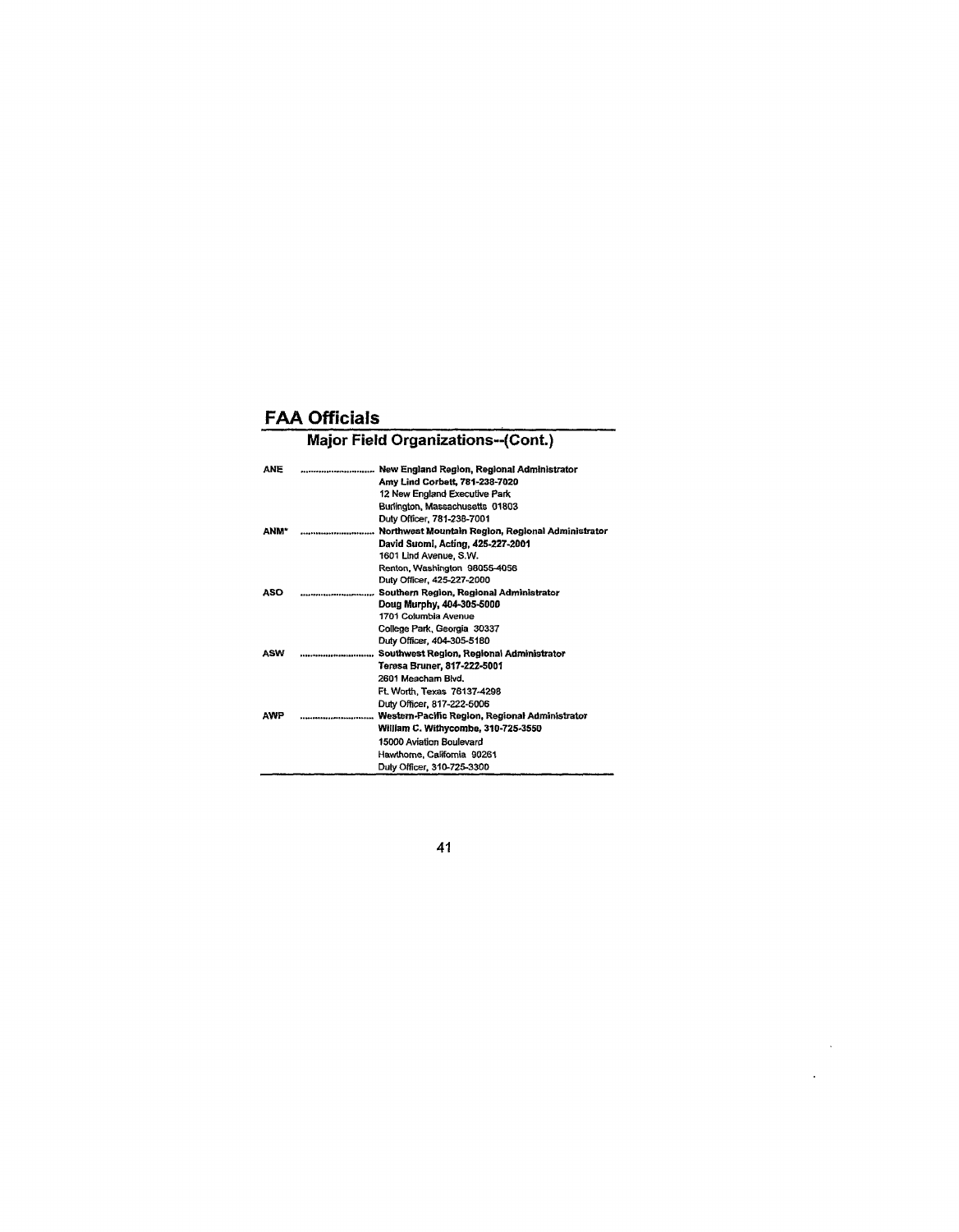|              | Routing Symbol | International Area Offices<br><b>Officials</b>      |
|--------------|----------------|-----------------------------------------------------|
| <b>AEU</b> * |                | Europe, Africa, & Middle East Area Office, Director |
|              |                | Steve Creamer, 011-322-811-5159                     |
|              |                | American Embassy, Brussels                          |
|              |                | PSC 82 Box 002                                      |
|              |                | APO AE 09724-1011                                   |
| AWH          |                | Western Hemisphere Area Office, Director            |
|              |                | Dawn Veatch, 202-385-8900                           |
|              |                | 8600 NW 36th Street                                 |
|              |                | Miami, FL 33166                                     |
| <b>APC*</b>  |                | Asía-Pacific Area Office, Director                  |
|              |                | Mark Reeves, 011-65-6475-0475                       |
|              |                | American Embassy                                    |
|              |                | 27 Napier Road                                      |
|              |                | Singapore 258508                                    |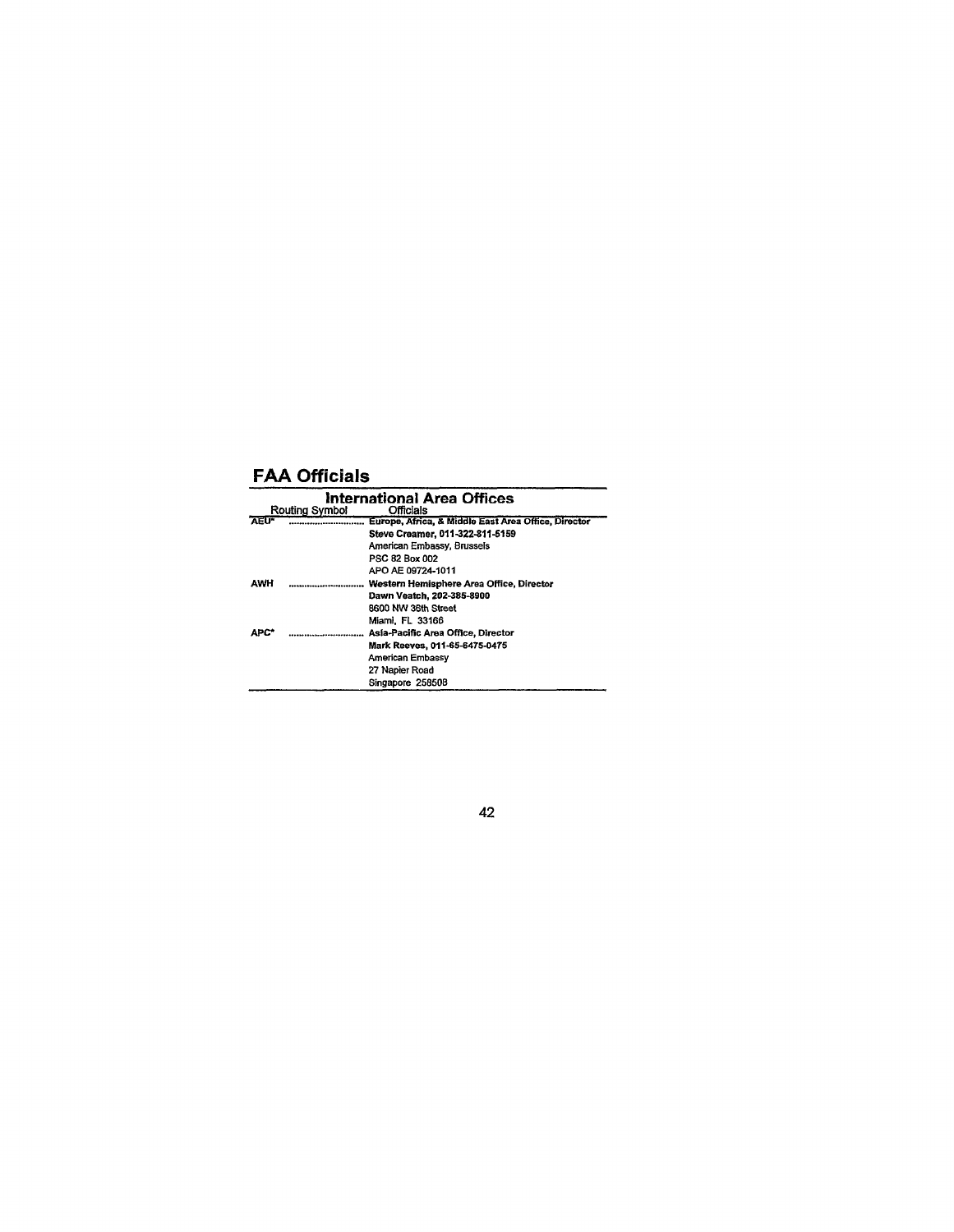#### **FEDERAL AVIATION ADMINISTRATION Destination 2025**

#### NEXT LEVEL OF SAFETY

Goal: By achieving the lowest possible accident rate and always improving safety, all users of our aviation system can arrive at their destinations. We will advance aviation safety worldwide.

#### Outcomes:

- 1. No accident-related fatalities occur on commercial service aircraft in the U.S.
- 2. Aviation risk is reduced through all phases of flight (gate-
- 3. There is a reduction in the general aviation fatal accident rate.
- 4. There are no fatal accidents on certificated airports.
- 5. There are no fatalities resulting from commercial space launches.

#### Performance Metrics:

- Reduce the commercial air carrier fatalities per 100 million persons on board by 24 percent over 9-year period (2010-2018). No more than 6.2 in 2018.
- Reduce the general aviation fatal accident rate to no more than 1 fatal accident per 100,000 flight hours by 2018.
- Maintain the rate of serious runway incursions at or below 20 per 1,000 events.

As of: 09/01/11 Source: APO-120 (202) 267-3220

 $\overline{\phantom{a}}$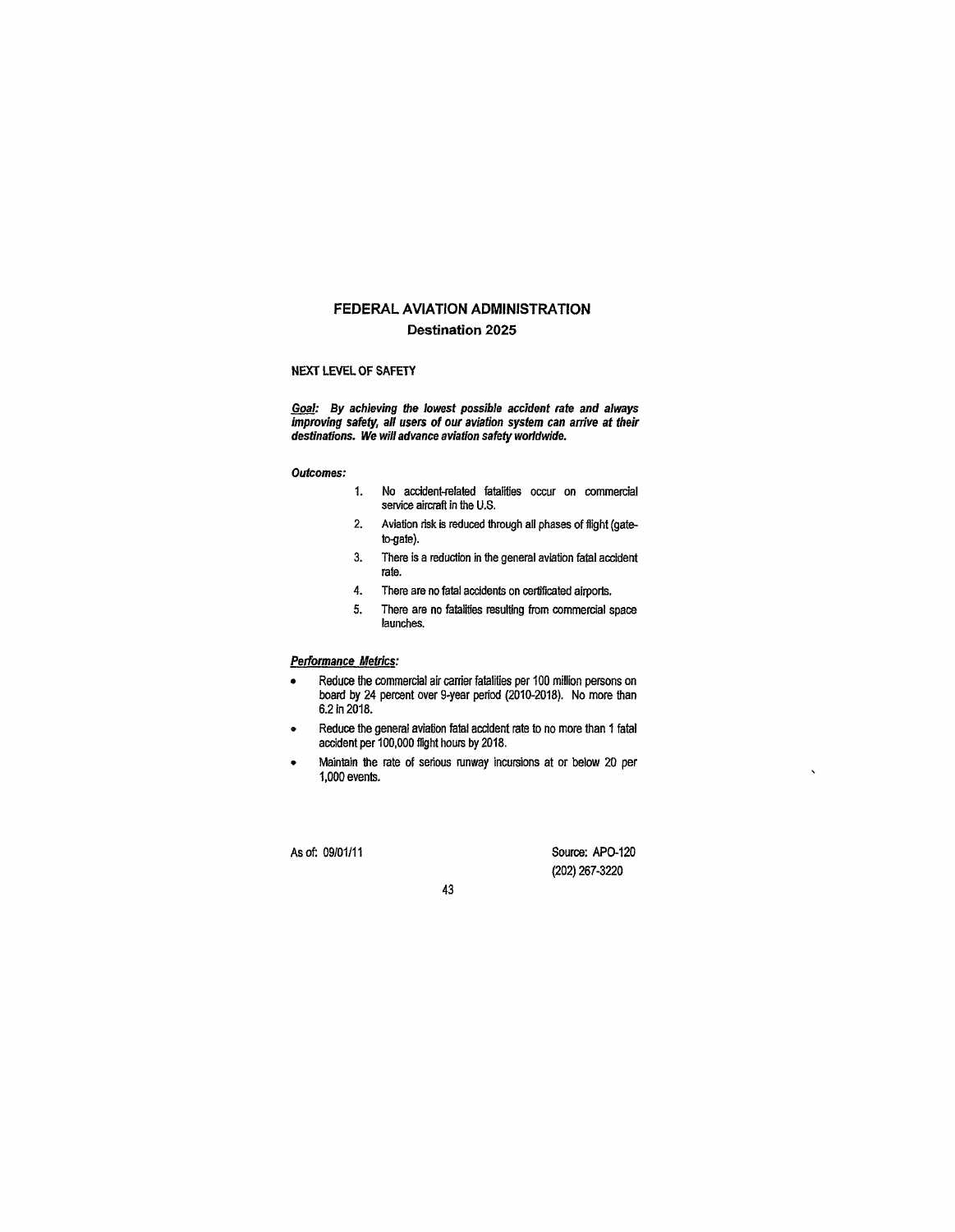#### **NEXT LEVEL OF SAFETY Performance Metrics (Continued)**

- Reduce risks in flight by limiting the rate of the most serious losses of standard separation to 20 or fewer for every thousand (.02) losses of standard separation within the National Airspace System.
- Implement 40 percent of mitigating strategies for the top 5 airport risk areas.
- Ensure no cyber security event significantly degrades or disables a mission-critical FAA system.
- No fatalities, serious injuries, or significant property damage to the uninvolved public during licensed or permitted space launch and reentry activities.

 $\hat{\mathbf{v}}$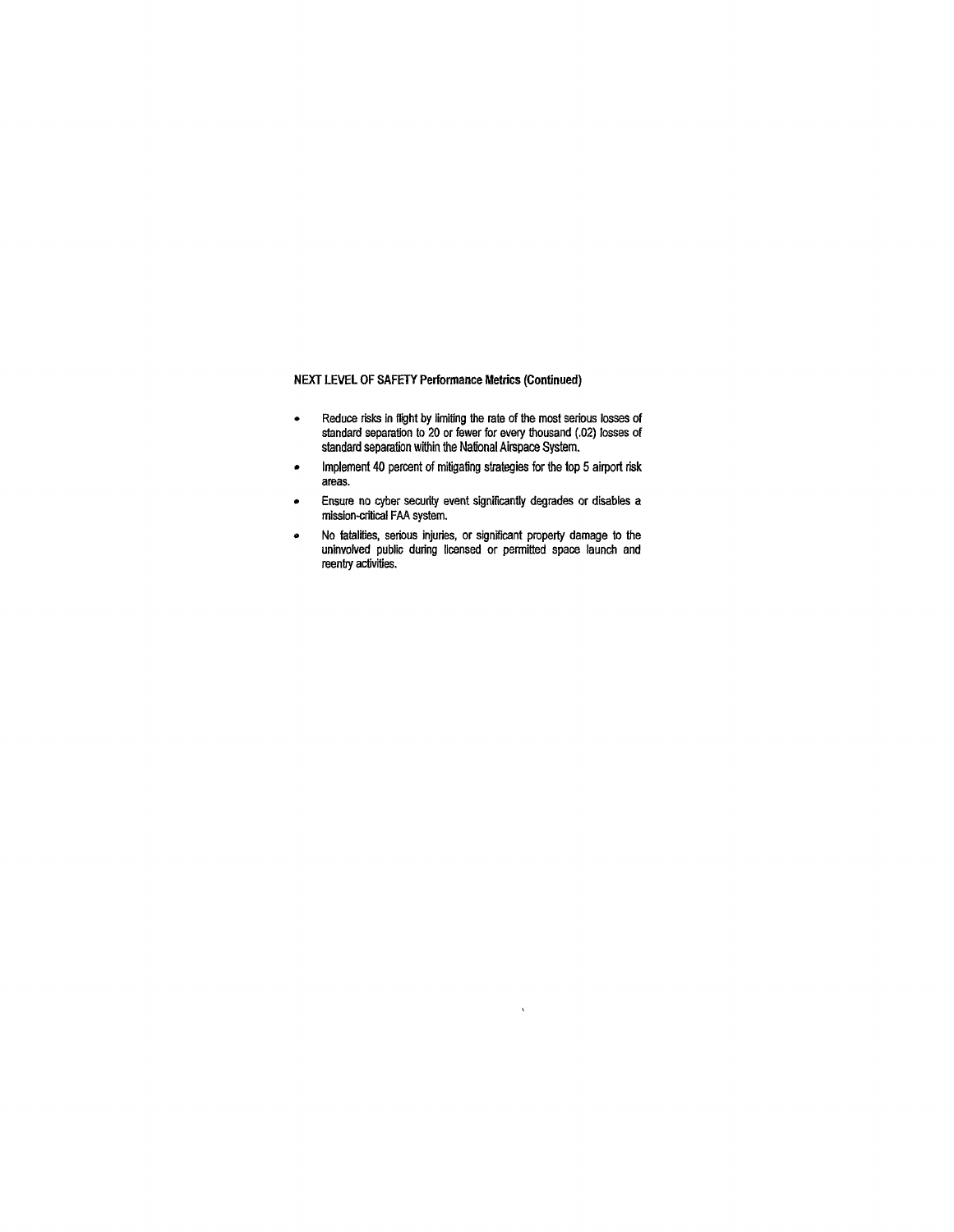#### **DELIVERING AVIATION ACCESS THROUGH INNOVATION**

**Goaf: Enhance the flying experience of the traveling public and other users by improved access to and increased capacity of the nation's aviation system. Ensure airport and airspace capacity are more efficient, predictable, cost-effective and matched to public needs.** 

#### Outcomes:

- 1. System capacity and user demands are matched to ensure reliable, predictable, and cost-effective air navigation and airport services.
- 2. System capacity, performance, and predictability are maintained during adverse weather.
- 3. Air navigation infrastructure and associated systems are flexible, reliable, cost effective, and secure.
- 4. NextGen capabilities are fully implemented and utilized basd on U.S. aviation community system needs.
- 5. Safety, funding, airport infrastructure, and environmental issues are advanced and leveraged by full utilization of NextGen capabilities.
- 6. The general aviation airport system supports the full range of functions for remote populations and emergency response capabilities.

#### **Performance Metrics:**

- Optimize airspace and Performance Based Navigation procedures to improve efficiency an average of 10 percent across core airports by 2018.
- Increase throughput at core airports by 12 percent to reduce delays by 27 percent using a 2009 operations baseline.
- Improve flight predictability by reducing variances in flying time between core airports basd on a 2012 baseline.
- Improve throughput at core airports during adverse weather by 14 percent by 2018.

 $\hat{\rho}_{\rm{max}} = \hat{\rho}_{\rm{max}} / \hat{\rho}_{\rm{max}}$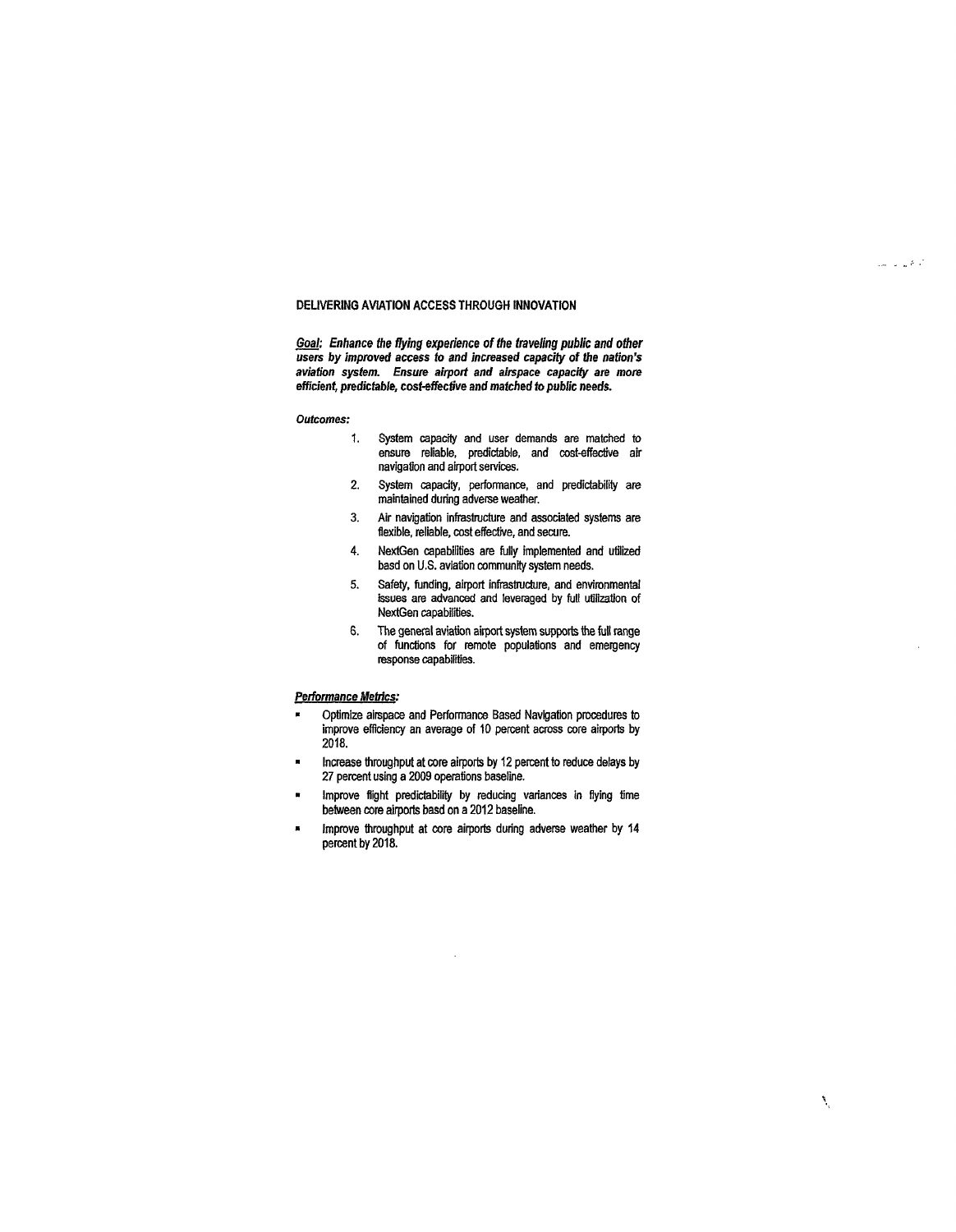**DELIVERING AVIATION ACCESS THROUGH INNOVATION Performance Metrics (Continued)** 

- $\blacksquare$ Maintain 90 percent of major system investments within 10 percent variance of current baseline total budget at completion.
- Ensure Localizer Performance procedures are available at 5,218  $\bullet$ runways in the NAS by 2018.
- $\ddot{\phantom{1}}$ Achieve a 5 percent reduction in average taxi-time at Core airports, identified by the Future Airport Capacity Task 3 for surface traffic management

 $\bar{\epsilon}$ 

 $\ddot{\phantom{0}}$ 

 $\sqrt{\nu}$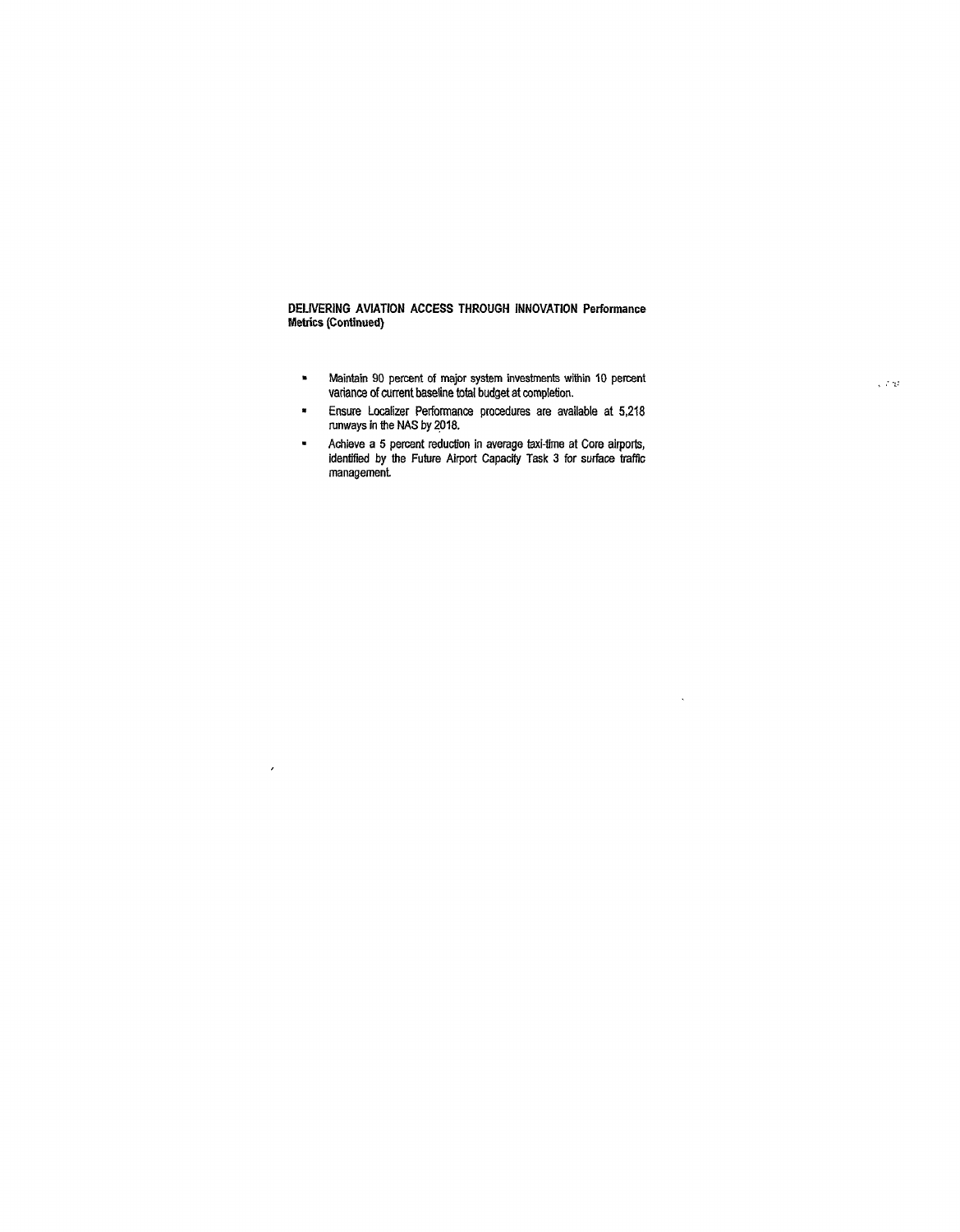#### **SUSTAINING OUR FUTURE**

**Goal: To develop and operate an aviation system that reduces aviation's environmental and energy impacts to a level that does not constrain growth and is a model for sustainability.** 

#### **Outcomes:**

- 1. U.S. aviation sector is a model for sustainable growth.
- 2. Community noise concerns are not a significant constraint on growth.
- 3. Aviation emissions do not contribute to significant adverse health impacts.
- 4. Aviation's carbon footprint does not become a constraint to growth.
- 5. Aviation operations have no significant adverse effect on water and air quality.
- 6. Airports will be environmentally and economically sustainable.

#### **Performance Metrics:**

- **•** The U.S. population exposed to significant aircraft noise around airports has been reduced to less than 300,000 persons.
- A replacement fuel for leaded aviation gasoline is available by 2018 that is usable by most general aviation aircraft
- Improve NAS energy efficiency (fuel burned per miles flown) by at least 2 percent annually.
- Aviation emissions contribute 50 percent less to significant health impacts and are on a trajectory for carbon neutral growth using a 2005 baseline.
- » One billion gallons of renewable jet fuel is used by aviation by 2018.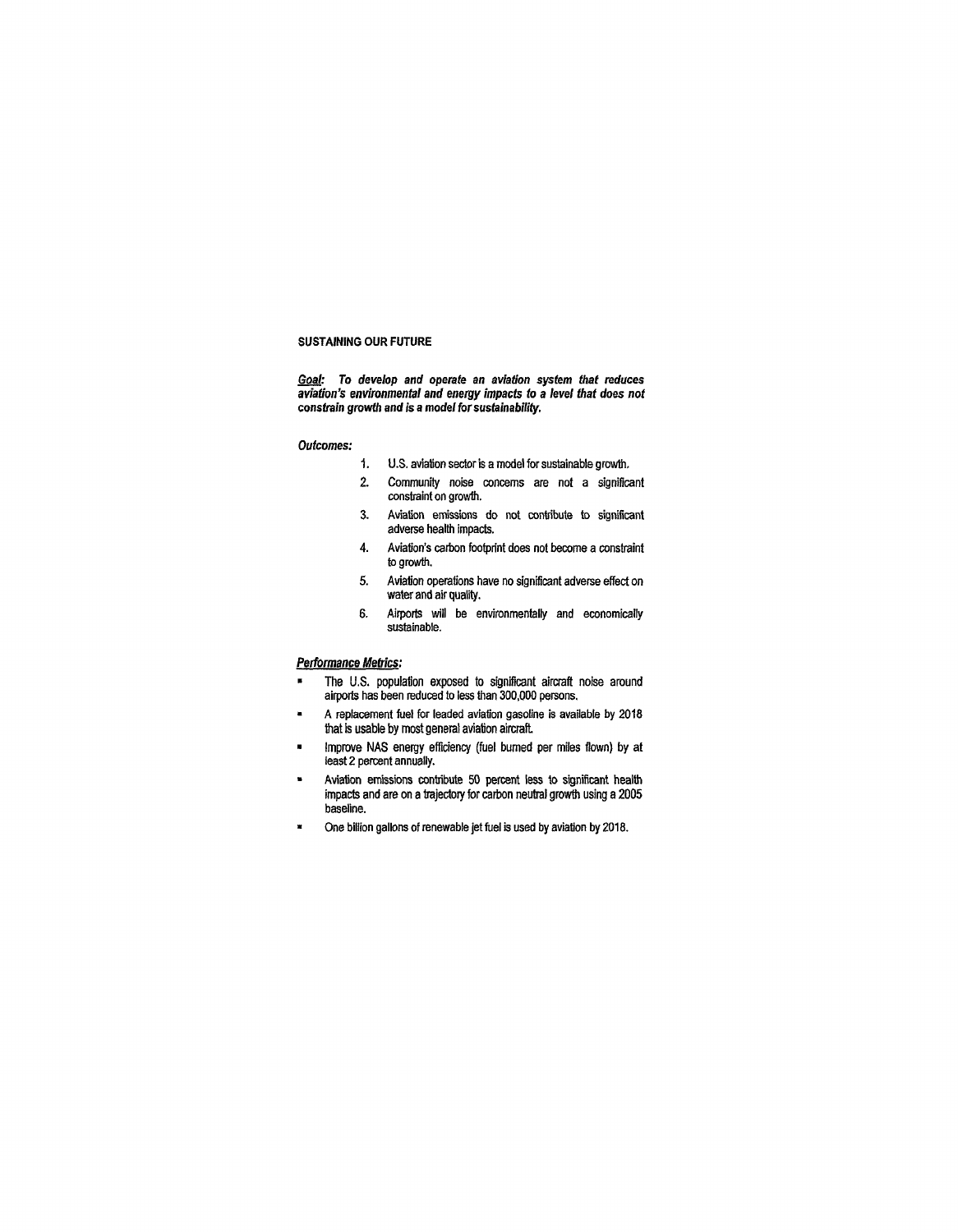#### **WORKPLACE OF CHOICE**

**GOAL: We wil create a workplace of choice marked by integrity, fairness, diversity, accountability, safety and innovation. Our workforce will have the skills, abilities, and support systems required to achieve and sustain NextGen.** 

#### **Outcomes:**

- 1. FAA has the right people with the right skills in the right positions at the right time to achieve our goals.
- 2. FAA is widely recognized as a workplace of choice.
- 3. FAA workforce reflects the diversity of the nation.
- 4. FAA provides the safest and most secure facilities in which our employees and equipment operate.

#### **Performance Metrics:**

 $\overline{a}$ 

- The FAA is rated in the top 25 percent of places to work in the federal government by employees.
- Achieve a 90 percent success rate in the areas of financial management and human resources management
	- » Receive annual Unqualified Audits with no material weaknesses.
	- Maintain the competitive status of all FAA employees within the federal personnel system.
	- Improve the "effective leadership" index score on the OPM Employee Viewpoint Survey by 8 percent
	- Improve the "talent management" index score on the OPM Employee Viewpoint Survey by 8 percent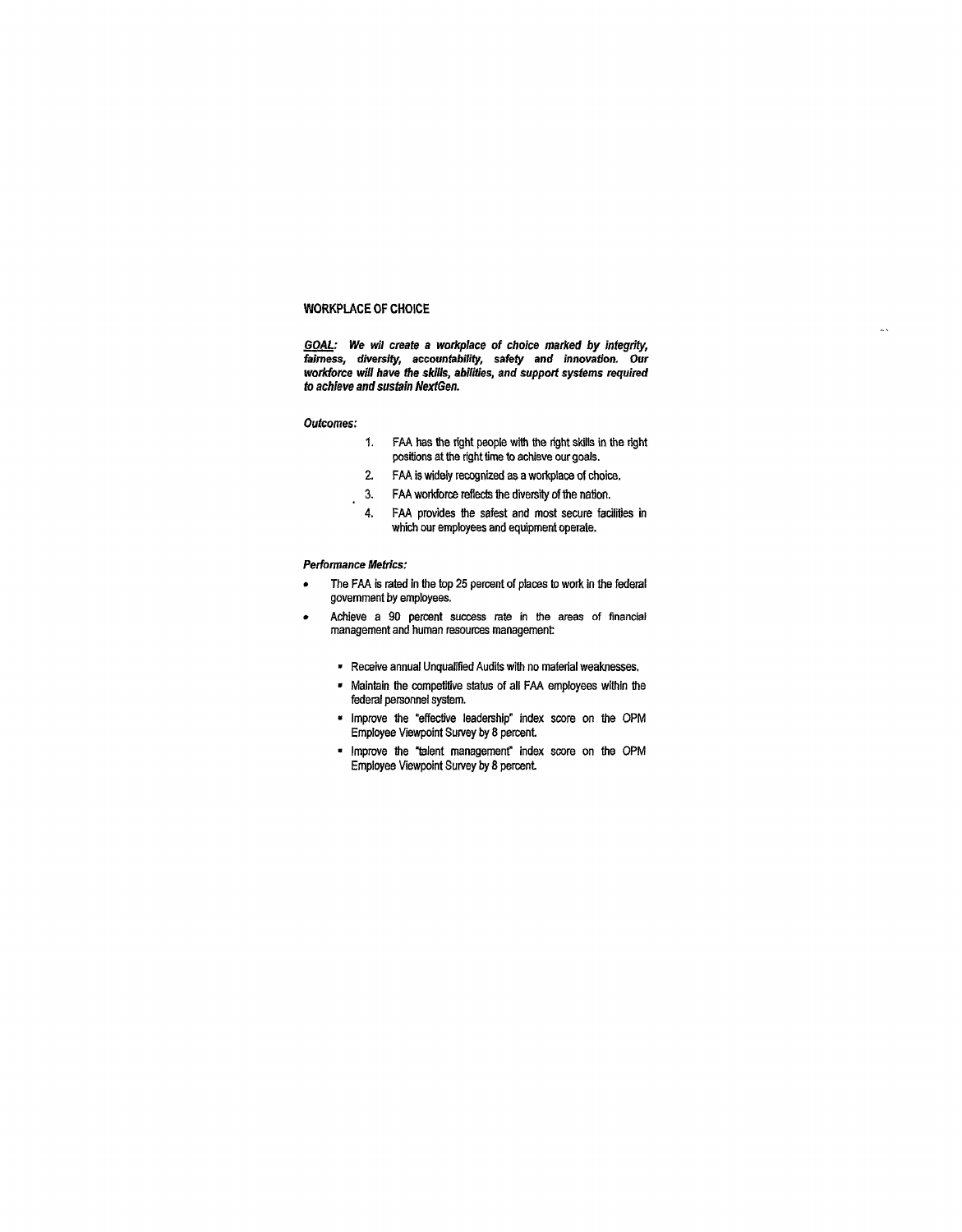#### **IMPROVED GLOBAL PERFORMANCE THROUGH COLLABORATION**

**GOAL: Achieve enhanced safety, efficiency, and sustainability of aviation around the world. Provide leadership in collaborative standard setting and creation of a seamless global aviation system.** 

#### **Outcomes:**

 $\bar{\beta}$ 

 $\ddot{\phantom{a}}$ 

- 1. Reduce aviation accidents and fatalities worldwide.
- 2. Achieve seamless operations integrating advanced technologies and capabilities through harmonized air navigation approaches.
- 3. Reduce aviation's environmental footprint internationally.
- 4. Provide effective global air navigation capacity.

#### **Performance Metrics:**

- Worldwide fatal aviation accident rate declines 10 percent compared to 2010
- 40 percent of all commercial aircraft from the top 25 aviation states are using fully interoperable NextGen technologies and capabilities by 2018.
- States representing 85 percent of international acitivity are taking actions to contribute to ICAO's 2 percent global annual fuel efficiency improvement by 2018.